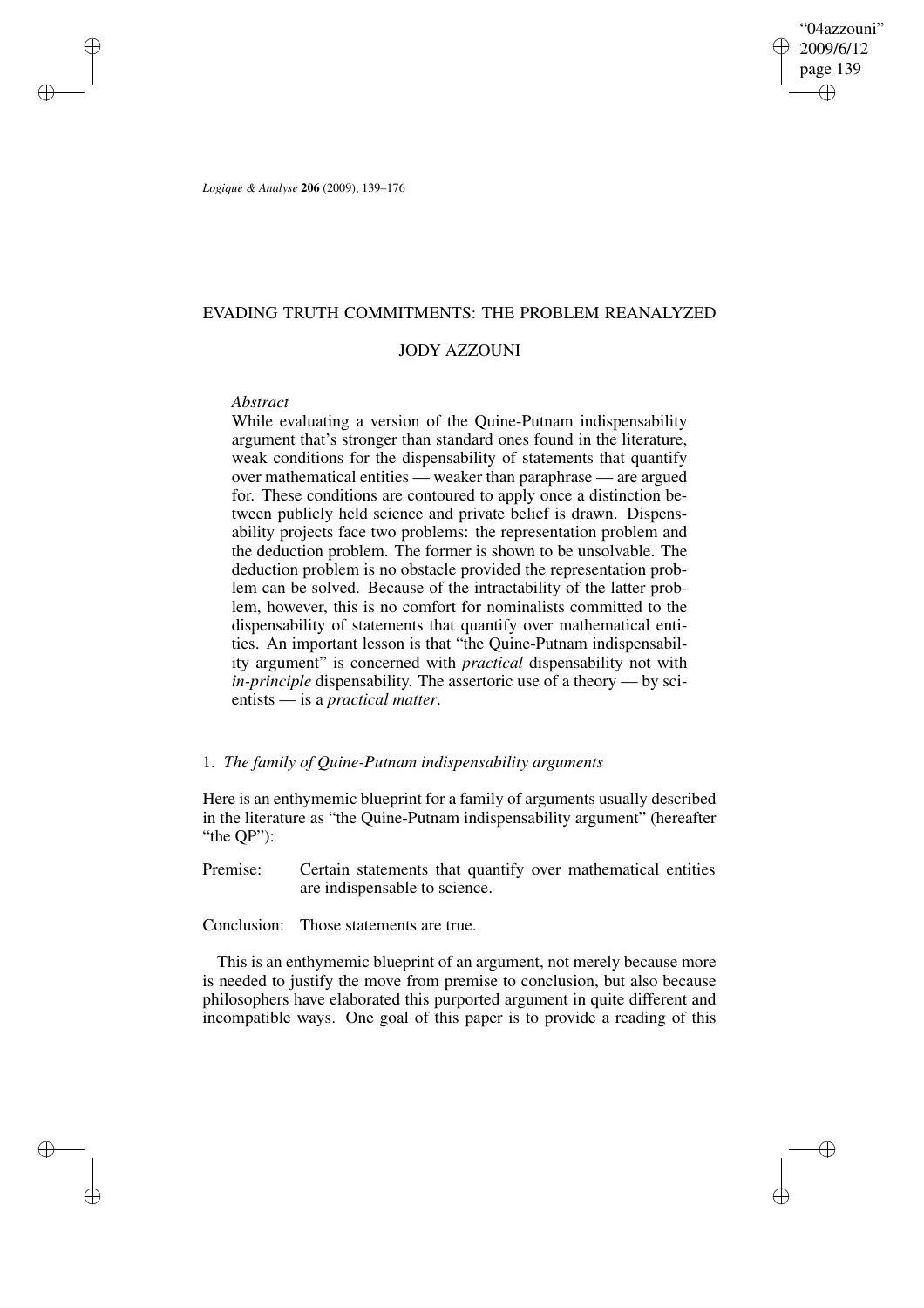"04azzouni" 2009/6/12 page 140 ✐ ✐

✐

✐

## 140 JODY AZZOUNI

blueprint on which the QP turns out to be very likely right. Along the way, I'll indicate some of the alternative readings that occur in the literature, and their drawbacks. I'll not be particularly concerned with the question of which versions of the QP were endorsed by Quine and Putnam, although I'll say *something* about this. We'll see that most philosophers interpret the QP in an unnecessarily weak fashion because they supplement the enthymemic blueprint with unnecessarily-strong assumptions. One virtue of my reading of the QP is its weak premises.

Readers familiar with the many previous discussions of the QP — including my own — will notice the absence of the ontological conclusion: *There are mathematical objects*. Many, if not most, philosophers care about the QP only because they worry whether the indispensability of mathematics to science forces a commitment to mathematical objects.<sup>1</sup> This isn't the topic of this paper. Thus, the opponent positions challenged by my reworking of the QP are various species of "fictionalist": philosophers who deny that the mathematical statements in question are true, or need be taken as true by those who take scientific practice seriously. 2

# 2. *The assertoric use of sentences and its relation to truth-commitments*

The premise of the enthymemic blueprint of the QP mentions mathematical statements the *use* of which is presumed indispensable to science. The conclusion mentions the *truth* of such statements. What is the connection between indispensable use and truth? My reading of the QP relies on two empirical facts that describe this connection. These empirical facts will strike many philosophers as obvious truisms.

First, one way people *use* sentences is by asserting them. I may deduce that my dog is mortal by first saying, "All dogs are mortal," and then wistfully adding, "So, my dog is mortal."<sup>3</sup> Alternatively, I may describe a state of affairs, that my dog is chasing my cat, by asserting: "My dog is chasing my cat." Call this a *representational use* of a sentence; the first is a *deductive use*.

<sup>1</sup> See Yablo 1998, 2001, Melia 1995, 2000. It's also the concern of Quine, Resnik, Colyvan, Field, and others.

<sup>2</sup> With respect to ontology, I see two choices for those convinced by the arguments in this paper. Either (as I have) challenge the relevance of existential quantification to ontology, or acquiesce in an ontological commitment to mathematical objects. See Azzouni 1997a, 1998, 2004a.

3 I do *two things* by saying "So, my dog is mortal." I announce my dog is mortal. I also acknowledge that "My dog is mortal" follows from what I uttered previously.

✐

✐

✐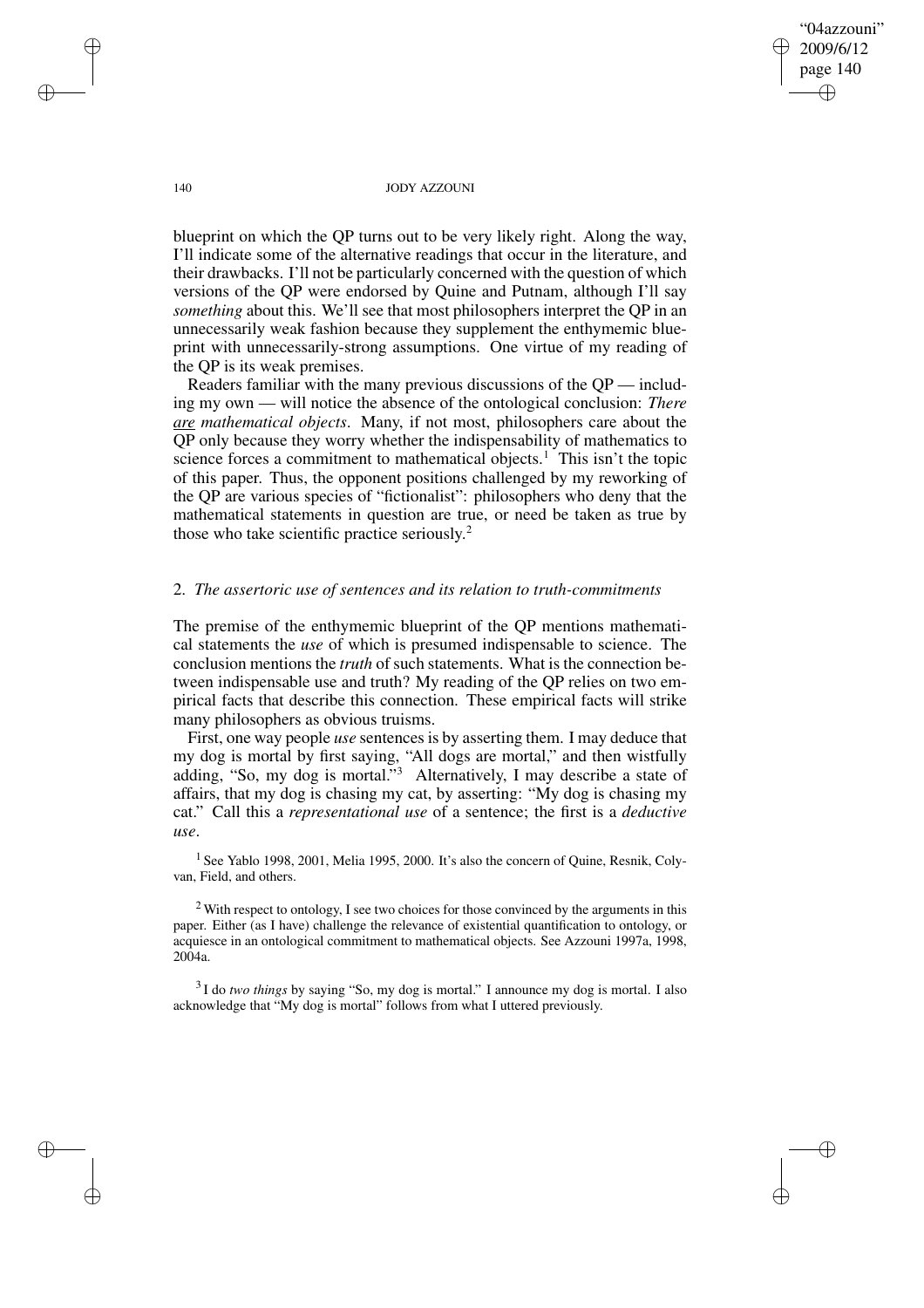EVADING TRUTH COMMITMENTS: THE PROBLEM REANALYZED 141

✐

✐

✐

✐

Both of these illustrate *assertoric uses* of sentences. The first empirical fact is this: people *use* such sentences, in the two ways mentioned, by *asserting* them. This empirical fact, notice, isn't that people *must use* sentences this way. If I utter a sentence in a play, quote someone's words, or work a sentence ornamentally into a painting, it can be said that I'm "using" such sentences; it can't be said (except in special circumstances) that I'm asserting them.

The second empirical fact is that, as we ordinarily understand the word "true," *assertoric uses* of sentences truth-commit their users to those sentences. This follows from the Tarski biconditional "'Snow is white' is true iff snow is white," and its numerous brethren. If I *assertorically use* a sentence, I recognize myself as bound by implication to the original sentence prefixed by "It's true that . . . ": the implication secures my assertoric use of the latter sentence, and thus my truth-commitment to the original sentence.

Two elucidations of this second empirical fact are needed so that it's not over-interpreted. First: although *assertoric* uses of statements truth-commit their users, Tarski biconditionals can be utilized where statements aren't assertorically used, but instead (as in plays) pretend-asserted. If I pretend that John is running, I (can) similarly pretend that "John is running," is true. Nonassertoric uses of statements can be accompanied by non-assertoric uses of the truth predicate.

Second: That Tarski biconditionals hold of "true" is what enables that word to play the essential role it plays in our deductive practices: to enable *blind truth-ascriptions*. 4 I'll now illustrate this point; in doing so, I'll also provide a second example of how a statement can be used, although not *assertorically* used.

Consider a theory TH that treats Jupiter as a point-mass. TH won't describe Jupiter's intrinsic properties correctly — that it's largely made up of gases, that its rotation distorts its shape, etc. — but if TH is properly constructed, it will successfully predict Jupiter's gravitational effects on the Sun. Label the true consequences of TH — those restricted to Jupiter's gravitational effects on the Sun — with the predicate P. Then we can truth-commit ourselves to the following statement instead of having to truth-commit ourselves to TH and to *all* of TH's consequences:

# *All consequences of TH that are P are true.*

That the Tarski biconditionals are essential to blind truth-ascriptions, like the one just stated, is because the discovery of scientific truths — of all sorts

<sup>4</sup> A *blind* truth-ascription attributes truth to a set of sentences that aren't explicitly exhibited, e.g., "Everything Sarah said yesterday is true." "'John is running' is true" explicitly exhibits the sentence it attributes truth to.

"04azzouni" 2009/6/12 page 141

✐

✐

✐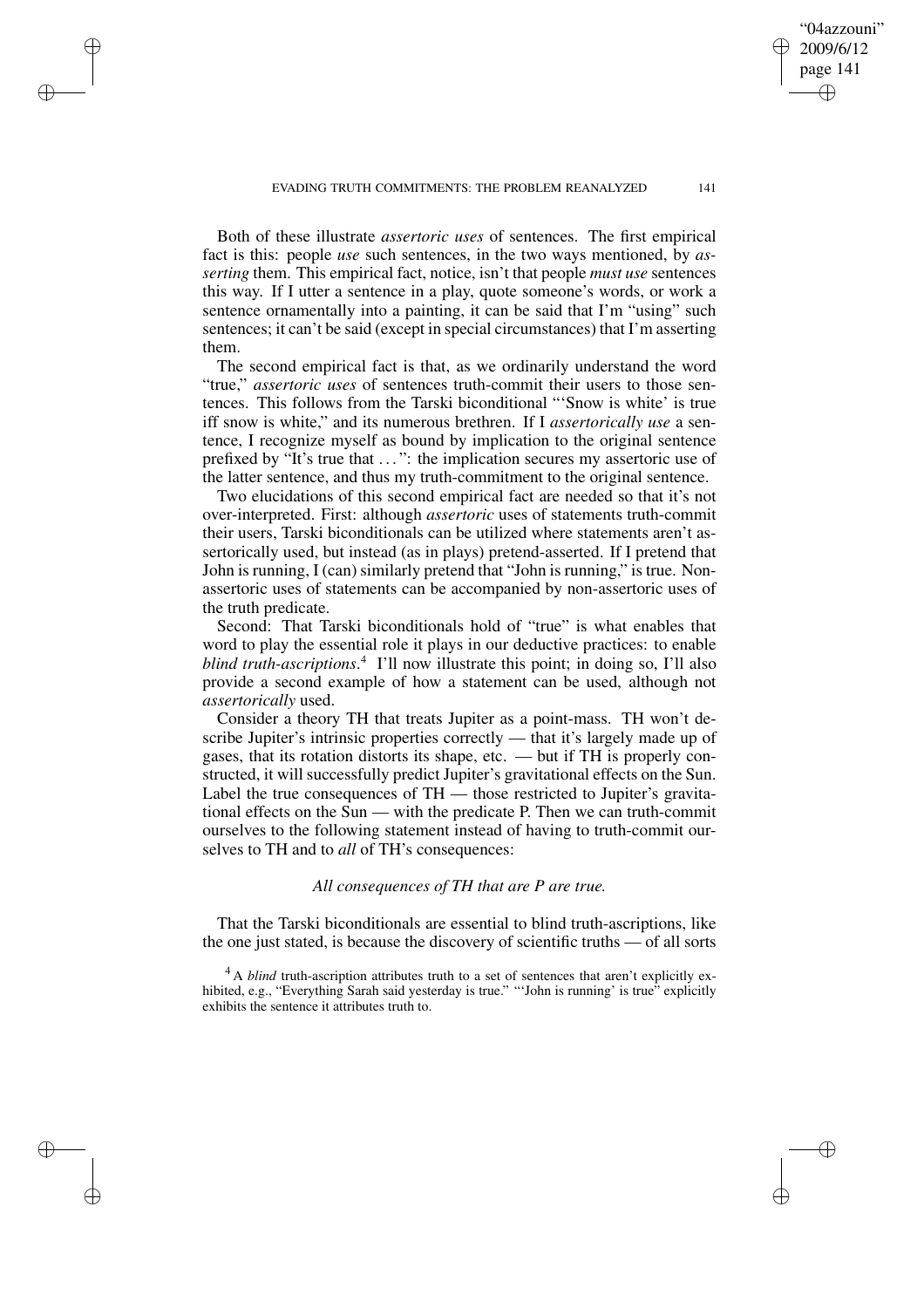"04azzouni" 2009/6/12 page 142 ✐ ✐

✐

✐

## 142 JODY AZZOUNI

— is motivated not by the (mere) need to be aware *that* such things are true, but by the need to assertorically use them. I can assert, one by one, the following three sentences:

> All persons are mortal. I'm a person. I'm mortal.

In such cases, it's clear that the conclusion can be asserted (is being asserted) because it follows from the two previous assertions. In the same way, when a deduction is exhibited, one truth-commits oneself to *all* the premises,  $Pr_1, \ldots, Pr_n$ , that appear. One asserts  $Pr_1, \ldots,$  asserts  $Pr_n$ , and then relies on the truth-preserving property of deduction to (consequently) assert the conclusion C: C is "detached" from the premises that it's deduced from.

Researchers don't (generally) want to assert a false theory TH, although they do often want to detach true conclusions deducible from such theories and assert *them*. This is possible by utilizing (Quine 1953) the truth predicate in "semantic ascent": one notes *that* C follows from TH, *that* C is a P-statement, and therefore, because all the consequences of TH that are P are true, one concludes *that* C is true. This, although a use of TH *in* a deduction, isn't an *assertoric use*.

As just noted, the point of deducing a true sentence C from a false theory is rarely just to observe that the statement is true. Science is a practice of *assertorically using* truths in other deductions, and in evidential arguments, as well as assertorically representing aspects of the world. One needs (therefore) to assertorically use the deduced sentence C like so: C. Thus, one needs to deduce C from C *is true*. The reverse deduction, from C to C *is true*, is often needed as well. I can long-windedly recommend a book to a friend by uttering each sentence in it — by assertorically using *each one*. Or, I can say: *Everything in this book is true.*

So this has been established. The empirical facts are about *actual* usage: some sentences are assertorically used, and the Tarski biconditionals transform assertoric uses into truth-commitments. It has *not* been shown that *other* uses of sentences — even when coupled with Tarski biconditionals force truth-commitments; as we've just seen, that's false: A false theory like TH — may be used, but not *assertorically* used, to deduce true consequences. It can even happen that such a use of a false theory is *indispensable* : only by using *it* can certain truths be deduced.<sup>5</sup> Such indispensability

✐

✐

✐

 $<sup>5</sup>$  This is far more common in science than most philosophers realize. Physical theories —</sup> for example — can differ greatly in their tractability: accurate true theories of a phenomena are often computationally intractable. But we may know that applying a tractable false theory will yield the needed truths. How do we know that the tractable theory in question is false?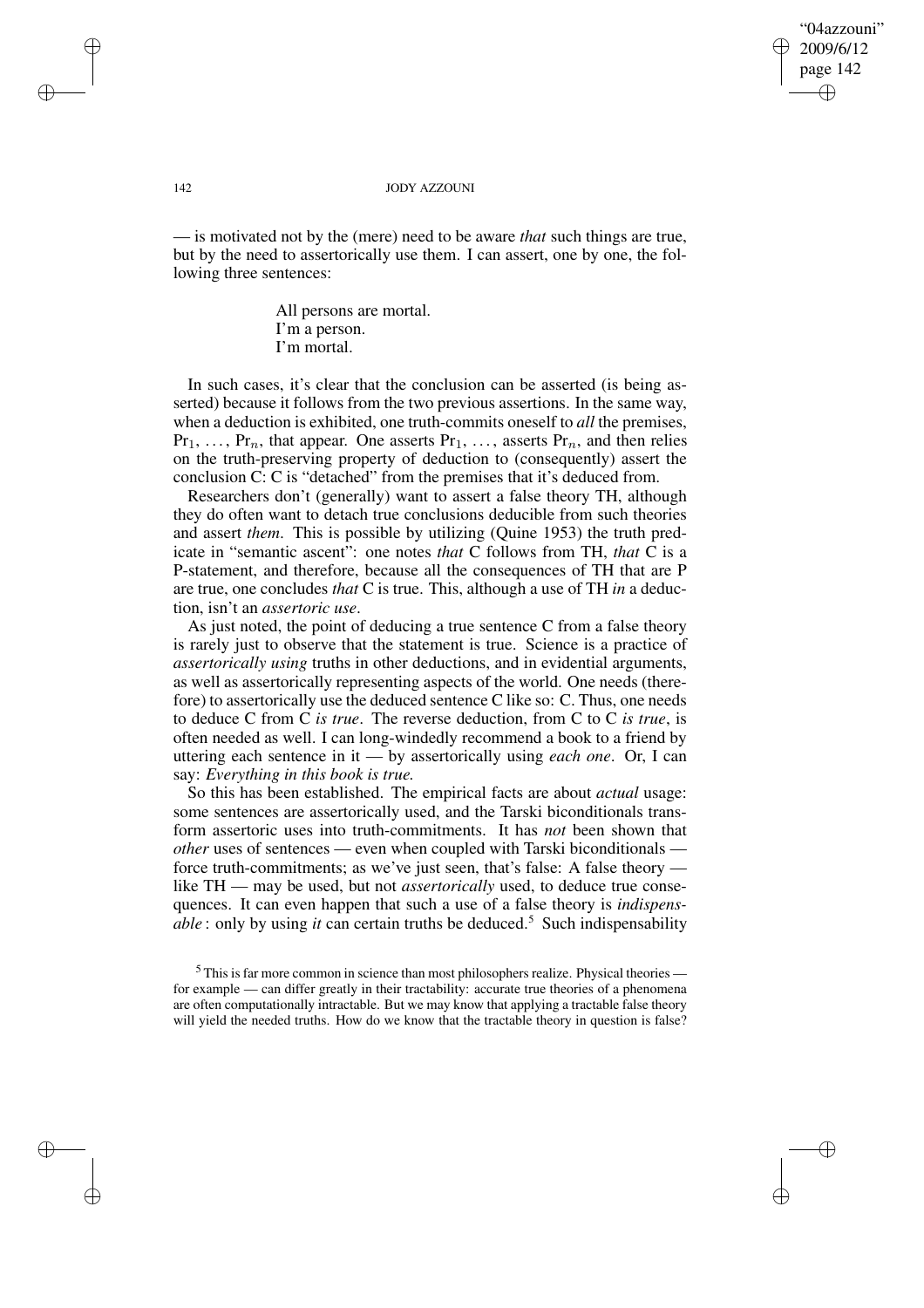EVADING TRUTH COMMITMENTS: THE PROBLEM REANALYZED 143

of use isn't indispensability of *assertoric-use* because blind truth-ascription enables us to circumvent a truth-commitment to the indispensable theory.<sup>6</sup>

✐

✐

✐

✐

The previous description of nonassertoric (but sometimes indispensable) uses of sentences in blind truth-ascriptions makes natural this question: How widespread is the practice of *assertorically using* sentences? I've assumed that certain ordinary statements, "Some chairs are wood," "Neutrinos have mass," are representationally used to describe aspects of the world, and consequently are taken as true. It looks, in fact, like *many* statements of ordinary science, that describe various things we take ourselves (collectively) to have discovered about the world, are representationally used. (I'm also assuming, of course, that there are other statements that we don't take to be true and don't assertorically use.<sup>7</sup> ) One issue to be explored in this paper is whether the assertoric use of many statements of ordinary science is compatible with one or another construal of the mathematical statements utilized in science as not assertorically used (and therefore, as either not true-apt<sup>8</sup> or as false). I'll show that a position that takes us as truth-committed to statements in any area where mathematics is applied, while assuming that we aren't simultaneously truth-committed to that mathematics, is unstable. It collapses into a position that denies the two empirical facts: no statements — nearly enough — are ones we assertorically use.

*Fictionalism* is one or another view that undercuts truth-commitments to *sentences*. It's one aim of this paper — as noted — to show that *localized* Fictionalism with respect to statements that quantify over mathematical entities isn't possible: if one is a fictionalist about mathematical doctrine, one must be a fictionalist about all empirical statements (nearly enough).

Because we know that not all of its consequences are true. See Azzouni 2004a, 2004b for further discussion of these kinds of common cases.

 $6$  Using blind truth-ascriptions to avoid truth-commitments to false indispensable theories was first explored in my 2004a, chapter 2. Despite Quine's (1970) stressing the importance of blind truth-ascriptions, he didn't anticipate using such ascriptions (in certain cases) to evade truth-commitments to otherwise indispensable theories. Overlooking this possibility may still be common among philosophers.

 $7$  Perhaps among these are statements that we "pretend" to assertorically use, and correspondingly, only "pretend" to take as true, or that we take as true-in-a-pretence, or story. See, e.g., Yablo 1998, 2001, Walton 1990, among others. The crucial point (Yablo 2001, 77) is that "fictional" statements aren't genuinely either true or false. Also see Yablo (1998, 244), where the "external" truth-status of internal (in-a-pretence) truths is described as "quite irrelevant."

<sup>8</sup> Statements are truth-apt if they are susceptible to a truth value, in contrast (for example) to statements only pretended true or false.

"04azzouni" 2009/6/12 page 143

✐

✐

✐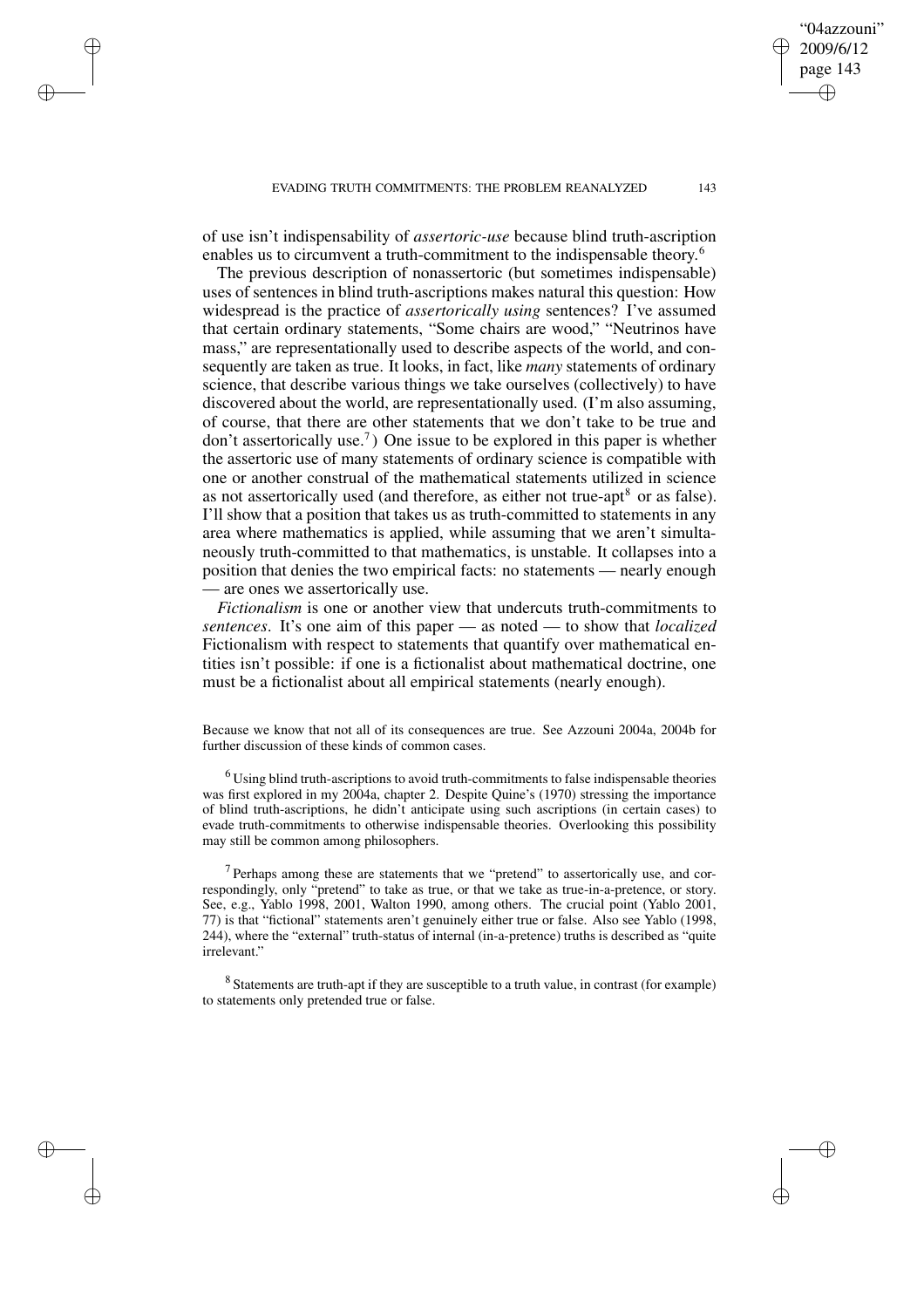"04azzouni" 2009/6/12 page 144 ✐ ✐

✐

✐

#### 144 JODY AZZOUNI

My own view is that it's undesirable to fictionalize our discourse practices *across-the-board*, to adopt *global* fictionalism. One reason for this has already been indicated: Blind truth-ascriptions are used in the sciences to distinguish, with respect to false theories, their true implications from their false implications — talk of "truth" is crucial for this. Thus, talk of truth and falsity isn't merely laudatory remarks about statements; such talk is internal to our deductive practices. The global fictionalist must *recalibrate* this practice: there is (say) pretence-truth and pretence-falsity. Real truth and falsity become largely inexpressible within our discourse.

In this paper, therefore, I presume that there are many assertoric uses of empirical statements. I show the impossibility of treating prima facie assertoric use of mathematical statements as other than assertoric use because doing so (in one way or another) forces a similar construal of empirical discourse — a collapse, pretty much, into global fictionalism. In section 12, I revisit the untenability of the global fictionalist picture.

# 3. *The assertoric-use QP*

The scope of "often" in the following claim is the subject of this paper: We often *must* assertorically use (certain) sentences because otherwise we'll have nothing to say either to facilitate a deduction we need facilitated or to represent phenomena we need represented. Call such sentences "assertoricuse indispensable" (hereafter, "au-indispensable"). I thus read the premise of the ethymemic blueprint of the QP as stating that many sentences of mathematics are *au*-indispensable to science. Accompanying this premise is the assumption of the au-indispensability of the scientific sentences themselves (given a commitment to the scientific project). "Au-indispensable," here, means that such sentences must be assertorically used in deduction, for representations, or both.

The word "confirmation" doesn't appear anywhere in the enthymemic blueprint of the QP. Nevertheless it's true that, with respect to some of the sentences of any science, we'll describe ourselves as committed to their truth because they have been "confirmed" by evidence. Perhaps confirmation is sentence-specific: when a body of scientific doctrine enjoys confirmation,

✐

✐

✐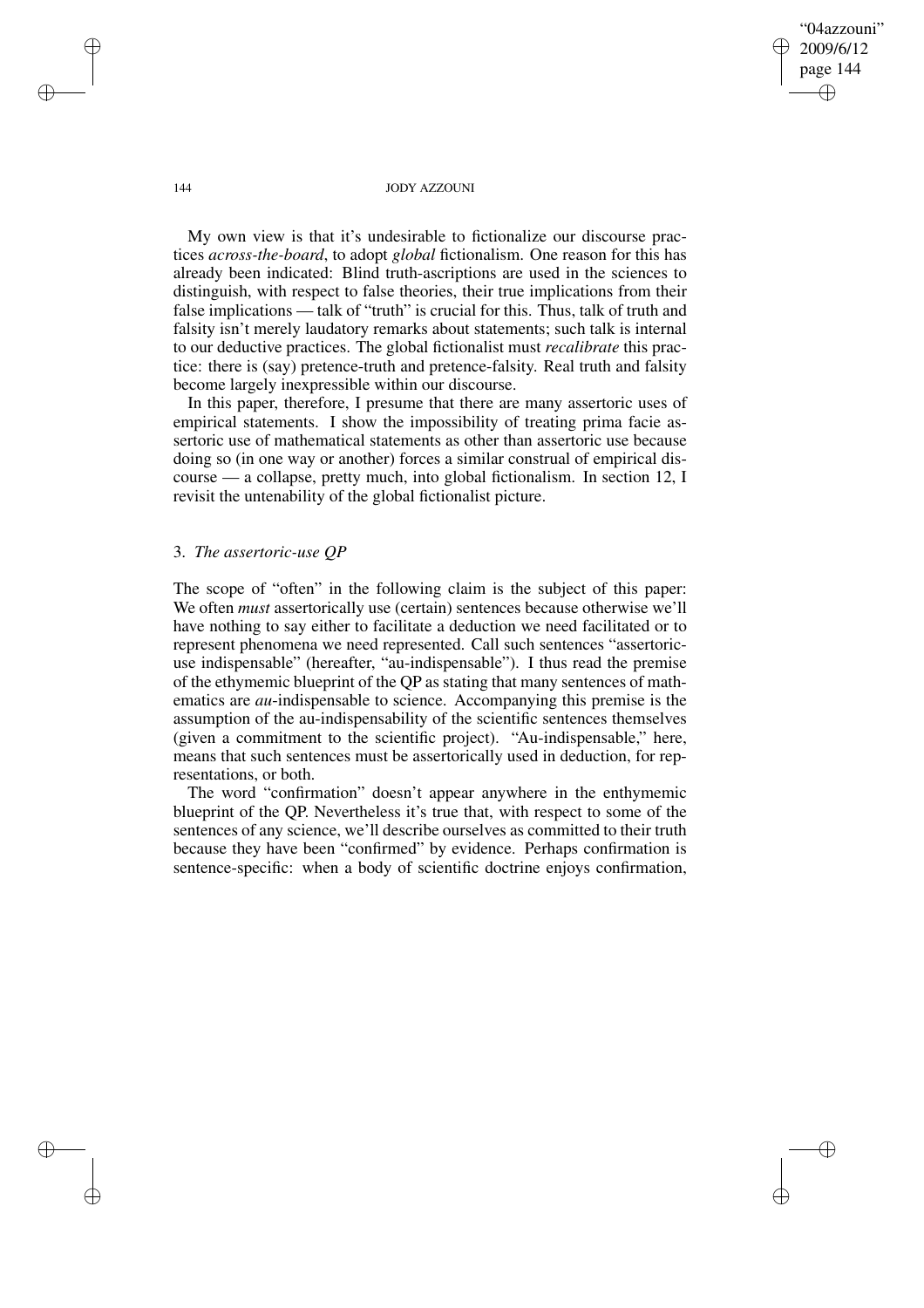✐

✐

✐

✐

"04azzouni" 2009/6/12 page 145

✐

✐

✐

✐

specific sentences are confirmed to specific degrees, and some aren't confirmed at all.<sup>9</sup> Many of us, furthermore, deny a truth-commitment to a statement unless it has been confirmed (to some degree).

If, however, in the context of one or another scientific study, a mathematical sentence is au-indispensable, then that alone suffices — because of the Tarski biconditionals — for a commitment to its truth, *even if it has enjoyed no confirmation from evidence whatsoever*. Thus, no claim about confirmation relations is required for this version of the QP; specifically, no claim of "confirmation holism," that confirmation from evidence accrues to whole theories (as opposed to individual sentences), is presumed. All that's needed to render a mathematical statement au-indispensable is its necessary assertoric use in an empirical context. And, in turn, all that's needed to render the necessary assertoric use of such mathematical statements into necessary assertions of their truth are the Tarski biconditionals.

A *different* version of the QP presupposes confirmation holism — that *all* the sentences of a theory are confirmed as a group by evidence for any of them. Sober (1993) notes against *this* version of the QP (and against confirmation holism itself) that mathematical doctrine never seems to be taken by scientific practitioners as either confirmed (or disconfirmed) by empirical evidence. Therefore (he concludes), mathematical statements haven't been established as items that we must take to be true. The empirical facts of section 2 seem to turn this point against him. Scientific practice opportunistically uses *any* mathematics that's invaluable for deduction and representation. All that's required of such applications is that the mathematics be used consistently  $-e.g.,$  that intuitionistic or constructivist results not be simultaneously applied with incompatible classical results — and (of course) that such mathematical applications be successful. This routine assertoric use of (hitherto empirically idle) mathematical doctrine truth-commits scientific practitioners to that mathematics — even if it's only potentially applicable. Empirical confirmation isn't involved. And so, the falsification of a version of the QP that relies on a confirmation-holism premise doesn't damage the credentials of that version of the QP that doesn't so rely on an assumption of confirmation holism.

<sup>&</sup>lt;sup>9</sup> There is no successfully worked out "theory" of confirmation. The difficulty is that confirmation relations — when they exist — are *content-specific* : they are sensitive to what the parts of a theory (its sentences) *say*. To recognize how the parts of a theory have been confirmed, one must look at the details of the theory and how it has been applied. Even professionals often presume a whole theory has been confirmed by a series of empirical results, although close inspection can show otherwise. For a detailed illustration of this with respect to the history of the confirmation of Newton's inverse square law and the third law of motion, see Smith forthcoming. It's Goodman's (1973) examples of "grue," etc., that first revealed the content-specificity of confirmation.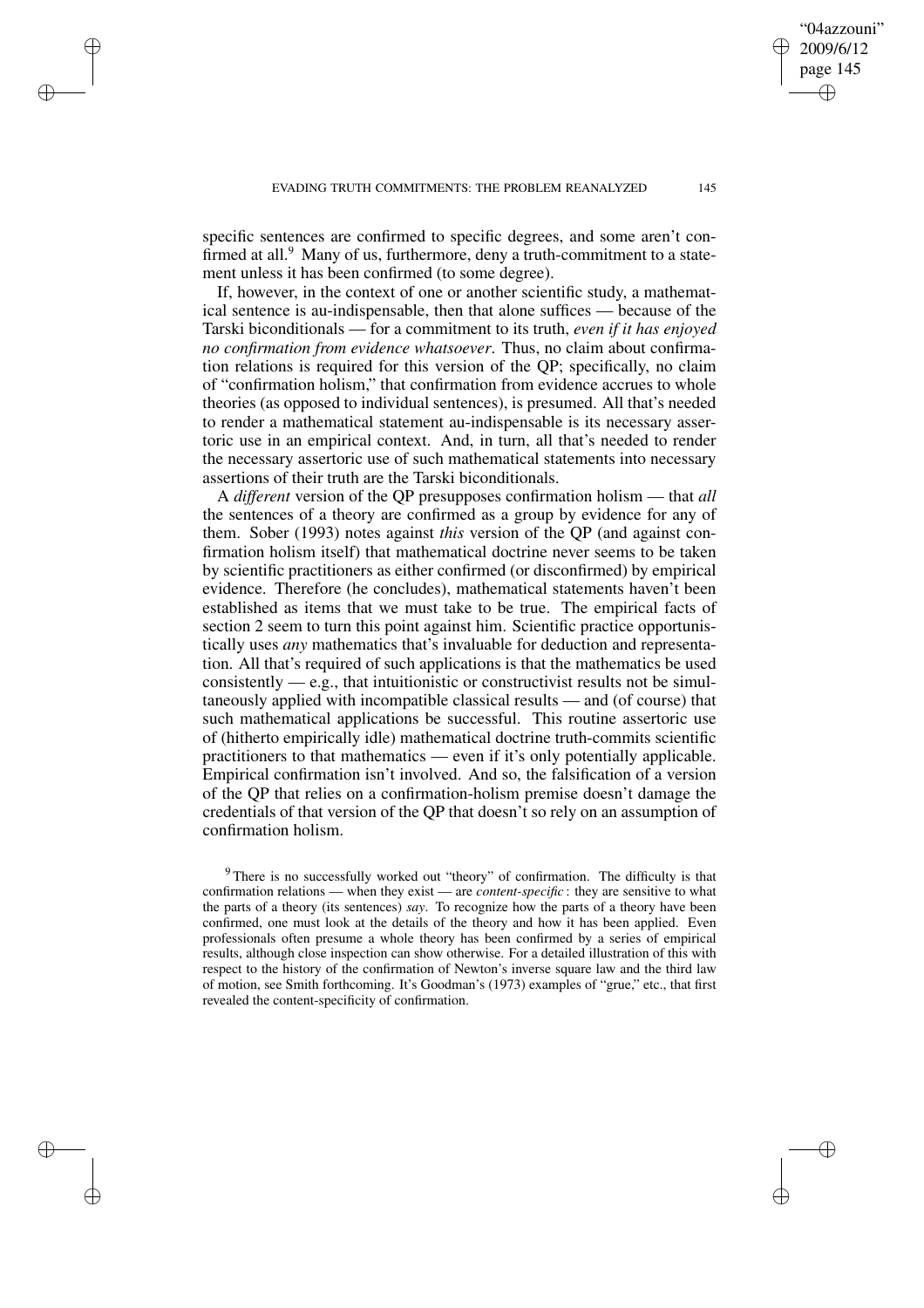"04azzouni" 2009/6/12 page 146 ✐ ✐

✐

✐

## 146 JODY AZZOUNI

Maddy (1992, 2007) has a different argument against confirmation-holism indispensability. She notes that mathematics is often applied to scientific models known to be false (but predictively useful); and she writes (1992, 281) that

we must allow a distinction to be drawn between the parts of a theory that are true and parts that are merely useful. We must even allow that the merely useful parts might in fact be indispensable, in the sense that no equally good theory of the same phenomena does without them. Granting all this, the indispensability of mathematics in well-confirmed scientific theories no longer serves to establish its truth.

Resnik (1997, 44, 46) counter-claims that such (false) theories are so utilized to force a truth-commitment to the accompanying mathematics. He writes:

[Newton] calculated the shape of the orbit of a single planet, subject to no other gravitational forces, travelling about a fixed star. He knew that no such planets exist, but he also believed that there are mathematical facts concerning their orbit. In deducing the shape of such orbits, he presumably took for granted the mathematical principles he used. For the soundness of his deduction depended on their truth.

Resnik's point can be misunderstood.<sup>10</sup> The point is this. Never mind the (truth) status of the idealized empirical tools — models — that physicists apply a branch of mathematics to. Physicists use that mathematics to deduce results about the idealized model. Physicists presume (physicists have to presume) that *those deductions are valid*. But how can this be *if the mathematics employed in the deductions is false* ?

A way to blunt Resnik's challenge is to deny the deductive role of applied mathematics — to treat the amalgam of mathematics plus (false) empirical doctrine as a (false) doctrine applied *all at once* to a subject area. But this ignores routine scientific practice. To reiterate the point raised against Sober, new (previously unapplied) mathematics is routinely brought to bear on both true and false scientific doctrine to derive new consequences *from that doctrine*. This requires taking the mathematics so applied to sustain

 $10$  In part because Resnik (1997, 44, 46) seems to imply it's part of his argument that the empirically false (idealized) science is true (or that what it describes exists in some sense). This is how Maddy (2007, 316, footnote 7) understands the argument, and responds to it.

✐

✐

✐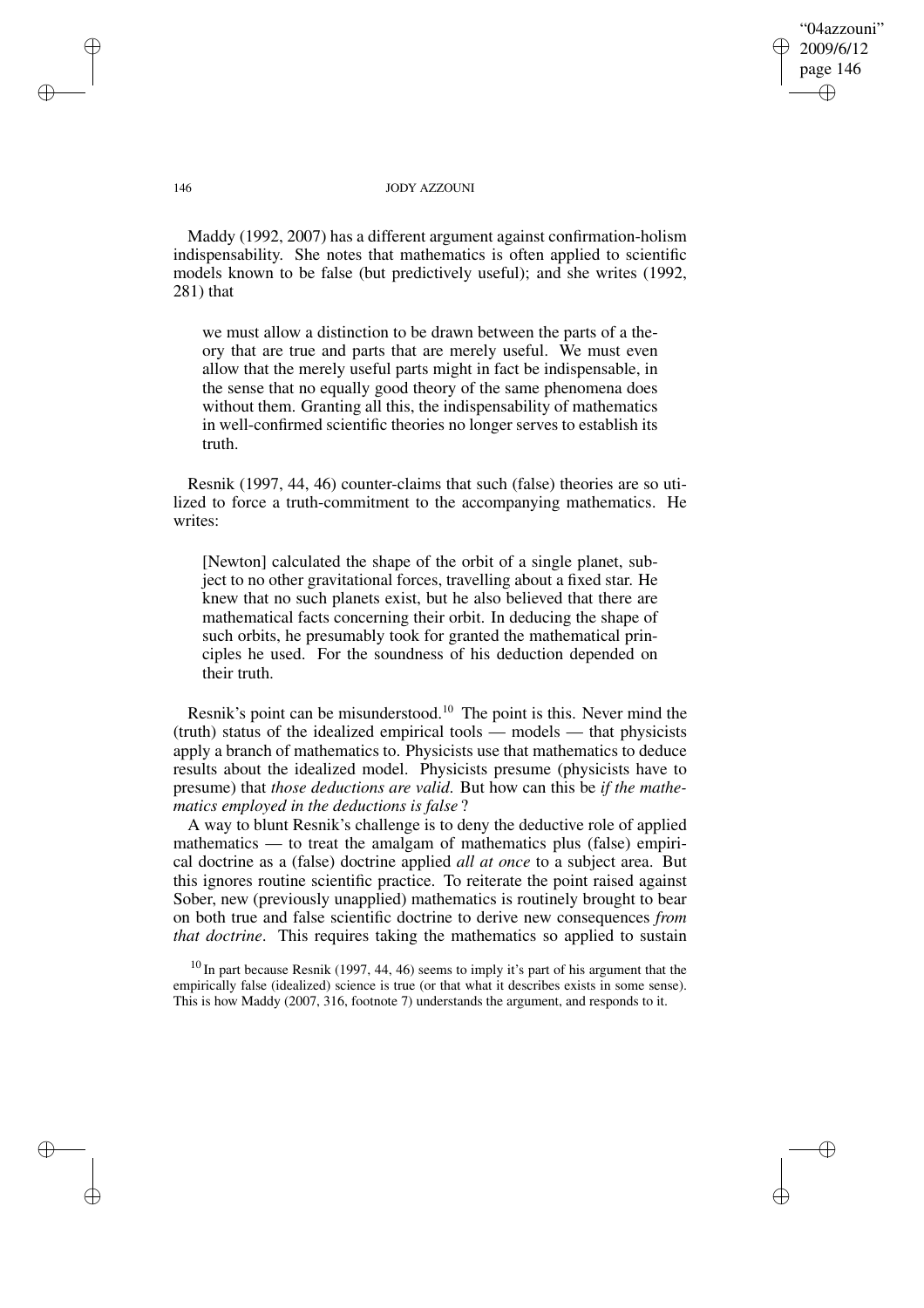valid deductions from scientific doctrine, a practice that looks incoherent if the mathematics is taken to be false.

Resnik (1997) has a "pragmatic" version of the QP that avoids the confirmation holism premise: the indispensability of mathematics *justifies* our taking it as true — regardless of whether it's otherwise confirmed or not. My version of the QP has a stronger conclusion: In the course of a deduction, we reason assertorically (because we intend to detach the conclusion). But it isn't that we're "justified" in describing an assertorically-used sentence as true; Tarski biconditionals make the use of the truth predicate *nonnegotiable*. For the same reason, it's misleading to describe the au-indispensability of mathematical doctrine to science as "evidence" of that doctrine's truth. Call my version *the assertoric-use QP*. 11

The astute reader will recognize that blind truth-ascription, as discussed in section 2, is surely a tool that can (at least in principle) be used to circumvent the assertoric-use QP. How successful it is for this purpose will be explored in some detail later in the paper. Before getting to that, however, I characterize a second tool — proxying — that can also (at least in principle) be used to circumvent the assertoric-use QP. In order to properly prepare the ground for the discussion of proxying in sections 5 and 6, I first need to discuss the distinction between scientific doctrine as publicly held and as individually believed. This not only prefaces the discussion of proxying, but also contributes to the elucidation of "science" and "indispensable," both of which appear in the premise of the enthymemic blueprint of the QP.

## 4. *Public science vs. private belief*

✐

✐

✐

✐

There are *epistemic communities* — like-minded people engaged in groupprojects of learning about the world. *We* belong to one such community. Some of our members are professional researchers, but most are intelligent

 $11$  The seasoned scholar of the QP will notice the many sorts of theses, that philosophers typically include, that are missing from the assumptions of the assertoric-use QP. Apart from the absence of confirmation holism, the absence of naturalism and the absence of inference to the best explanation should be mentioned. See, e.g., Colyvan 2001, Field 1989, or Maddy 1997 for (differing) versions of the QP presupposing one or more of these assumptions. In contrast, nothing about science being the sole or primary source of knowledge occurs among the premises of the assertoric-use QP, nor is any discussion of the nature of explanation or its role needed. Some might think that the latter must arise when the assertoric-use QP is extended beyond truth to the postulation of mathematical entities; but this is not so. All that's needed is Quine's criterion of ontological commitment.

It's worth adding that although I *am* committed to (a version of) naturalism and to (a version of) confirmation holism, I don't — in my 2004a discussion of the QP — presume *its* dependence on these assumptions.

"04azzouni" 2009/6/12 page 147

✐

✐

✐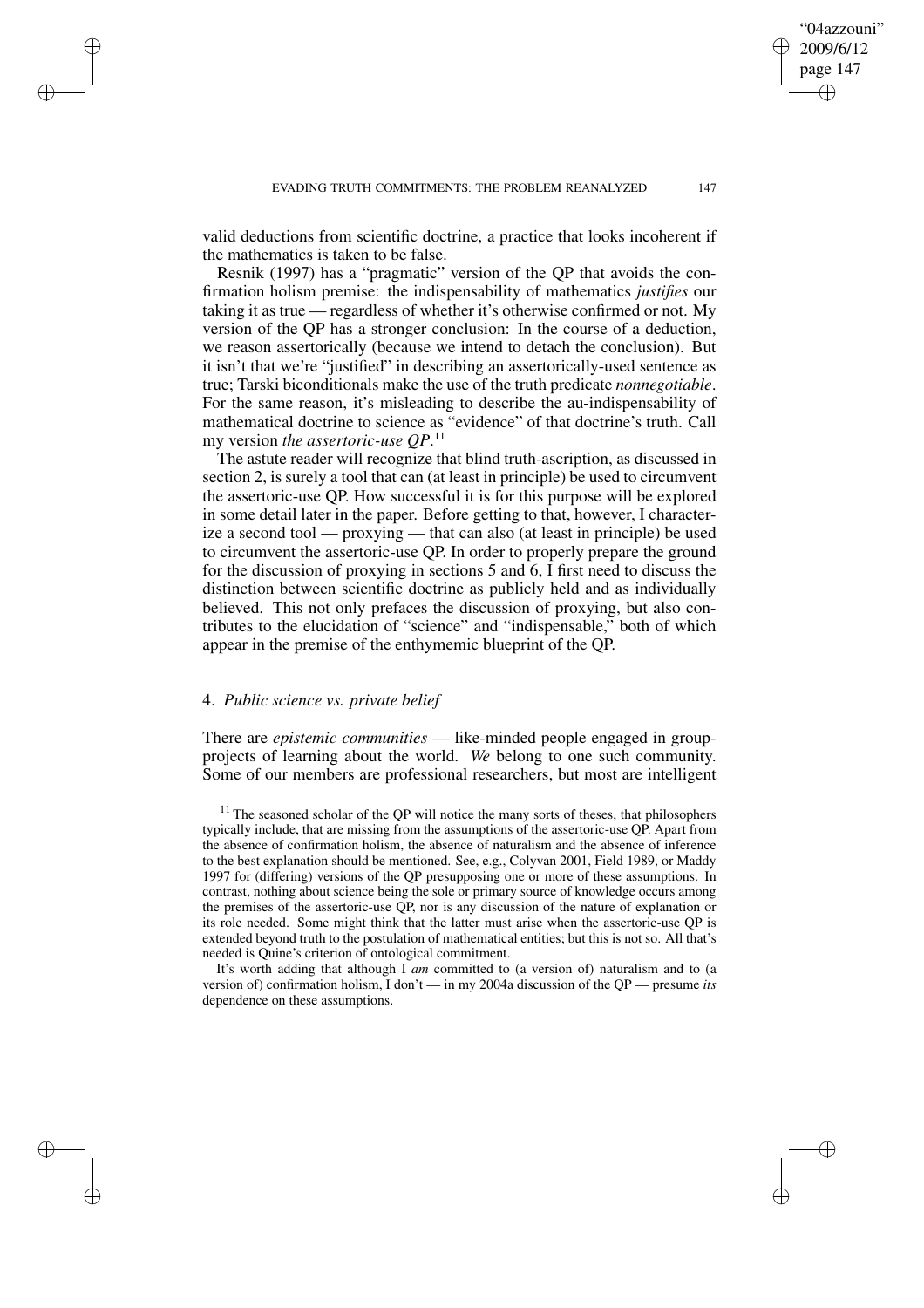"04azzouni" 2009/6/12 page 148 ✐ ✐

✐

✐

## 148 JODY AZZOUNI

and engaged fellow-travelers. There is a highly-developed division of labor among researchers: they are specialists with only a nodding acquaintance with other (even neighboring) specialties. All researchers — being persons — have beliefs; and although these beliefs differ greatly from person to person, a great deal of purported knowledge is "commonly held." But much if not most — of this common knowledge *cannot* take the form of beliefs that are (even tacitly) held by (those) researchers because most researchers are necessarily ignorant of the details (and even broad aspects) of most of this common knowledge. Rather, the sense in which this knowledge is commonly held can only be sociological: as deference relations to the work of specialists in other fields, to the "experts" — indeed to communities of such experts — and derivatively, to the knowledge itself. Commonly held purported knowledge has been long described by Quine as a web of "beliefs"<sup>12</sup>; but we do better describing it as "a network of public knowledge," with the caveat that "knowledge" is defeasible: Anything we (currently) take as knowledge we may subsequently learn is wrong.

Even though this knowledge is officially held in common, it's not that all such is believed true (even by deference) by everyone in our epistemic community. Personal beliefs are often idiosyncratic. Some scientists, for example, regard the science they research in (and the science they rely on for their research) as not true. What's "true," they may privately confess, is either nothing at all (or nothing, anyway, that anyone can ever find out), or perhaps they may only commit themselves to the truth of a small group of commonsense personal beliefs, apart from the occasional spiritual item.

Indeed, so intricate are the evidential (confirmational) — and other supportive — relations that bodies of doctrine have to one another, and so buried from superficial inspection can be the applications of a theory to other areas, that it's no surprise researchers can be ignorant of those aspects of their work. A researcher can fail to see how her work depends on other theories (or how the evidence for these other theories is shared by her own); and so she can cleanly (but inconsistently) deny a truth-commitment to this other theoretical work, but not to her own.

The idiosyncrasy of personal belief — even when opposed by contradicting publicly held or "official" doctrines — is routine, and widely recognized. Even when individual tendencies to "deviant belief" can be accurately described as irrational, this won't justify the further step of denying that these

✐

✐

✐

 $12$  Quine (1953, 42) both expresses his idea carefully, and carefully buries in metaphors the idealizations that I'm now trying to make explicit: "The totality of our so-called knowledge or beliefs, from the most casual matters of geography and history to the profoundest laws of atomic physics or even of pure mathematics and logic is a man-made fabric which impinges on experience only along the edges."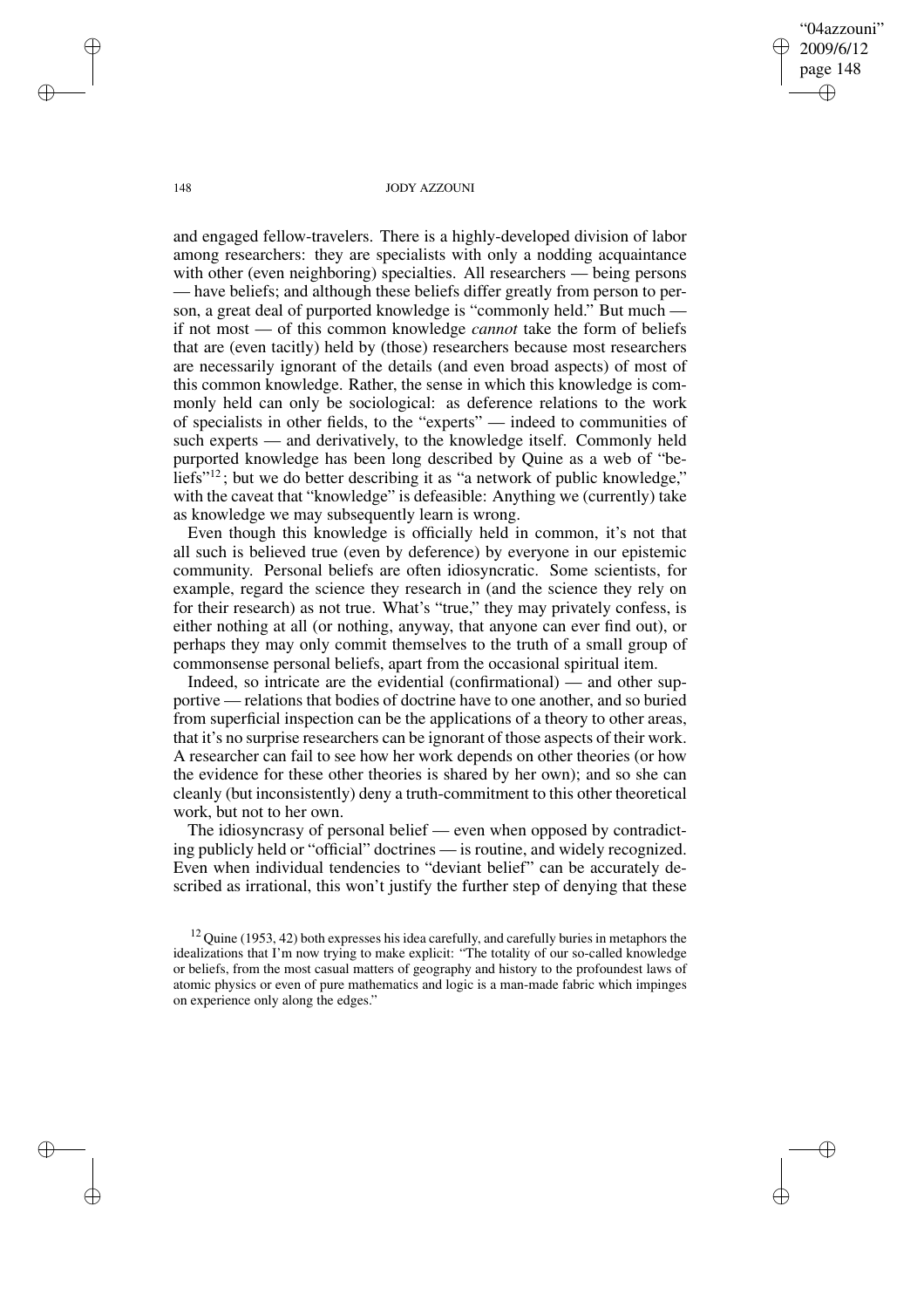✐

✐

✐

✐

expressions of belief are correct descriptions of the holder's (personal) *beliefs*. We cannot say that such individuals don't *really* believe what they profess to believe, or that they are confused about what they believe. Furthermore, how we allow personal belief to be idiosyncratic (with respect to public knowledge) indicates that we take public knowledge to be distinct from the individual beliefs of the members of that public.

Notice what the foregoing shows: An analysis of common knowledge science — cannot be captured in terms of the personal propositional attitudes of scientific practitioners.<sup>13</sup> No one individual knows enough for this to be even reasonable as an *idealization*. And, this is not only true of belief-attributions to scientific practitioners; it's also true if they simulate or feign belief. This makes pressing the appropriate sociological indicators of publicly-held common knowledge. After all — to repeat — there is no single *agent* responsible for the set of publicly-held beliefs whose pronouncements can be taken (when sincere) as expressions of those beliefs. Because of deference, a statistical notion of public belief defined by what *most* people believe won't do. Because of the idiosyncrasy of belief, a refined statistical notion (centered on "experts") won't work either.

A clue to the "location" of public knowledge is that, in scientific biographies, it's routine to distinguish what a scientist is taken to have discovered from what she makes of it. The nature of that discovery isn't ultimately to be characterized in terms of what the scientist thinks; instead, what's relevant are the actual causal relations she (or, more likely, her colleagues) have forged to the world — encapsulated in part (but not entirely) in instrumental interactions with things. Such relations, in turn, are characterized by the best scientific descriptions we can (now) muster.<sup>14</sup> Similarly, when contemporary research is utilized or reported, its surety (on the basis of evidence) may be reported along with it, and that evidence may be subsequently scrutinized to undercut the result. But the *beliefs* and *disbeliefs* that researchers express, although taken as interesting in the way that gossip is taken as interesting, are otherwise not reported.

The foregoing is to say that the various confirmation relations between theories and data — what amounts to observational and instrumental interactions between scientists and what they study — and the various intertheoretical relations between statements and collections of such, are treated as part of public knowledge just like the statements (in the network of public

"04azzouni" 2009/6/12 page 149

✐

✐

✐

 $13$  The seasoned scholar of the QP will notice, by contrast, that most versions of the QP are couched in the idiom of personal belief, and involve additional assumptions about the consistency conditions on such. I say more about this towards the end of this section.

<sup>14</sup> See, e.g., Chang 2004, or the essays in Holmes and Levere 2000.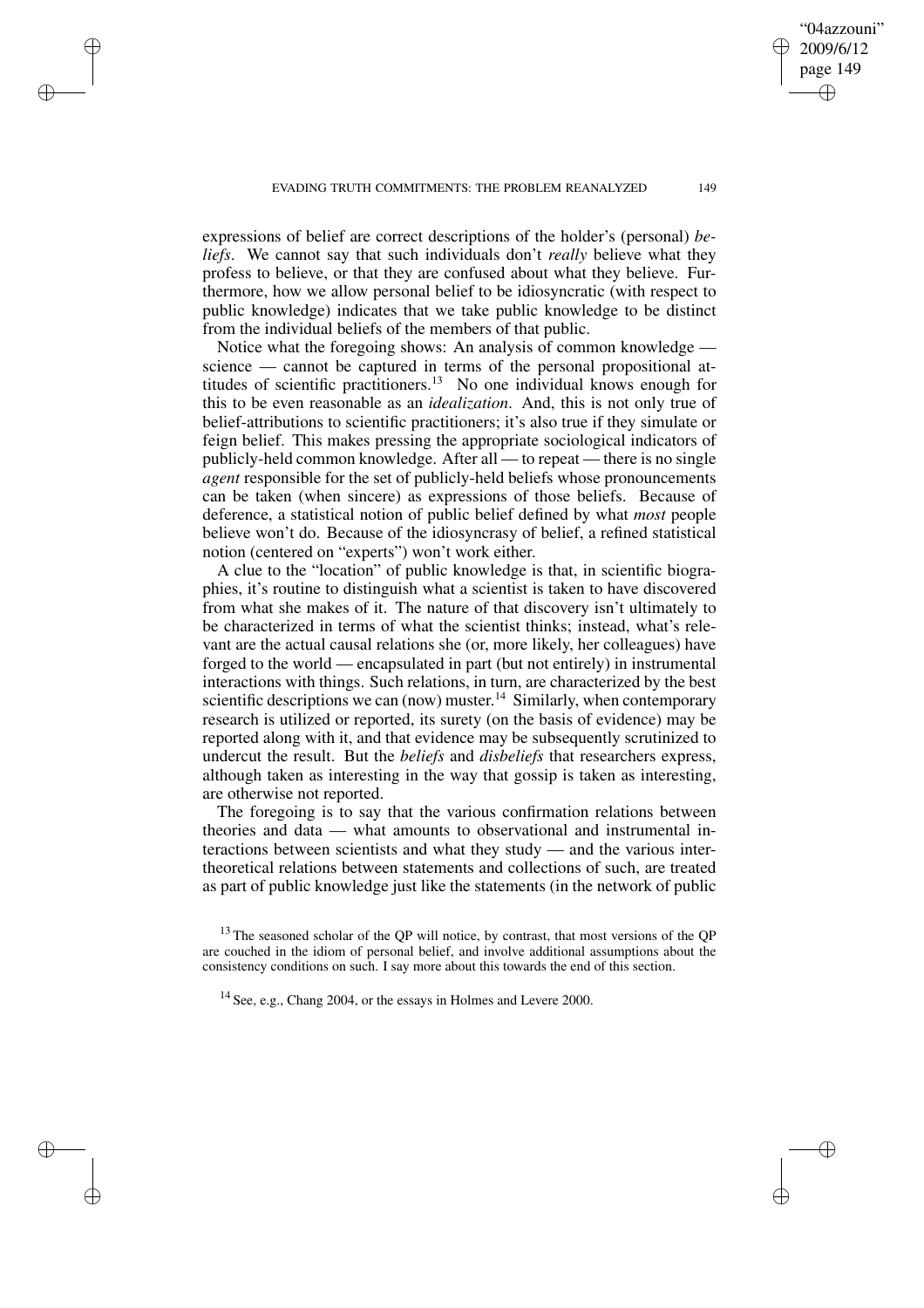"04azzouni" 2009/6/12 page 150 ✐ ✐

✐

✐

## 150 JODY AZZOUNI

knowledge) themselves. Such relations supervene — not on the personal beliefs of researchers but — on their *research practices*: how statements and data are brought to bear on other statements. To put it another way, they supervene on the public record, and on the active technical research tradition that supports that record. The relationship of that public record and technical research tradition, in turn, to the personal beliefs of researchers is, as I've argued, not at all a matter of mirroring. Researchers must have some beliefs or other to do what they do, of course (since they are humans); but there need be no correspondence between their own beliefs and disbeliefs, and the statements that belong to the network of public knowledge.

There is one other important way emerging in which public belief doesn't supervene on personal belief. The presence of many mathematical and scientific results (in the network of public knowledge) is coming to reside not in human thought (as it were) but in artifacts like books, computers, and the fine-structure of scientific instruments. Such results can be brought to active psychological life when researchers need them; but otherwise they remain quiescent, insofar as no human is even tacitly aware of them; and this state of affairs can persist indefinitely. In these cases, public knowledge, that's nevertheless available, can fail to supervene on the personal psychology of *anyone*. 15

I should also stress a little more explicitly the (recently emerging) encapsulation of (application-) knowledge in instrumentation and programs for such. A program (e.g., a medical diagnostics program) may be one that must be "trained up" to its expertise. That resulting expertise needn't be exemplified in the belief set of *any* human.

The absence of a responsible agent, who can state what's publicly known, means that only in the *use* of a statement by researchers, or more generally, by its uncontested sociological position to be used (by its manifestation in books, other language artifacts, or as a part of someone's or something's implicit expertise), can it indicate its presence in the network of public knowledge. This is a *manifestation condition* on a statement's public presence.<sup>16</sup> When *assertoric use* is involved, this is also the sociological equivalent to the *assertoric use* of a statement by an individual; thus I'll continue to use the language "assertoric use" when discussing the public setting. The metaphor

✐

✐

✐

<sup>&</sup>lt;sup>15</sup> Consequently, results are often rediscovered (sometimes repeatedly). But they can also be recovered during research forays into the language artifacts themselves. An illustration of the latter can be found in Naber (1992, 67), with respect to an "old and none-too-well-known, result in analytic geometry" that "is proved on pages 105–106 of [a reference published in 1882]."

<sup>16</sup> See Azzouni 2004a, chapter 2.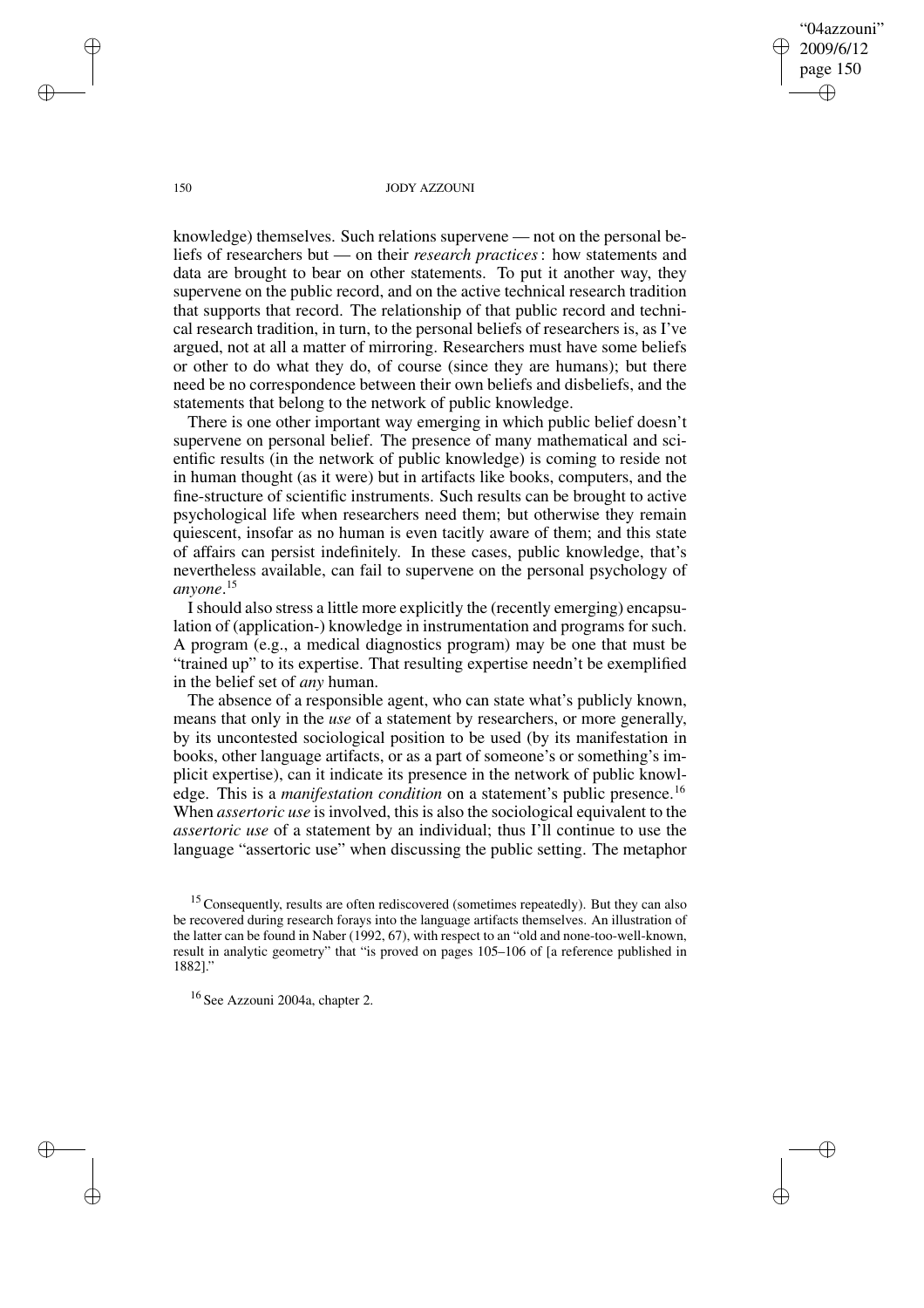"public belief" can also apply to a statement that's in an uncontested sociological position to be assertorically used; in light of what's already been said in this section, it's clear that "public belief" — so described — needn't supervene on any individual's personal beliefs.

As I've already indicated, many philosophers read the QP as involving an assumption that one's (assertoric) use of a statement requires a belief in what that statement says. This is to avoid the possibility of an individual asserting statements, and even asserting the truth of such statements while at the same time saying in her heart: "I don't believe any of this," or "I'm only pretending that I believe these things." For Quine and Putnam, in particular, indispensability looks like a *normative* — not a descriptive — condition on belief. Both philosophers allow that one's beliefs can flout it, they clearly *deplore* such flouting, and they express their disapproval in ethical-sounding language.<sup>17</sup> The norm in question arises from a more basic one of consistency: one shouldn't knowingly contradict oneself.<sup>18</sup> More specifically, one shouldn't contradict oneself by — in effect — truth-committing oneself to a sentence S (by assertorically using the sentence), while simultaneously (in one's heart, or via an "off-stage" assertion) denying it. But publicly-held beliefs — as just shown — aren't directly amenable to the application of any such norm because there is no single agent holding those beliefs that a charge of flouting a norm can be directed against.

One might try to take seriously the suggestion that scientists have an obligation of some sort to believe the statements they assertorically use when they operate as "purveyors" of public knowledge (i.e., in their professional capacity as scientists). More strongly, one might claim that they are *irrational* if they deny statements they otherwise assertorically use in professional settings. Given the previous discussion in this section, these are substantial and hard-to-justify assumptionsthat are very likely wrong. It is better to keep the QP free of them.

✐

✐

✐

✐

"04azzouni" 2009/6/12 page 151

✐

✐

✐

 $^{17}$  E.g., Quine 1960, 242, with the words "wishful thinking" and "philosophical double think"; Putnam 1975, 347: "This [indispensability argument] stems, of course, from Quine, who has for years stressed both the indispensability of quantification over mathematical entities and the intellectual dishonesty of denying the existence of what one daily presupposes."

<sup>18</sup> See Stokes 2007, 440–1.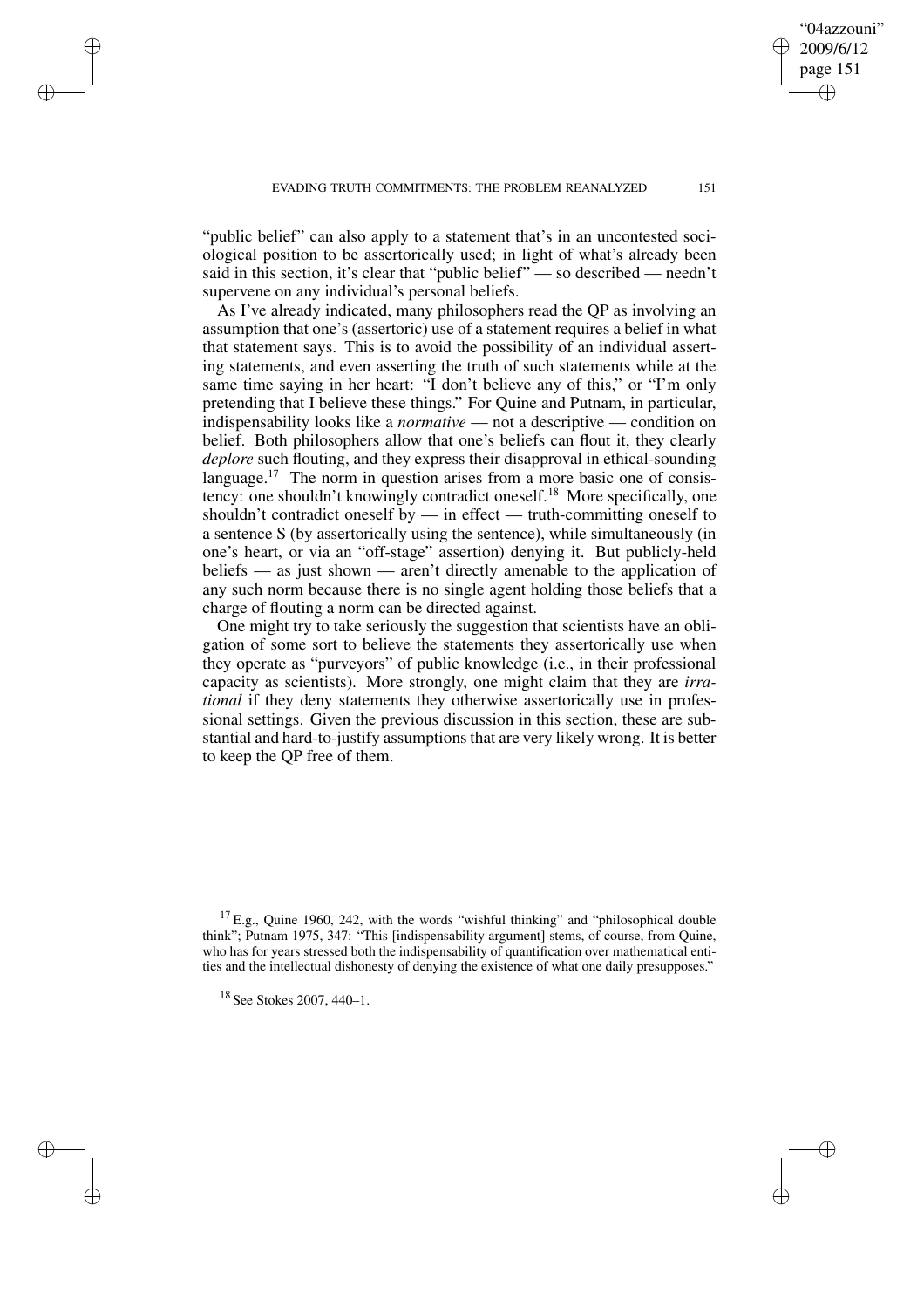# "04azzouni" 2009/6/12 page 152 ✐ ✐

✐

✐

## 152 JODY AZZOUNI

# 5. *Characterizations of au-indispensability for public knowledge: The proxy norm*

How, then, are issues of "au-dispensability" and "au-indispensability" to arise for public knowledge? The Quine-Putnam rhetoric of indispensability obliges *individual believers* to shun (or to show that they *can* shun) the assertoric use of a sentence to legitimate their denial of a truth-commitment to it. But this rhetoric is irrelevant to public belief. The solution is to utilize the manifestation condition on the (sociological) presence of a statement. A statement is part of public knowledge (public belief) when it's incontestably available to be *assertorically used* in science: in deductions and in the representation of phenomena. What's needed, therefore, for the corresponding "au-dispensability" of a statement that's apparently part of public knowledge is a *responsible* notion of "laziness in practice." A *sufficient* condition of such — on showing that a statement or a theory, although part of the network of public knowledge is nevertheless *au-dispensable* — is showing that such is replaceable by something that *could be assertorically used instead*.

Strict abbreviation, as Quine (1960, § 39) describes it, is a stern — but illuminating — model. And it scales up nicely from the context of private belief to that of public belief. Suppose the truth-functional " $\&$ " and " $\neg$ " are in the public language. These, perhaps, are au-dispensable because in every statement in which they occur, they *could be* replaced by the neither/nor stroke ("|"). What's the content of the "could be" in the last sentence? It isn't the unbelievable sociological claim that researchers everywhere could *actually* replace their current uses of "&" and "¬" with "|." Even short and otherwise understandable statements become hopelessly unreadable.<sup>19</sup> In one respectable sense of "possible," it *isn't* possible for "|" to replace "&" and "¬" in public discourse.

Instead, an approach to au-dispensability can be described this way: A locution D is *proxy-dispensable* if there is an alternative locution  $D^*$  such that:

# (*The proxy norm*)

- (i) The representation and deduction roles of  $D$  can be interpreted as ones in which D is proxying for  $D^*$ ,
- (ii) Where disputes arise about whether discourse containing  $D$  has such and such implications, or applies in such and such circumstances, researchers can determine answers via access to  $D^*$ .

<sup>19</sup> "Sally is jumping and it's not the case that Peter is jumping" becomes the horrible "Neither neither Sally is jumping nor neither Peter is jumping nor Peter is jumping nor neither Sally is jumping nor neither Peter is jumping nor Peter is jumping."

✐

✐

✐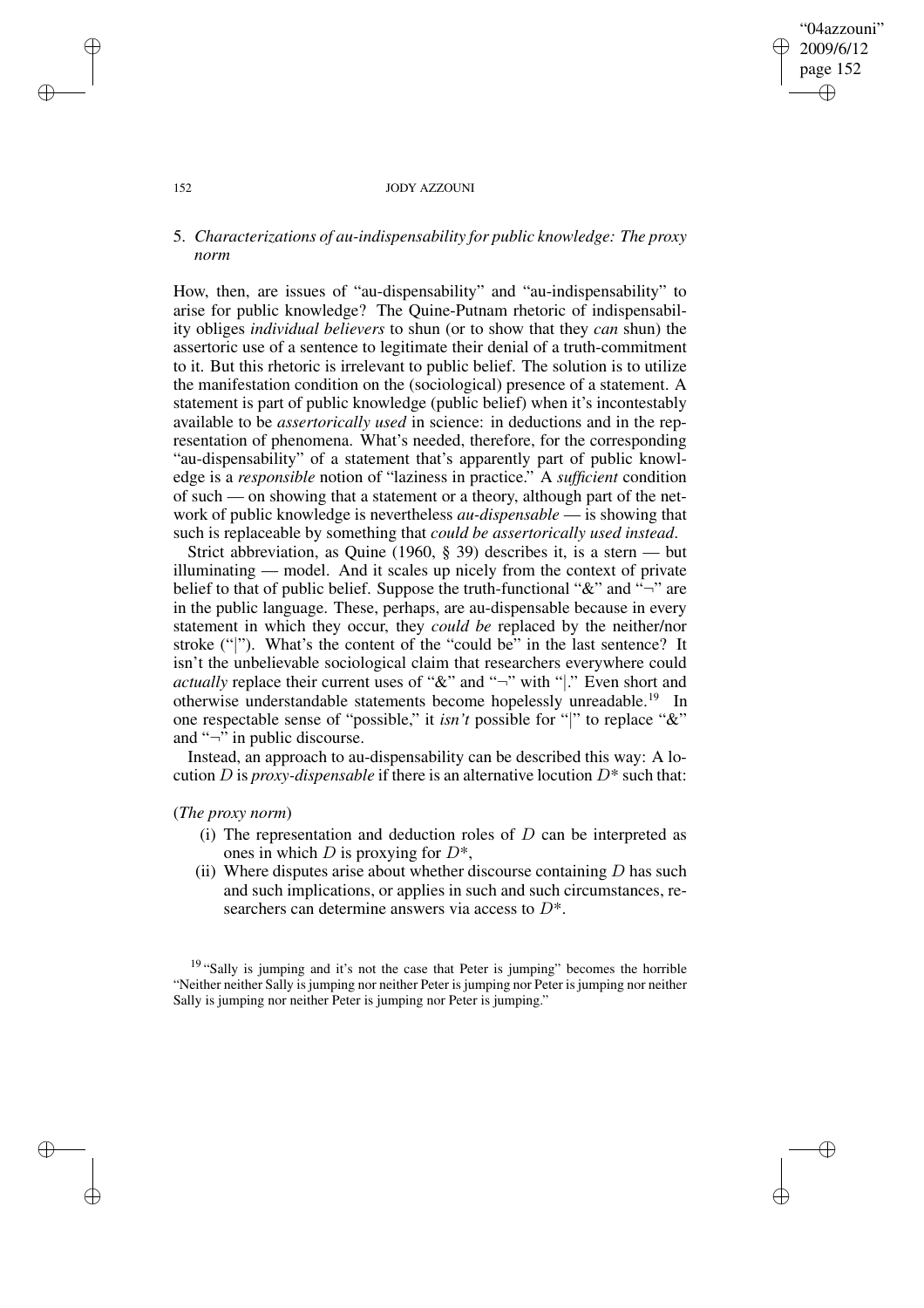EVADING TRUTH COMMITMENTS: THE PROBLEM REANALYZED 153

✐

✐

✐

✐

"04azzouni" 2009/6/12 page 153

✐

✐

✐

✐

Conditions (i) and (ii) *don't* require that researchers actually be able to avoid D altogether, and move to a "parallel discourse" involving only  $D^*$ . What they *do* require is that researchers can adjudicate disputes about their use of D by instead studying  $D^{*}$ .<sup>20</sup> With abbreviation, therefore, au-dispensability takes this form: although researchers assertorically use  $D$  in representation and deduction,  $D$  "officially" stands for  $D^*$ . "Paraphrase" is a broader notion than "abbreviation," but it has all the appropriate virtues to satisfy the proxy norm.<sup>21</sup> When we take D to be a "paraphrase" of  $D^*$ , we take  $D^*$  to be what we are *actually* asserting when we assertorically use D. Thus inconsistency (the assertoric use of  $D$  coupled with the assertion that  $D$  is false) is avoided because *all* assertoric uses of D — including those appearing within the scope of the truth predicate — are treated as standing for corresponding sentences in which D is everywhere replaced by D\*. I'll describe D as *a proxy of* — or as *proxying for* —  $D^*$ , and  $D^*$  as *the target of* the proxy D.

Condition (ii) of the proxy norm has bite. Sufficient for the task is something like a decision procedure for transforming discourse containing  $D$  into discourse containing  $D^*$ . I argue in the next section that condition (ii) can be satisfied with less.

But a preliminary weakening can be introduced now. I used the phrase "something like a decision procedure" because something less than a decision procedure works. On one view of informal mathematical proof, for example, such proofs are successful iff they correspond to one or another formalized proof. Transforming an informal mathematical proof into a corresponding formal proof, however, does *not* involve a decision procedure. Nevertheless, the task is (now) executable.<sup>22</sup> A formal proof not only indicates that the original informal proof is successful (that the premises imply the conclusion) but also "makes explicit" the tacit assumptions and concepts presupposed in the informal proof. In this case, it's official that a list of

 $20$  The intellectual division of labor can't be forgotten. The researchers who adjudicate disputes about  $D$  via  $D^*$  needn't be the same researchers among whom the disputes arose to begin with.

 $21$  An "abbreviation" is usually understood to be a shorthand so that the transformation of  $D$  to  $D^*$  changes nothing semantically. This is how transformations of statements containing "&" and "¬" to corresponding statements containing "|" are understood. "Paraphrase" is broader: it allows a statement  $\overline{D}$  to stand for a statement  $D^*$ , where the implications of  $D$  treated independently of any relationship to  $D^*$  — can deviate from those of  $D^*$ . Where D is understood to be a *paraphrase* of D\*, we are to disallow the significance of those implications of D that aren't shared by  $D^*$ . (I describe this condition more precisely later in this section.) In addition, we may recognize  $D^*$  to have implications that cannot be recognized directly from  $D$  alone. This is why condition (ii) of the proxy norm demands access to  $D^*$ .

 $22$  For further discussion, see my 2006. That informal mathematical proof is indeed subject to the norm of formal derivation is controversial. See Rav 2007 for disagreement.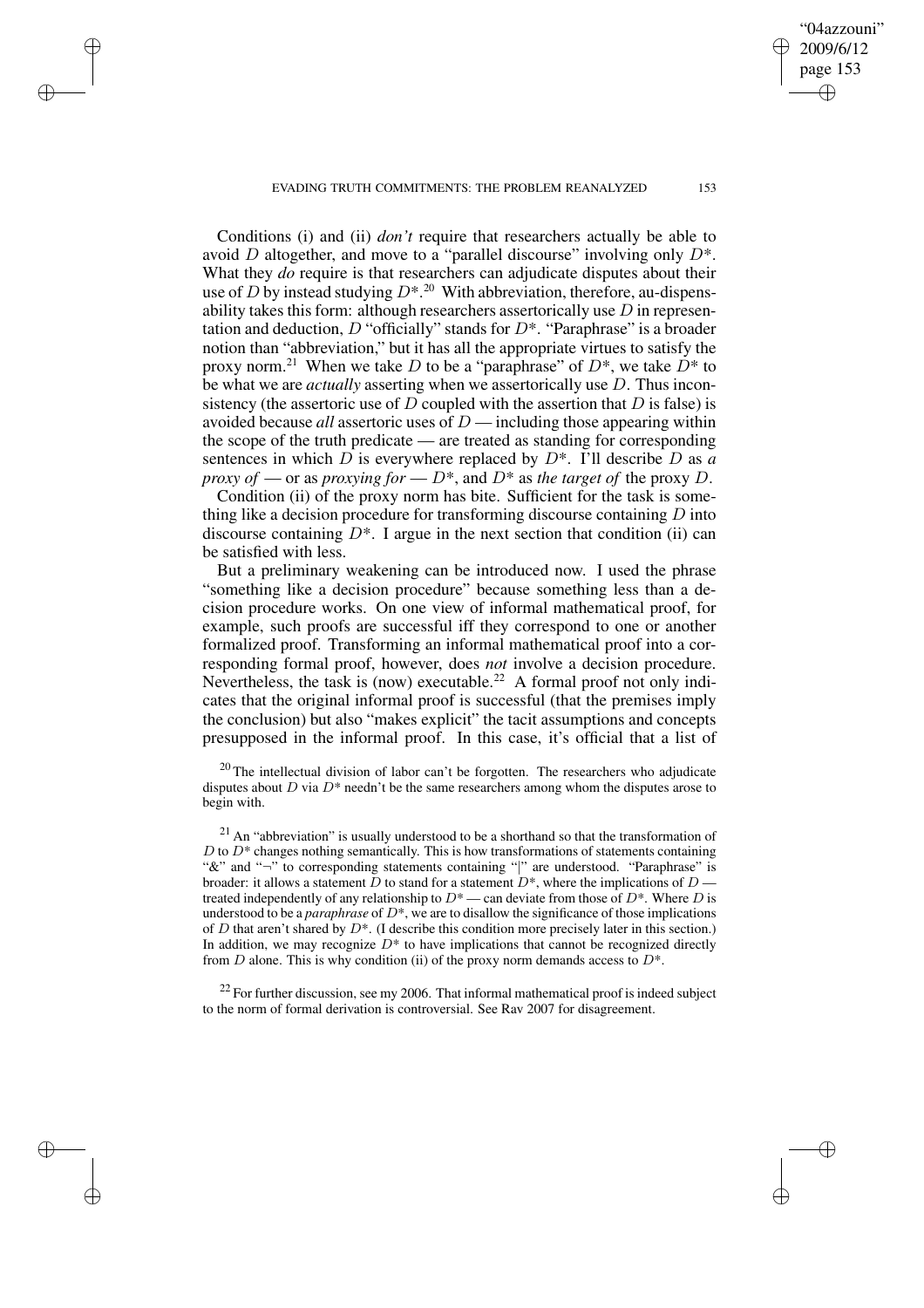"04azzouni" 2009/6/12 page 154 ✐ ✐

✐

✐

## 154 JODY AZZOUNI

sentences (an informal proof) proxies — as a whole — for one or another entirely different (formalized) set of sentences.

Another example is this. "Proofs" occur as routinely among physicists as they do among mathematicians. But it's widely recognized that physicists' proofs are rarely "rigorous" by mathematical standards. This isn't just because such proofs are missing steps. More usually, it's a matter of looselyemployed concepts — infinitesimals, the Dirac delta function, Feynman integrals — and reasoning with them by a combination of "physical intuition," empirically derived rules of thumb, and/or boldly-terminological slights of hand. The ultimate "mathematization" of such proofs may transform their character (as they appear in physics) dramatically.<sup>23</sup> The proofs — and this is widely acknowledged by physicists — aren't taken to be (fully) justified until appropriately "mathematized." Because a particular physical proof is itself neither taken to be asserted or true, but only the rigorous mathematical proof that it stands for is so taken, a contradiction between what one assertorically uses and what one takes to be true is avoided.<sup>24</sup>

Notice how paraphrase enables a case for the au-dispensability of some locution,  $D$ , to be made.  $D$  is taken as proxying for some other targeted exhibitable locution  $D^*$ . And  $D^*$  is available — not to actually replace  $D$  in our assertions but — as a visible authority for settling disputes. It's this exhibitability of  $D^*$  that's sufficient to motivate the description of  $D$ — as a proxy-tool of convenience for the target D\* — being a *responsible* description.

What does "responsible" mean? It means that researchers have a method — *a principled method* — that indicates what, by way of implications, the proxied statement commits us to. *Without such a principled method, the proxy functions in public independently of any constraints. Its literal implications, when recognized, are open to exploitation by scientific practitioners; and consequently there are no grounds for not treating it — and* all *its*

 $^{23}$  E.g., the Dirac delta "function" becomes a distribution; epsilon/delta reasoning is the target of reasoning with "infinitesimals."

<sup>24</sup> Strictly speaking, it's only *after* the terminology in question is suitably mathematized that contradiction is definitively avoided. Before that, practitioners may actually try to deny their commitments to certain truths couched in such notation even though no way of replacing them is even in principle available. But that's hardly the worst problem facing researchers during times like this. Usually, the application of such terminology is *ad hoc* and opportunistic because anything systematic (that anyone can then think up) is inconsistent or useless. In such cases, especially if the terminology is au-indispensable, researchers are in a (hopefully temporary) pathological situation. They are forced to work within doctrine, and with rules governing the terminology of that doctrine, that are strictly inconsistent because they can at the moment — see no way out.

✐

✐

✐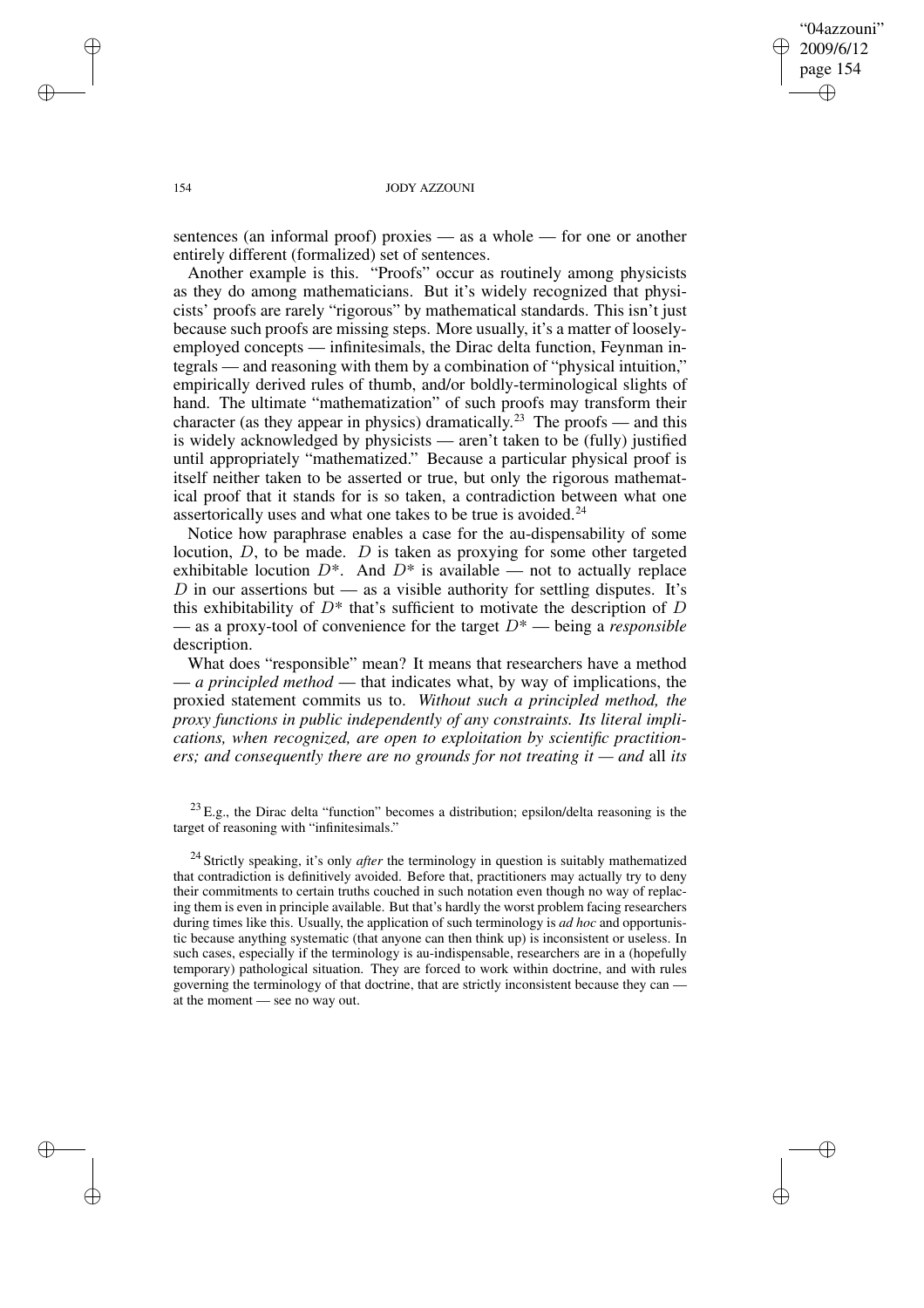EVADING TRUTH COMMITMENTS: THE PROBLEM REANALYZED 155

✐

✐

✐

✐

"04azzouni" 2009/6/12 page 155

✐

✐

✐

✐

*implications — as literally part of public knowledge.* In using the word "indicates," I am *not* claiming that the principled method provides a decision procedure for the recognition of implications. That's, in general, not to be had. Rather, what's in place is something much more "case-by-case": one has one's usual methods for generating the literal implications of the proxy, and one can determine (at least in principle) which of those are licensed by the target of the proxy. Abbreviation, for example, not only transforms proxies into their targets; it also transforms proofs of consequences from those proxies into proofs of consequences from their targets. One thing, I think, that should be *required* is this: If a literal consequence of a proxy — a consequence that follows from the proxy  $\frac{1}{1}$  is generated, one should be able to determine whether the target of that consequence is a consequence of the target of the proxy. One should also — more basically — be able to show whether or not a consequence of a proxy *has* a target. (I'm not claiming that these are *all* that should be required; for example, one should also be able to show that a proxy *itself* has a target.)

The motivation for condition (ii) of the proxy norm should be clear. Researchers assertorically use publicly-available statements for deductions and representations. One way to avoid a truth-commitment to particular publiclyavailable statements is by the proxy norm. Researchers can take those statements to stand for other things (that's condition (i) of the proxy norm). And, because (ii) is satisfied, their research aims aren't compromised by debates over which (apparent) implications of the proxy are genuine. If an issue arises about what implications a particular statement has, condition (ii) of the proxy norm officially guarantees an answer can be — in principle — adjudicated. This shows that the proxy norm is *sufficient* for circumventing the prima facie indispensability of a public statement. If we aren't to treat the statement assertorically used (the proxy) as a statement public discourse is truth-committed to, because it officially accepts some — but not all — of the implications of that statement, a methodology must be available for adjudicating which of that statement's implications should be accepted and which should be rejected. Paraphrase (and, more narrowly, abbreviation) satisfies the demand because it replaces the proxy outright with the exhibitability of another statement *all* of whose implications are acceptable. But, as I show in the next section, *exhibitability* of the target of the proxy statement isn't needed to satisfy (ii) of the proxy norm.<sup>25</sup>

 $25$  A caveat. To some extent, I've been treating "exhibitability" as idealized jargon. In practice, abbreviations are often introduced because the targeted sentences are too long to actually exhibit. Thus, the weakening of the demand of exhibitability — which I've glossed as a weakening of a requirement of paraphrase, and which is officially discussed in section 6 — already arises with narrowly-construed abbreviation. See, in particular, footnote 26. My thanks to the anonymous referee for urging me to sharpen the formulation of these points.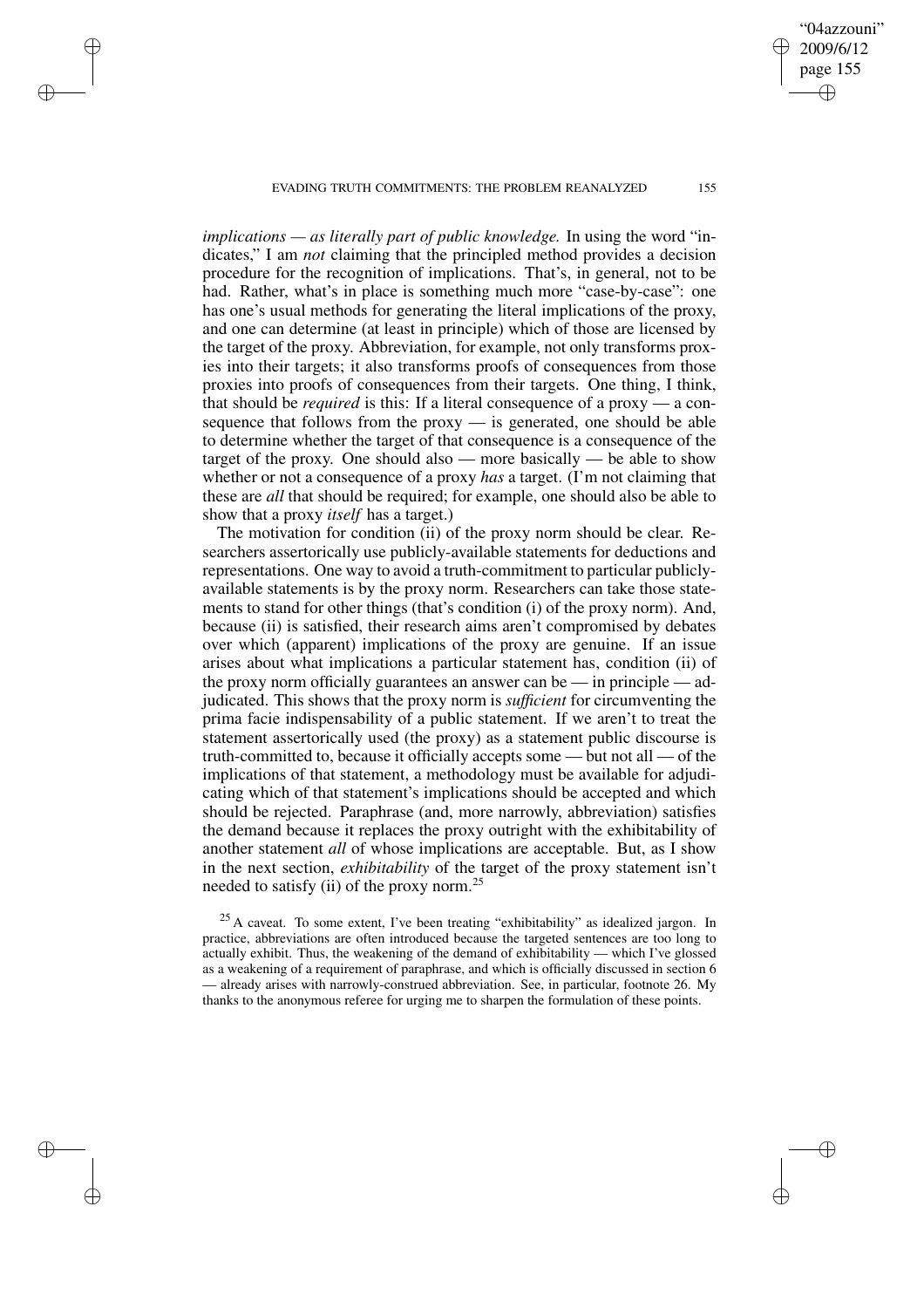"04azzouni" 2009/6/12 page 156 ✐ ✐

✐

✐

#### 156 JODY AZZOUNI

## 6. *Weakening the constraint on indispensability*

I have described the exhibitability of the target as *sufficient* for a "responsible" characterization of a locution as a proxy for that target. And I have *not* characterized the proxy norm directly in terms of paraphrase, abbreviation, or — more generally — in terms of exhibitability. This is because exhibitability isn't *necessary* : We can get by with less, and still satisfy the proxy norm. Suppose it's claimed that some purported implication  $S$  of some discourse in which D occurs isn't *actually* an implication of that discourse. And suppose the existence of  $D^*$  is established by a method that doesn't enable — even in principle — the construction of  $D^*$ . Can we still determine whether  $S$  is an implication of  $D$ ? What the question comes down to is whether condition (ii) of the proxy norm is satisfiable. And this depends on *how informative the existence proof* (*of*  $D^*$  *on the basis of*  $D$ ) *is.* If the information the proof yields suffices — in principle — to adjudicate disputes about the (implicational) properties of  $D^*$ , then a strict demand that  $D^*$  be exhibitable is unjustified.  $D$  can still be treated as proxying for the — strictly inexpressible —  $D^*$ . Call this requirement, on the relationship of proxies to their targets, the "informativeness condition on proxy/target relations."

It's important to realize that it isn't possible to precisify how informative an existence claim (more strictly, its proof) about a strictly inexpressible target  $D^*$  should be to enable its relationship to a proxy D to be "responsible." The polemical points I make later against certain fictionalist programs turn on those programs generating relatively clear violations of the informativeness condition on proxies, as well as there being (apart from paraphrase) relatively clear cases where proxy claims are quite responsible. The details of the particular classes of proxy statements and the nature of the existence proofs of the targets — and what information can be extracted from such are always crucial, however, to an evaluation of whether the informativeness condition is satisfied in those cases.

As I've just indicated, there are clear examples — in natural languages of proxies and targets that satisfy the informativeness condition, but where exhibitability of the target isn't possible. Ellipses and the phrase, "etc.," can allow a finite locution to proxy a targeted *infinite sentence*. The finite expression: "John is running and John is running and . . . , etc.," is taken (in English) to stand for a particular *infinite* expression. This proxy satisfies the informativeness condition because it's easy to determine what the implications and other semantic properties — of the infinite sentence (in question) are. Everything needed actually occurs in the finite proxy because of the massive redundancy in its target.

Only a relatively small number of infinite sentences, obviously, are amenable to this broadening of the proxy relationship between locutions used and

✐

✐

✐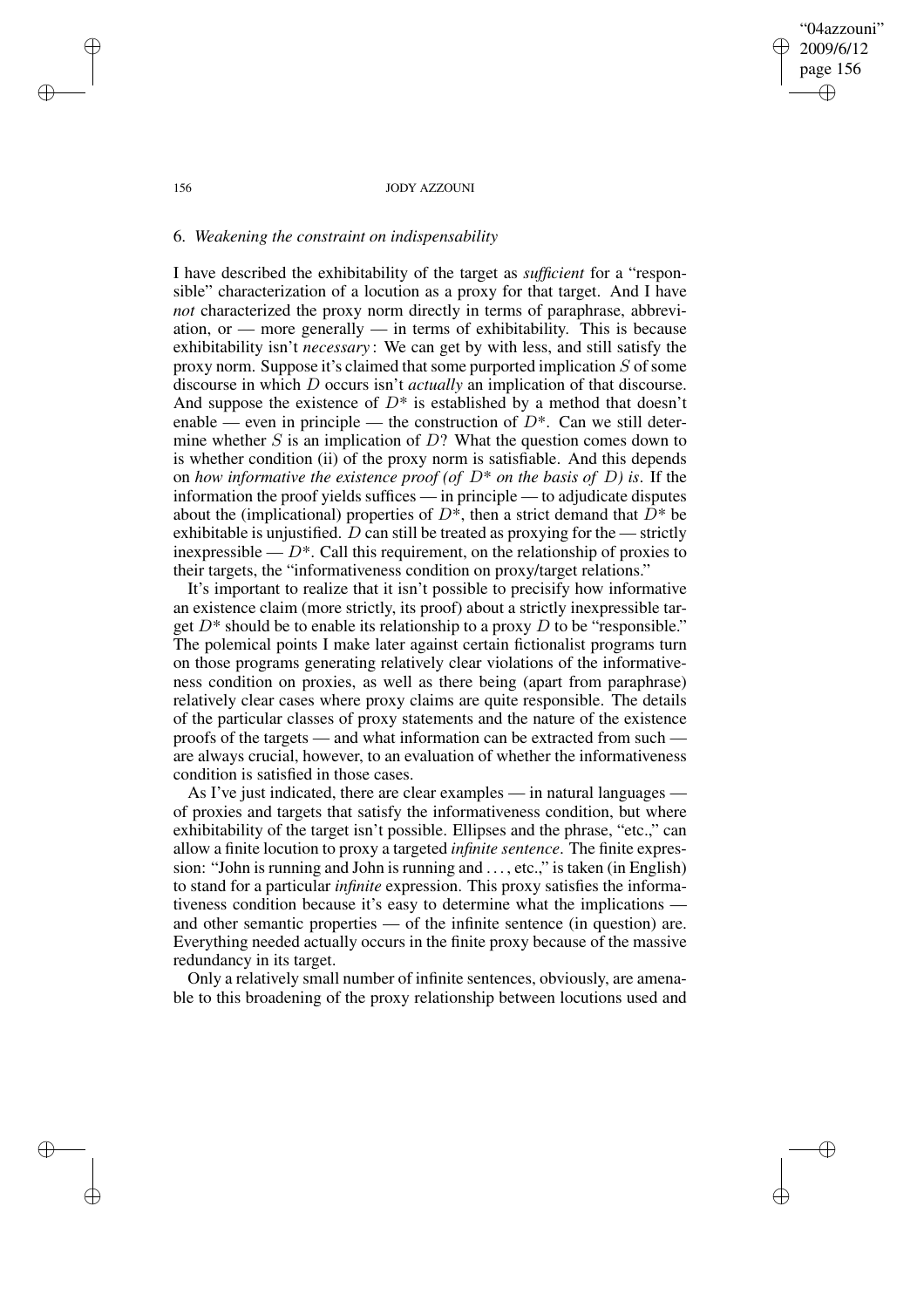locutions targeted.<sup>26</sup> It's notable, however, that many of the (standard) philosophical examples of au-indispensable locutions — that involve supplementary quantifications beyond those of the infinite sentences they are meant to replace — clearly bear a relationship to infinite sentences that satisfies the informativeness condition should the so-called indispensable locutions instead be called proxies of those infinite sentences.

Consider, for example,

✐

✐

✐

✐

(1) The number of electrons is the same as the number of protons.

(2) The average star has 2.4 planets.

As many have pointed out, there are infinite sentences corresponding to (1) and (2) with first-order quantifiers not ranging over (respectively) either numbers or average stars.<sup>27</sup> Despite the existence of these alternatives, one's best theory (so it's said) must include (1) and (2) (and so must quantify over numbers and average stars), since these infinite alternatives can't be written down. We *don't* have to write them down, however, to include them in our best theory instead of (1) and (2). Although we can continue to assertorically use (1) and (2), we can treat the latter as responsibly proxying for their infinite targets: the implications of the proxy-targets are appropriately visible given the construction-instructions in footnote 27.<sup>28</sup>

I now contrast the foregoing discussion of the proxy norm and the required informativeness condition with the "weaseling away" approach of Joseph Melia. I claim that Melia's approach — despite his (2000, 469) claims to the contrary — officially embraces contradictions, in contrast to the proxy-norm

<sup>26</sup> As mentioned, it's hard to state precise requirements. A decision procedure for determining, given any ordinal location in an infinite string, the alphabetic item in it, is too uninformative. But even a decision procedure that *exhibits* the target — given the proxy is uninformative if the procedure takes too long to implement. Further, what's suitable as a target is relative to technical resources. Arguably, formal derivations are only now (i.e., in the last ten years or so) suitable targets for informal mathematical proofs to proxy because of our greatly increased computation abilities.

 $27$  Replace (1) with the sentence: "There are zero electrons and zero protons, or there is one electron and one proton, or . . . " Next, paraphrase the cardinality quantifiers with first-order "there are at least," and "there are at most" quantifiers. (2) is similarly expandable. Replace it with "Either there are five stars and twelve planets, or there are ten stars and twenty four planets, . . . ," and then, as before, replace the cardinality quantifiers.

 $^{28}$  It's also worth noting that we can blind truth-ascriptively handle (1) and (2). Call the infinite analogues of (1) and (2) (1\*) and (2\*), respectively. Even though we can't write (1\*) down, we can say "All the implications of (1\*) that we can write down are true." Arguably (although I won't pause to do so now) this *does* include (1\*) in our best theory by name and by virtue of including all of its (finite) implications.

"04azzouni" 2009/6/12 page 157

✐

✐

✐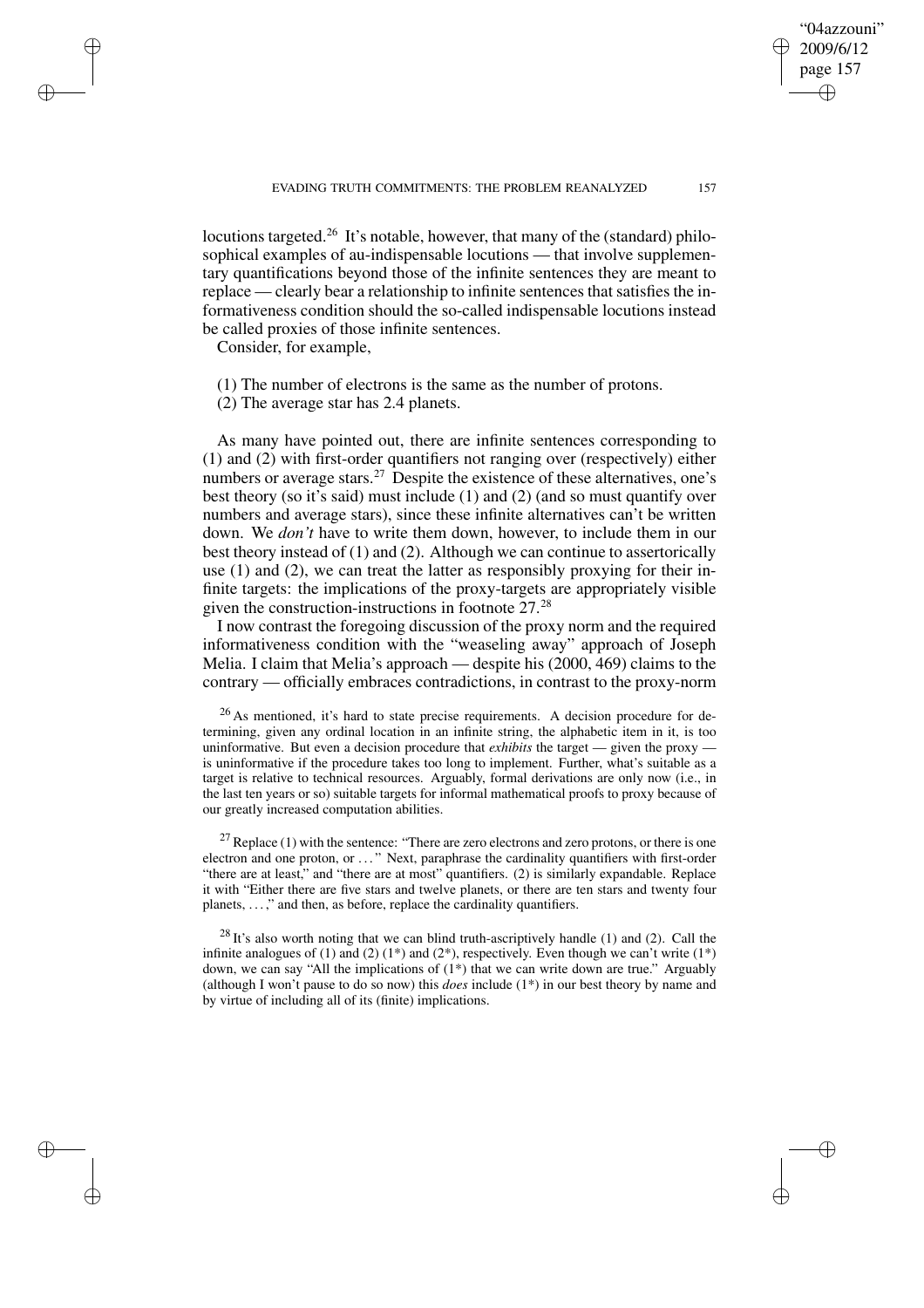"04azzouni" 2009/6/12 page 158 ✐ ✐

✐

✐

## 158 JODY AZZOUNI

approach. Melia tells us that it's legitimate to assert a story (a series of statements), and then take back some of its details: deny the truth of one or more sentences that one has just assertorically used. For example, suppose we are told (Melia 2000, 470) that,

In charge of each star is an angel, no two angels are in charge of the same star, and at the precise moment that each star is created the corresponding angel is also created. Moreover, the angels in charge of stars a and b were created at the very same time.

And then,

Now I must modify something I said earlier — as a matter of fact, there are no angels, but apart from that, my story is correct.

Because something consistent could have been said *to begin with*, the example is intuitively cogent: we can *see* what the consistent statement is that the speaker's actual remarks proxied for. (Indeed, in this case, we can write it down explicitly.) Melia takes that aspect of the example to be irrelevant, however, claiming that "by taking back some of the consequences of [earlier sentences asserted, one can nevertheless succeed] perfectly well in communicating [something]" (Melia 2000, 471). This — nakedly asserted — is wrong: without informative access to the supposed targets that one's statements are proxies for, one *hasn't* avoided inconsistency. Melia-weaseling, given Melia's justification of it, legitimates "Calvino-weaseling":<sup>29</sup>

[Once], as I went past, I drew a sign at a point in space, just so I could find it again two hundred million years later, when we went by the next time around. What sort of sign? It's hard to explain because if I say sign to you, you immediately think of a something that can be distinguished from a something else, but nothing could be distinguished from anything there; you immediately think of a sign made with some implement or with your hands, and then when you take the implement or your hands away, the sign remains, but in those days there were no implements or even hands, or teeth, or noses, all things that came along afterwards, a long time afterwards. As to the form a sign should have, you say it's no problem because, whatever form it may be given, a sign only has to serve as a sign, that is, be different or else the same as other signs: here again it's

<sup>29</sup> Calvino 1968, 31.

✐

✐

✐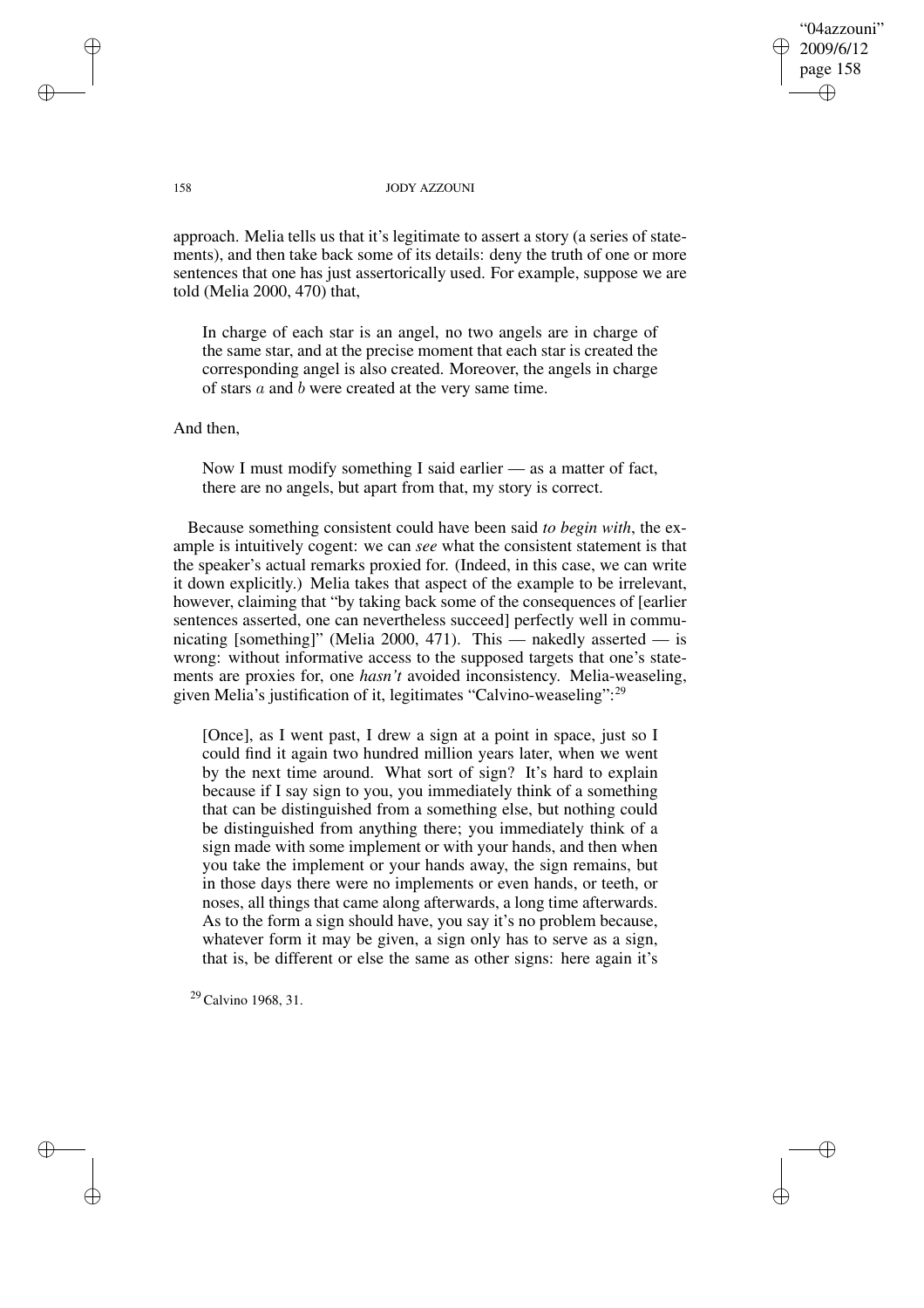EVADING TRUTH COMMITMENTS: THE PROBLEM REANALYZED 159

easy for you young ones to talk, but in that period I didn't have any examples to follow, I couldn't say I'll make it the same or I'll make it different, there were no things to copy, nobody knew what a line was, straight or curved, or even a dot, or a protuberance or a cavity. I conceived the idea of making a sign, that's true enough, or rather, I conceived the idea of considering a sign a something that I felt like making, so when, at that point in space and not in another, I made something, meaning to make a sign, it turned out that I really had made a sign, after all.

*Notice.* Melia-weaseling is irresponsible. We are told that we can accept some implications of our statements and not others, and that the method to do so is to contradict ourselves. But that's exactly how Calvino-weaseling works. Unfortunately, by the time the narrator ends his (contradictory) qualifications, we have no idea what in that story can possibly be true. If we don't have in-principle ways of distinguishing what we can take as true and what not among the proxied statements and their implications, via informative access to the targets of those proxies, *ordinary* contradiction threatens. It's *this* the proxy norm is designed to stave off.

It's striking that the informativeness condition is satisfied by *all* of Melia's illustrations of ordinary "weaseling" — although *not* by his description and justification of Melia-weaseling. His examples of uttered contradictions (e.g., "Every F also Gs, but not Harry") can all be consistently paraphrased. In particular, as noted already, his angel-story admits of a consistent paraphrase without quantification over angels.<sup>30</sup> That is, we can tell the difference between the genuine communication of something consistent by something sounding contradictory, and actual contradiction when and only when the proxy norm is satisfied (along with the informativeness condition). But if these conditions are satisfied, "weaseling" is an inaccurate description.

## 7. *Intermission*

✐

✐

✐

✐

Here is the point we have reached. The assertoric-use QP attempts to oblige us to a truth-commitment to whatever mathematics we indispensably *assertorically use*. But even if the application of a branch of mathematics to a scientific subject-area is indispensable, we still have two possible escape routes. We can either blind-truth ascribe our truth-commitments to be not to the mathematics itself but only to certain (empirical) consequences of it

<sup>30</sup> Similarly paraphrasable is his (2000, 468) two-dimensional world picked out in terms of a sphere the existence of which is denied.

"04azzouni" 2009/6/12 page 159

✐

✐

✐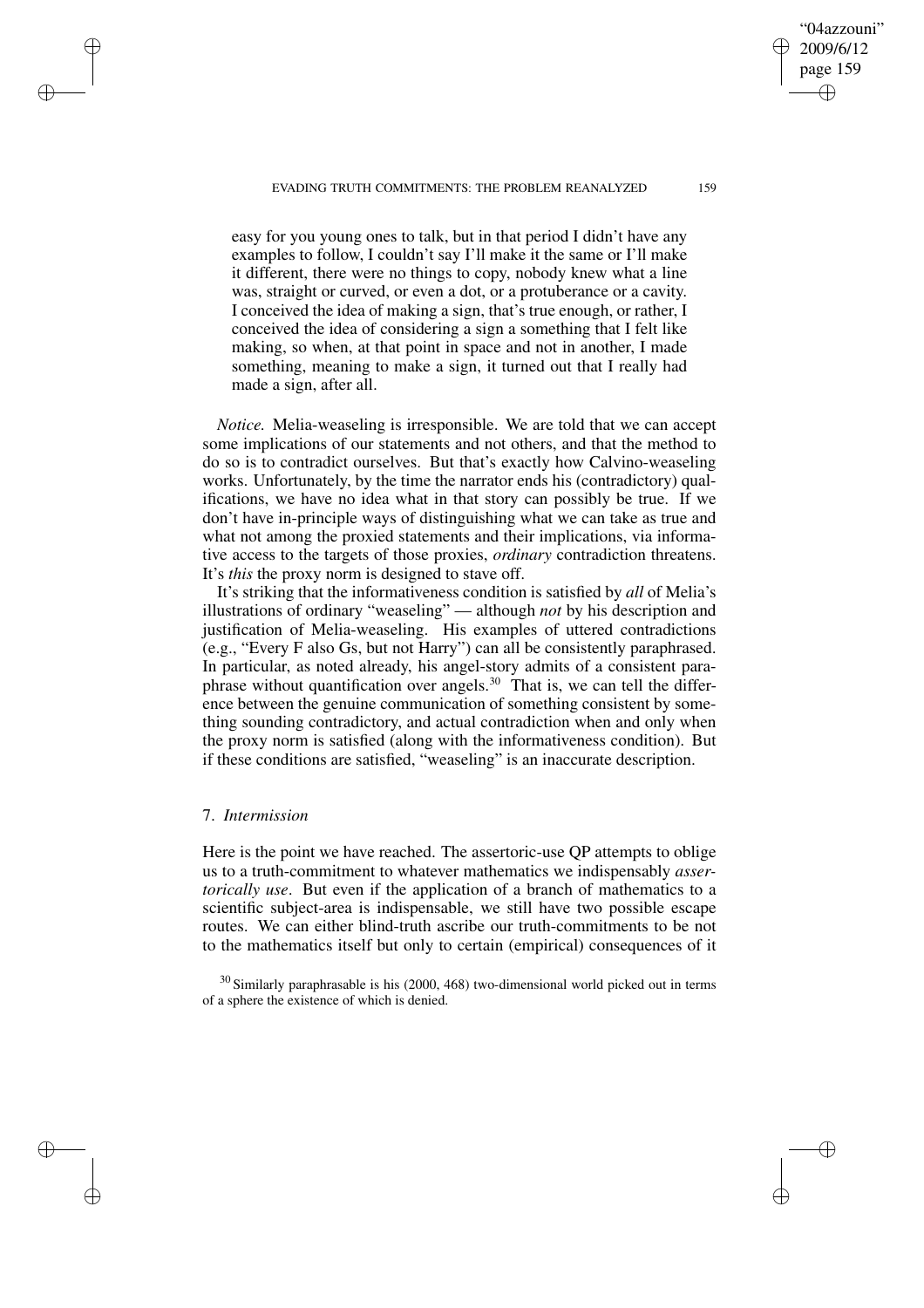# "04azzouni" 2009/6/12 page 160 ✐ ✐

✐

✐

## 160 JODY AZZOUNI

and/or we can assertorically use that mathematics but treat it as responsibly proxying for certain non-mathematical statements.<sup>31</sup> We turn to an exploration of these possibilities of escape from the assertoric-use QP in sections 9 and 10. Section 8 is dedicated to a preliminary matter: characterizing those statements that we should understand as referring to mathematical entities.

## 8. *Quantification over mathematical entities in empirical theories*

As noted earlier, most philosophers aren't interested in au-indispensable mathematical statements but rather in the ontological commitments that supposedly accompany that au-indispensability. Therefore it's an important (preliminary) question exactly what makes a statement "mathematical" what makes the *relata* of certain terms mathematical entities. This concern gains poignancy when it's realized that mathematical concepts are richer and more wide-ranging than the short list (numbers, geometrical shapes) most think of. Three examples of such concepts are drawn from knot-theory, Turing-machine formalism, and rigid-body mechanics. All are subject-matters studied within (pure) mathematics. What makes such studies *mathematical*, and not empirical, is solely the attitude taken by professionals towards the theorems shown. Mathematical entities are *not* treated as items open to empirical test. In addition, it's precisely the tractability requirement of the theorem-proving process that compels the attribution of certain "idealized" properties to those mathematical entities (e.g., that points are dimensionless, rigid bodies are *rigid*, Turing machines don't break, etc.).

This, however, provides a symptom of reference to mathematical entities in otherwise empirically applied and tested theories: No attempt to empirically test such an item's properties by focused instrumentation (directed at *it*) is undertaken or contemplated. For a striking illustration, consider the differing professional (epistemic) attitudes towards spacetime points and towards quarks. Evidence was perceived as needed (and scattering experiments were

✐

✐

✐

 $31$  Contrast the constraints characterized here with Field's self-imposed (1980, 2) requirement: "[The] (Quinean) objection to fictionalism about mathematics can only be undercut by showing that there is an alternative formulation of science that does not require the use of any part of mathematics that refers to or quantifies over abstract entities." Merely showing that *there is* an alternative formulation of science (all by itself) doesn't so suffice because showing such needn't either show (i) that the alternative formulation of science is one scientists can assertorically use the sentences of, nor even (ii) that scientists can responsibly take their currently non-nominalistic formulations to proxy for sentences in the alternative formulation of science (because showing that there is an alternative formulation of science needn't provide methods for distinguishing between the implications of the proxies that have true targets, and the ones that don't).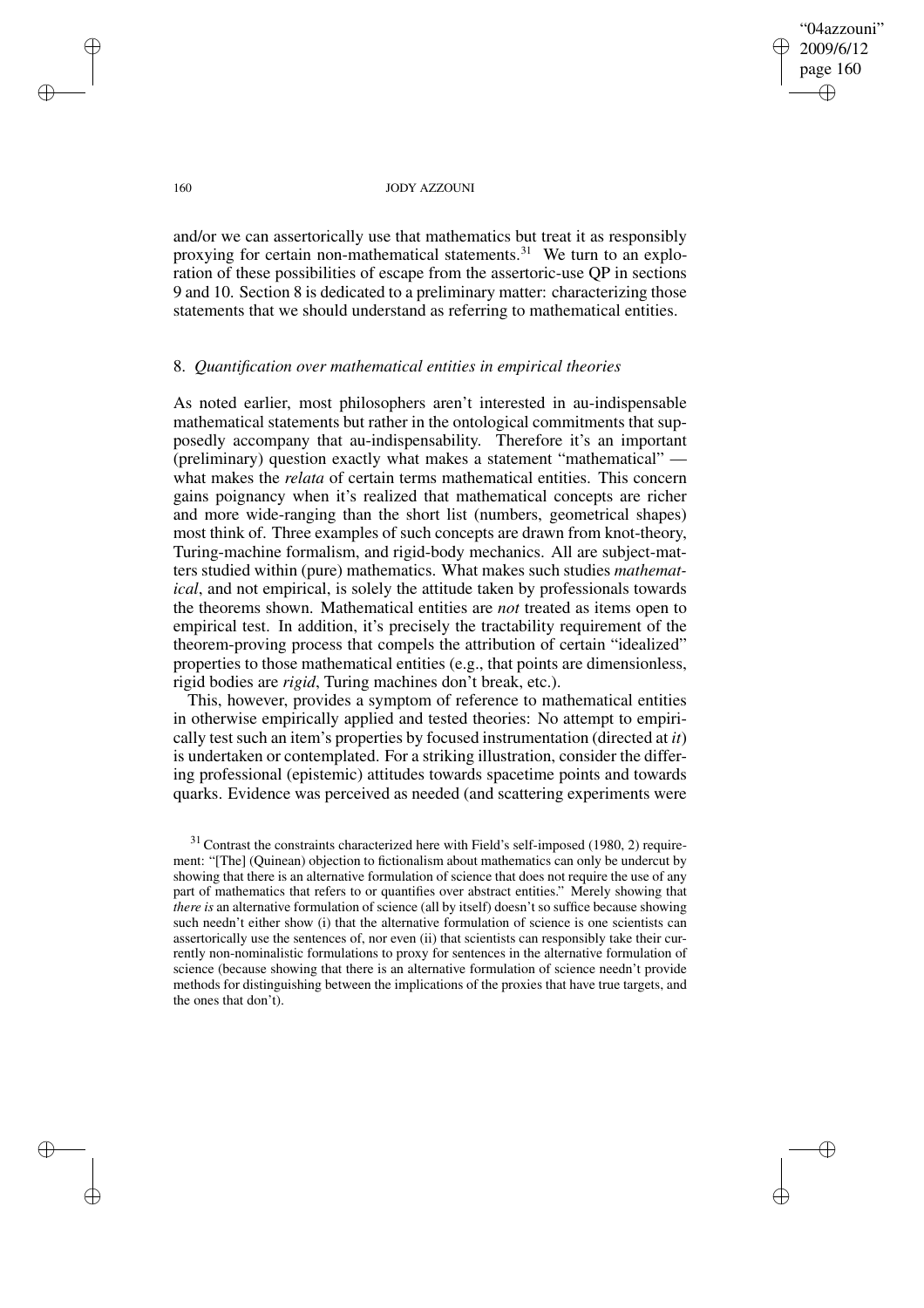designed to procure it) before an ontological commitment to quarks was regarded as acceptable.<sup>32</sup> But nothing comparable is ever offered to empirically verify — for example — that spacetime points have *no* dimensions, or to empirically verify that spacetime is itself genuinely continuum-dense. (No studies have been undertaken to empirically verify the cardinal *number* of spacetime points that huddle together in a region of space.) $33$ 

The purely mathematical nature of these posits of (and structural assumptions of) spacetime can be obscured by noticing that physicists have considered rejecting the "continuity" of space. What's being contemplated, however, is — in part — the substitution of one background geometry *for another*. In string theories, for example, even though the continuum properties of four-dimensional space are rejected, another background geometry (involving many additional dimensions, but ones still possessing continuum properties) replaces it.<sup>34</sup> This should be no surprise: the background geometry has continuum properties (after all) for purely mathematical purposes: so that various functions and operators are well-defined. These mathematical purposes don't vanish because the empirical character of spacetime has shifted.

Mathematical entities, however, can also occur as the *relata* of terms in physical theory (as part of physical theory) because they are the mathematical appearance of physical *noumena* ; space and time play this role in their Newtonian incarnations, for space/time is the backdrop against which accelerations are defined. This requires relations to (and so quantification over) absolute space and time, or relations to (and so quantification over) a successor notion (against which absolute velocities don't exist);<sup>35</sup> but doing so doesn't require attributing any other (physical) properties to space or to time. The spacetime of general relativity is different because its metric carries energy. Nevertheless, the terms "mathematical appearance" and "physical *noumena* " are barely exaggerations even in this case. The continuum properties of Einsteinian spacetime (like its Newtonian counterparts) are induced by mathematical presuppositions, and none of the resulting "ontological commitments" of spacetime points, nor the other mathematical (e.g.,

<sup>32</sup> See Azzouni 1997b, 478, for discussion. I should add that experiments are currently under way to "probe deep inside the proton." See Bass 2007.

 $33$  It's not clear, of course, what an empirical test of this could look like.

 $34$  Similar is the replacement of the surface geometry of a table (treated as Euclidean) by a more complex (but still continuum-rich) geometry to better account for frictional forces to better create a mathematical background for the characterization of such forces.

<sup>35</sup> See Stein 1967.

✐

✐

✐

✐

"04azzouni" 2009/6/12 page 161

✐

✐

✐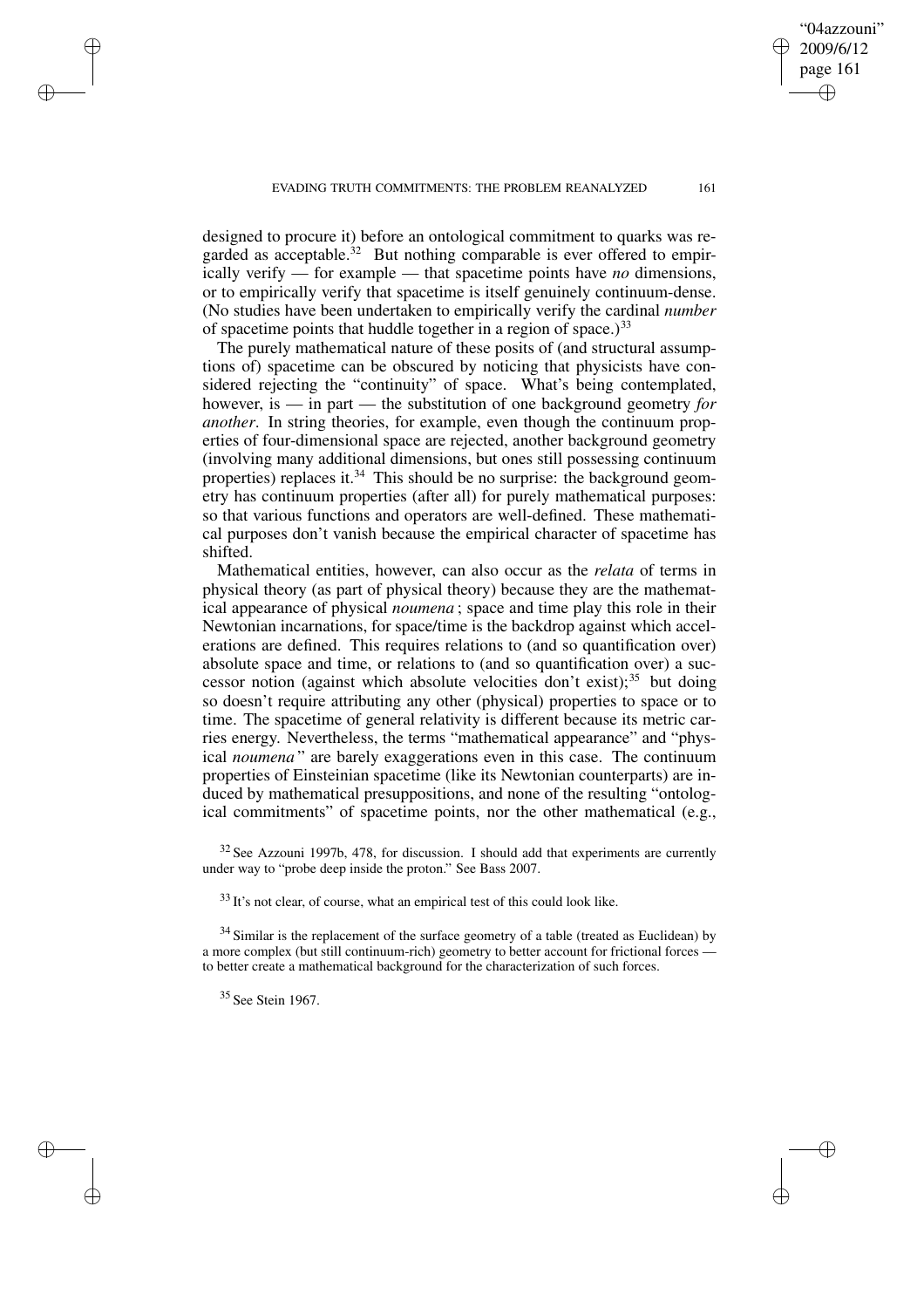"04azzouni" 2009/6/12 page 162 ✐ ✐

✐

✐

## 162 JODY AZZOUNI

manifold) constraints on spacetime are tested for — except with respect to the global success of the entire empirical theory.

The same point holds of the rich mathematical structure of (e.g., electromagnetic) fields. These too, even when recognized as spatially extended entities that propagate out from their sources at lightspeed, and even given that these velocity properties of theirs *have* been tested for, aren't otherwise empirically tested for the (purely) mathematical properties they are posited to have — e.g., that they are continuum phenomena. Note again the crucial point that these mathematical properties induce quantification over mathematical posits of particular sorts — but no empirical tests are engaged in (or even contemplated) to verify the existence of such.

In cases like these (fields and Einsteinian spacetime), mathematical entities function as the indispensable theoretical *garb* — the Kantian appearance — of something unknown that may be physically construed in some other way entirely (although perhaps quite far in the future). Such mathematical entities — as noted in the case of general relativity — and despite their explicitly nonempirical character, can even be stipulatively endowed with causal properties. Insofar as this occurs, we may take it that *noumena* — the actual physical reality  $\frac{1}{2}$  is peeking (partly) through its mathematical finery. But so long as so many of the mathematical entities in question remain purely mathematical (remain, that is, immune to empirical test), just so long should we take them as mere stand-ins for something physical that science can currently represent in no other way.<sup>36</sup>

<sup>36</sup> Successor physical theories only respect in an epistemic way the (mathematical) properties attributed to mathematical entities functioning as the "appearances" of physical *noumena* : as calculational approximations of something physical. Consider a previous example: the flat table's Euclidean surface replaced by a quite complex (physical and geometrical) description of its surface. Similarly, of course, for the subsequent replacement of the relativistic spacetime continuum by, say, "quantum foam." Thus the energy carried by the metric of spacetime is likely to be attributed to something else entirely, or continue (perhaps) to operate as a stipulated property of successor mathematical entities. Successor physical theories, of course, never *totally* eliminate mathematical entities: the latter just show up elsewhere. This is because mathematical entities have two (often blended) roles in empirical theory. One is as mathematized stand-ins for physical unknowns; the other is to facilitate deductions about relations and properties with quantifiers.

An attempted sorting of the posits of (current or future) science neatly into empirical entities and mathematical entities may fail because (as the spacetime of general relativity already intimates) posits of a theory can be rather complex constructions of both mathematical and empirical content. Whether a posit with mathematical content should be regarded as a mathematical entity or not turns on whether that content plays a role in the *individuation conditions* of the posit. If so, the object is a mathematical entity because any successor theory that eliminates mathematical aspects of that posit will change it so drastically as to make cogent the denial that the posit occurs at all in the successor theory. I can't get further into this now.

In any case, for the purposes of this paper, all that's needed is the evident fact that spacetime points (and the points of fields — if distinct from the former) are mathematical entities.

✐

✐

✐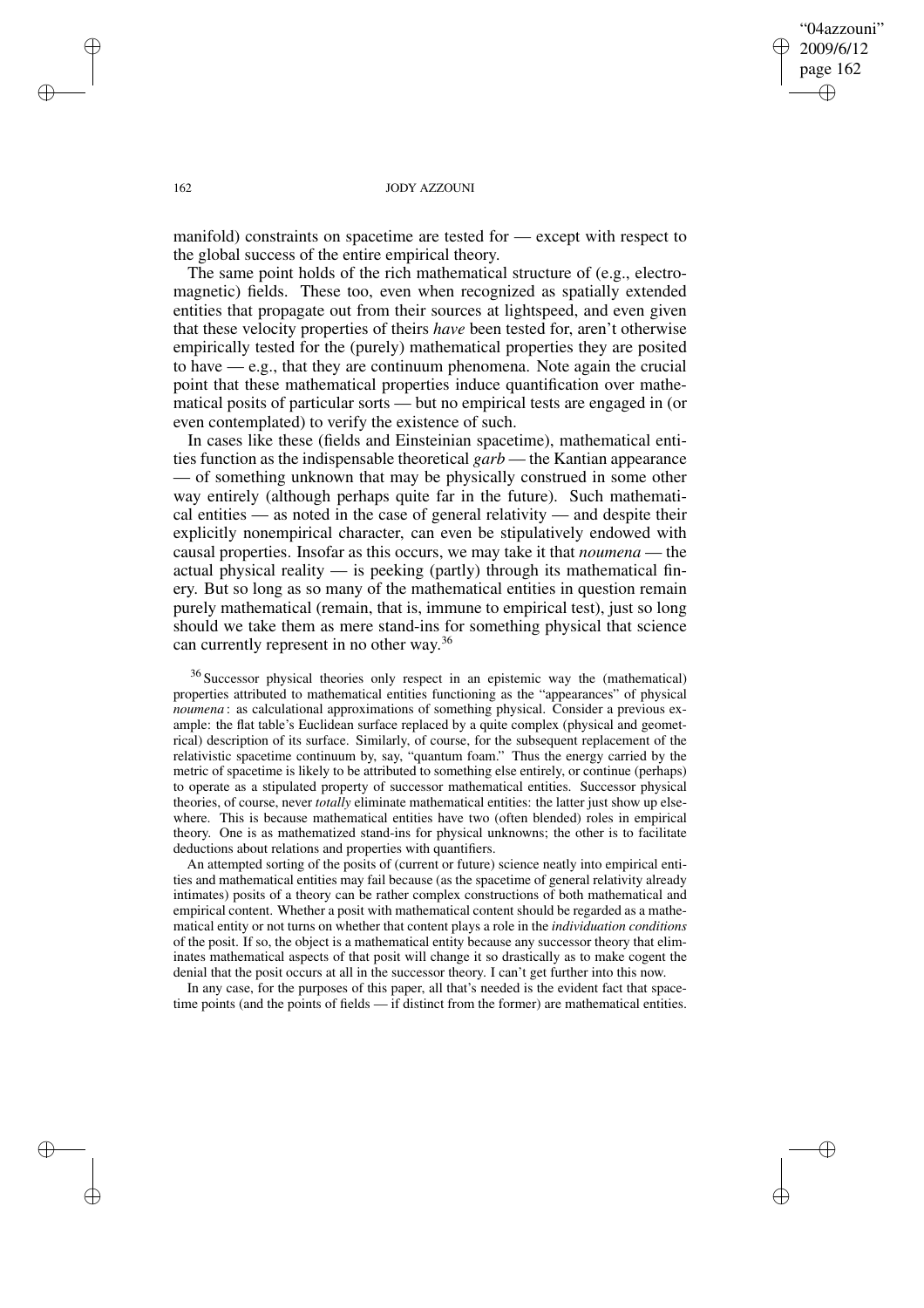Many philosophers presume the distinction between mathematical entities and empirical entities (e.g., physical ones) is metaphysically marked by distinctive properties; the breadth in the properties of twentieth-century mathematical entities refutes this. The real difference remains: professionals attempt epistemic access to empirical entities and their properties, and they don't attempt this with mathematical entities. Although *this* distinction isn't sharp in all imaginable cases, it doesn't need to be.

## 9. *The representation problem*

✐

✐

✐

✐

With this characterization of "mathematical entity" in place, let's now explore the application of blind truth-ascription and proxy methods to dispense with sentences (in our sciences) that quantify over such. Consider our representational and deductive uses of ordinary scientific statements directed towards some scientific subject area. We need to reformulate our representations of that subject area so that we never representationally use sentences that quantify over mathematical entities: either because all sentences representationally used are proxies, or because no such are representationally used at all. Second, the remaining deductive uses of statements that quantify over mathematical entities must be ones that don't force truth-commitments. I'll call the second (easier) problem "the deduction problem," and address it in section 10. The worse one is "the representation problem," to be discussed now.

Quantification over mathematical entities is indispensably assertorically utilized to represent empirical phenomena. Given that geometrical entities are mathematical entities, $37$  the representation problem is formidable even for ordinary macro-objects. We represent the movements of such objects by imposing a space-time matrix on our pre-scientific macro-object descriptions. This enables the representation of shapes, distances, velocities, mass distribution, etc., of macro-objects to any realizable accuracy.

Our ordinary talk of (macro-) objects being near or far from us, being in so-and-so places, or being-roughly-so far away from other objects, is egocentered, vague, and qualitative. Perhaps such ordinary talk even relies on a

 $37$  Field (1980, 3, 1989) denies this; Melia (1998) is similarly complacent. On the other hand, several philosophers have raised objections to the suggestion that geometrical entities are empirical entities, e.g., Malament 1982, 532, and some have, anyway, disputed the cogency of the distinction between abstracta and concreta altogether. My point is different. As already noted, classifying spatial/temporal points as empirical entities is misguided, if motivated by the view that such items are (even in principle) epistemically accessible. The issue isn't whether the philosopher (e.g., Field 1989, 68–69) can *conjure up* epistemological access to such items; it's whether that *conjured-up* access plays (or can play) any genuine role in scientific epistemology. It doesn't (and it can't).

"04azzouni" 2009/6/12 page 163

✐

✐

✐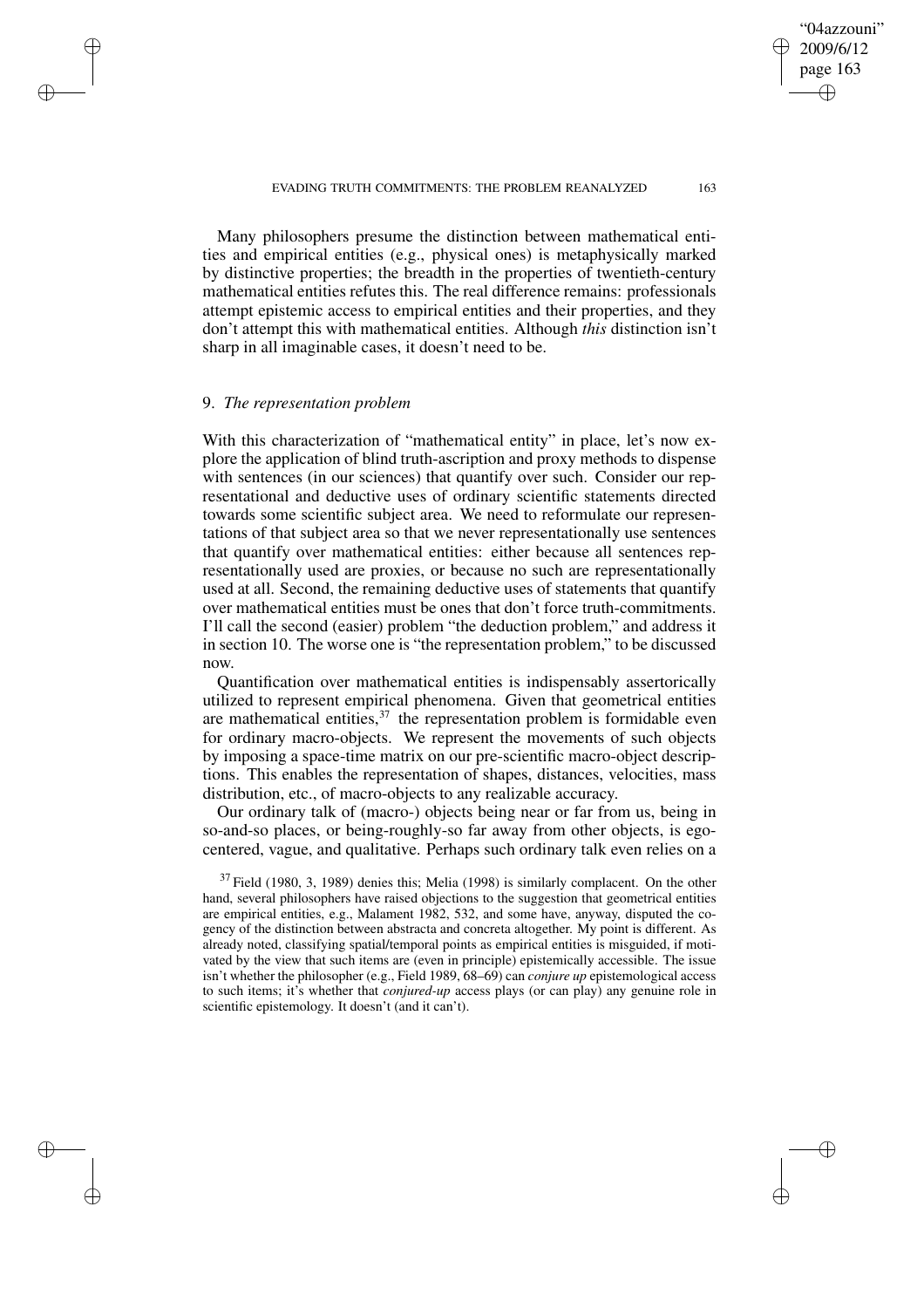"04azzouni" 2009/6/12 page 164 ✐ ✐

✐

✐

## 164 JODY AZZOUNI

qualitative notion of "place," where such are perceived as patches next to one another. Regardless, the various ordinary-language predicates (of such talk) are easily embedded within that of three-dimensional Euclidean geometry (or other similar structures), so that macro-objects can be "precisified" (or "reconstituted") as loci of points (and their properties and relations, respectively, reconstituted as point-localized properties and comparisons thereof). This reconstitution of macro-objects, their properties, and their relations, leaves intact our pre-mathematized representations of them; this — no doubt — explains the impression that spatial relations between macro-objects are "external" ones. For the same reason, such reconstituted macro-objects, despite being invested with mathematical properties, are still individuated as before; and so they are still reasonably treated as empirical entities.

It's worth seeing in more detail why mathematical entities are essential to the representation of the properties of macro-objects. Were macro-objects to only have a small number of shapes and sizes, were their movements pixilated so that movements from one "node" to another were via finitely many intermediate nodes, and were the universe itself finitely noded, then quantification over spatial entities would be unnecessary. A finite number of size and shape predicates, finitely many distance predicates, and axioms governing such, would suffice.<sup>38</sup> It's that objects are arbitrarily sized, and that their distances from one another are both (infinitely) divisible and (potentially) incommensurable, that induces quantification over points, and induces the other fine-structure properties of space (and time).<sup>39</sup> Quantification over points is required because there is no lower limit on the distances of objects from one another, or on the relationships of the sizes — and the other properties — of such objects to one another.<sup>40</sup> It's this, with respect to distance,

 $38$  Notice that in such a context, questions of incommensurate distances can't be raised.

<sup>39</sup> The precise mathematical entities needed, of course, depends on the background physics.

<sup>40</sup> Notice the representation problem induced because of shape *alone*. Meager possibilities among macro-objects may enable our representational needs to be satisfied by four predicates Cu, Sp, S, L, describing — respectively — cubes and spheres in the two sizes, small and large. When macro-objects vary arbitrarily in both shape and size, characterizing them as loci of points, e.g.,  $x^2 + y^2 + z^2 \le 17$ , becomes au-indispensable on pain of uncountably many such predicates. Furthermore, arbitrarily complex functional characterizations of such shapes (algebraic, transcendental, etc.) are required too. And all this is because of the arbitrary shapes of (solid) objects alone! Our representational needs with respect to macro-objects overdetermine the need to refer to geometrical entities, given the many different properties that objects have, continuously and discontinuously, over their parts, and consequently, the many different relations they have to one another. This forces representation via quantification over points — or (perhaps) over arbitrarily sized regions. (Substituting minimal regions of spacetime for points is not to substitute empirical entities for mathematical entities.)

✐

✐

✐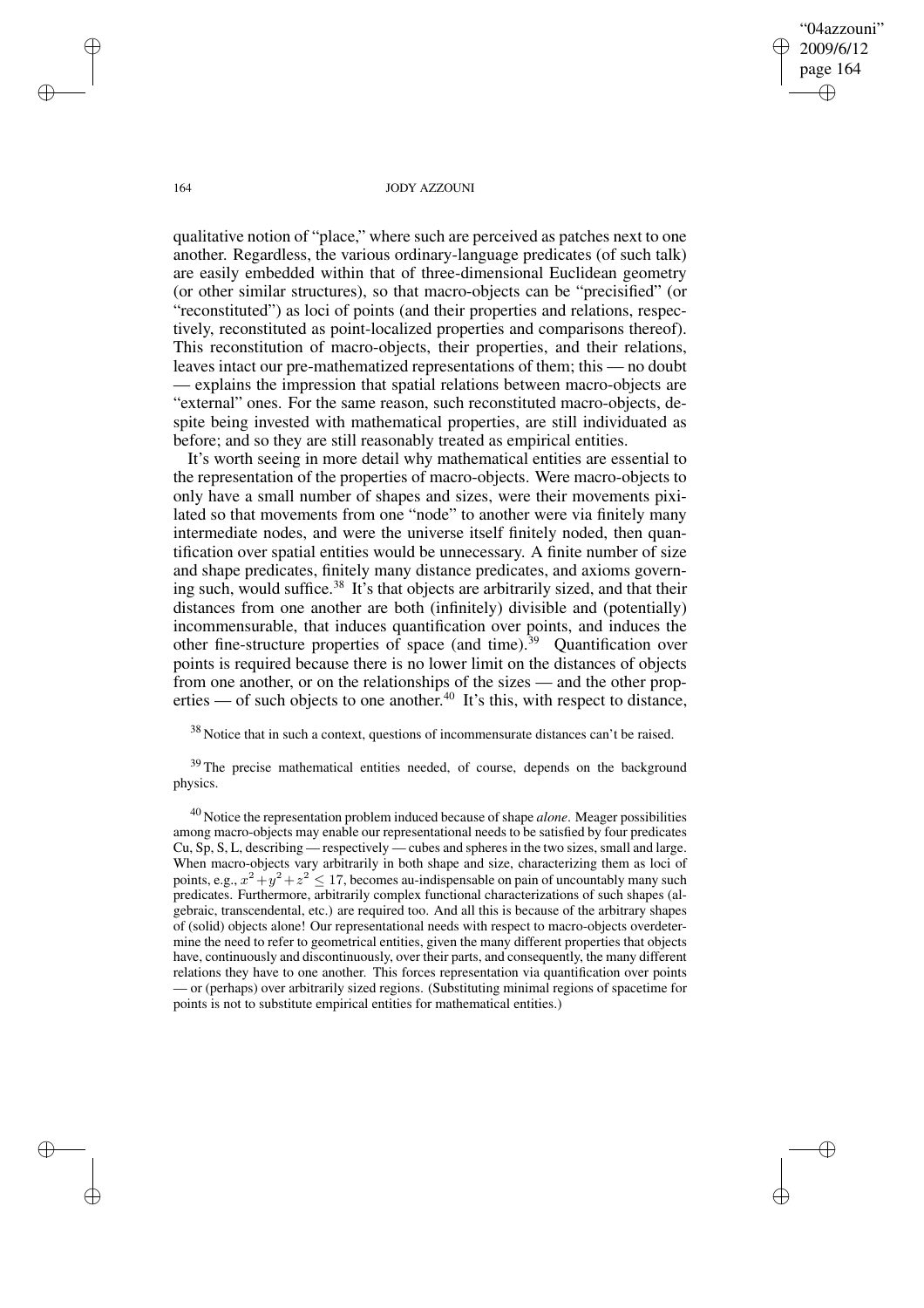that induces an *uncountable* number of distance relations between objects, something that can only be handled by the introduction of a metric and its accompanying quantification over (uncountably many) mathematical entities.

The foregoing may suggest that such quantification could be eliminated were we to discover size and shape limits on objects, and that their movements are quantized. Two points. First, such quantifications aren't  $-$  in any case — to be eliminated by *logicians*. They can only be eliminated by a successor *physical* theory. The second point is that total elimination of mathematical entities from physical theory is, in any case, unlikely. Advances in physical theory always introduce more extensive utilization of mathematical entities to represent physical phenomena, not less. (For illuminating examples of this, see Malament 1982, 532–34.)

There is a neatly statable need that quantification over mathematical entities satisfies. This is that adjectival constructions impose *tractable* deductive demands (managed by the representations of properties and relations via *predicates*) only so long as such constructions are finite (or at most countable) in number. But once there are uncountably many such constructions, quantification over entities (that stand in for those constructions) is needed to make the representation of deduction possible. This is one of the fundamental arguments of this paper.

It should be added that this logical need is behind Davidson's (1967, 1977) positing of events to handle adjectival constructions and it's the same as the one behind the positing of spacetime points to handle the uncountably many possible distance relations between objects. The same considerations motivate the replacement of infinite sentences by statements like (1) and (2) (in section 6) with their resulting quantifications. The difference is that with respect to distance relations between macro-objects, proxy-targetable (countably) infinite sentences aren't possible.

The representation problem, therefore, is a major obstacle for the project of dispensing of truths that quantify over mathematical entities. Recognition of this has been impeded by a failure to acknowledge the symptoms of being mathematical. This isn't the possession of abstracta-attributes, e.g., being "outside of space and time," but rather official immunity to epistemic access (e.g., by instrumental interactions).

It's easy to overlook the relevance of the representation problem altogether. Melia (2000, 458) describes "the trivial strategy."<sup>41</sup> Given any nonnominalistic theory U, he writes,

simply partition the predicates into two classes: those that are nominalistically acceptable and those that are not. Let theory T be those

<sup>41</sup> Also see Field 1989, 129.

✐

✐

✐

✐

"04azzouni" 2009/6/12 page 165

✐

✐

✐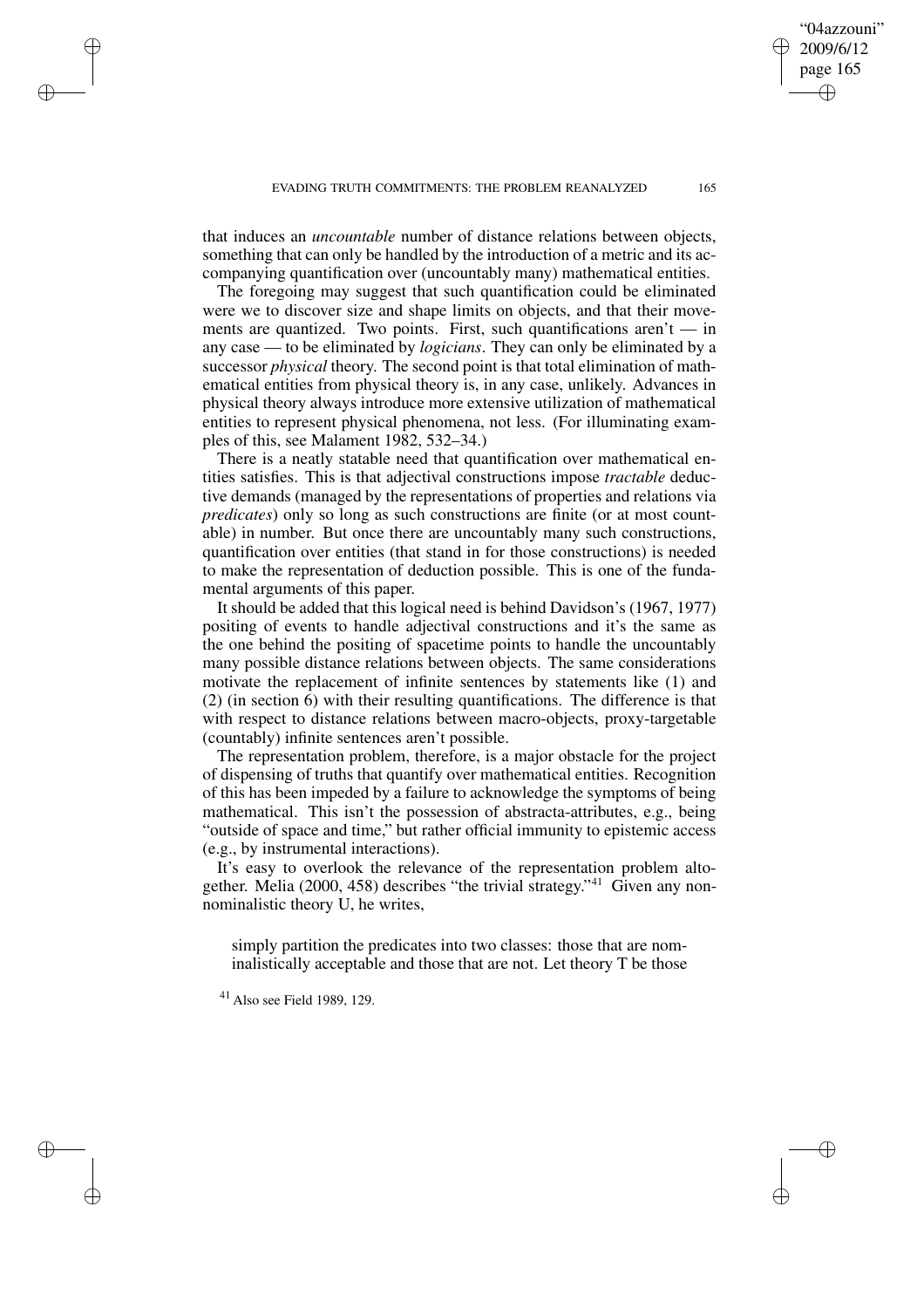166 JODY AZZOUNI

"04azzouni" 2009/6/12 page 166

✐

✐

✐

✐

sentences that are logically entailed by U, yet whose vocabulary contains only nominalistically acceptable predicates. Since every nominalistically acceptable sentence logically entailed by U is logically entailed by T, it would seem as if T has all the kosher consequences of U and none of the unkosher ones, and thus can serve as the nominalist's replacement theory.

As Melia notes, this very strategy was offered by instrumentalists averse to theoretical entities via the deduction of the "observational consequences" of theories. The strategy fails. Just as scientific theories generally don't have "observational consequences," so too the application of a mathematical theory to a nominalistic subject matter won't in general have "nominalistic consequences." In both cases, needed consequences are induced in a theory — not by deductions from it — but by "reconstituting" objects (that are described in some other way entirely) in terms of the theory, so that implications from it *now* apply to those objects.<sup>42</sup> The Trivial Strategy runs aground on the representation problem *to begin with*.

I'll conclude this section with a couple of words about the proxy strategy. The foregoing has been directed at showing that we can't paraphrase representational uses of statements that quantify over mathematical entities — in particular, ones that are used to describe distances, shapes, and other properties. Can we treat these statements — more weakly — as proxying for statements that don't so quantify? What's required are construction-instructions that indicate, for each such statement, its target. Furthermore, what's additionally required is that these construction-instructions satisfy the informativeness condition. I haven't *proven* this is impossible. But given what's involved (e.g., the massive number of predicates needed to replace quantifications over points, etc.) the burden is surely on that philosopher who thinks otherwise.

## 10. *The deduction problem*

Call a sentence "nominalistic" if it doesn't quantify over or name mathematical entities. Similarly so call a theory or a language if the sentences of such

 $42$  This "method" of application is — unsurprisingly — ubiquitous. One applies Newton's laws to the planets by redescribing them as point-masses; one can make one's applications much more sophisticated by replacing these idealizations with others so that the "idealized objects" are much closer to their empirical targets — but "idealizations" of a domain of application to prep it for an (applied) theory are *always* needed; and the result is always objects that aren't nominalistically acceptable. Such prepping of objects also occurs when macro-objects are set into the context of Euclidean geometry, as I've argued in this section.

✐

✐

✐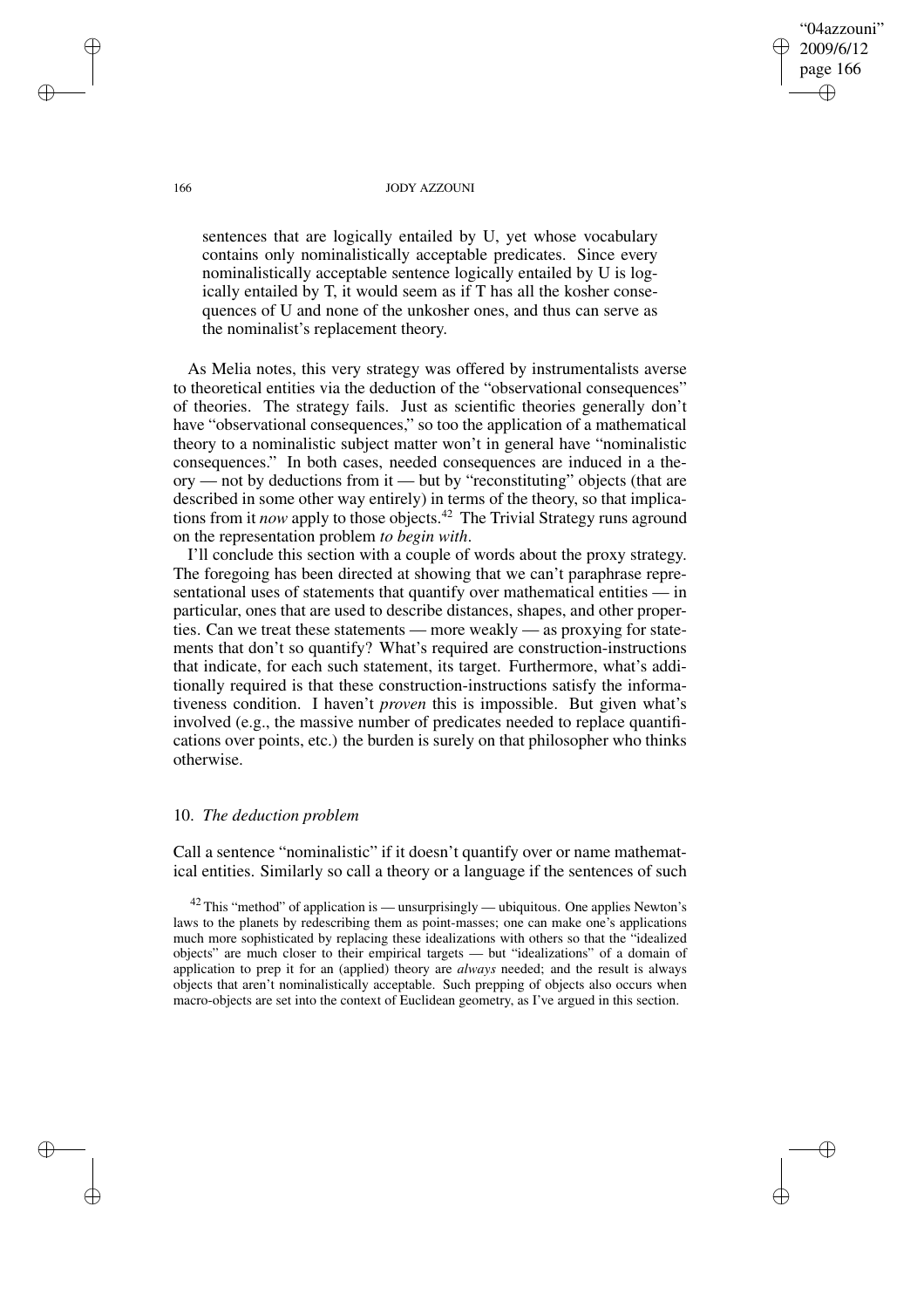EVADING TRUTH COMMITMENTS: THE PROBLEM REANALYZED 167

✐

✐

✐

✐

similarly don't quantify over or name mathematical entities. To continue evaluating fictionalist approaches to nominalization that require dispensing with non-nominalistic sentences, I now assume the representation problem of section 9 *can* be solved for a scientific subject-area A and for a scientific theory E applied to it. This is to assume that there is some nominalized language N such that each representationally-used sentence (describing a fact in A) either itself belongs to N or proxies for a sentence from N. It's also to presume that the empirical content of E can be characterized by a nominalistic theory N\* in N.

Mathematical content is presumed to only arise in deductions. That is, any proof  $E_1, \ldots, E_n$ , that involves descriptions of A, the scientific theory E, and applications of mathematics is presumed to be either replacable by (or to proxy for) a proof  $NM_1, ..., NM_m$ , where each sentence  $NM_i$  is either a sentence of  $N$  — a characterization of a fact in A or a statement from  $N^*$  or a sentence of M\*, a branch of mathematics that's jointly applied to A with  $N^*$ , and where  $NM_m$  is in N.

At this stage we (presumably) have reduced the dispensability project to that of handling the case where sentences of  $M^*$  appear in deductions with sentences of N, what may be called "the deduction problem." One constraint to a solution to this problem is this (Field 1980): any proof,  $NM_1, \ldots, NM_m$ , as above, must correspond to a proof  $N_1, \ldots, N_p$ , where each  $N_i$  is in N,  $N_p$ is NM<sub>m</sub>, and any sentence of N occurs in N<sub>1</sub>, ..., N<sub>p</sub> (as an assumption) only if it occurs in  $NM_1, \ldots, NM_m$  (as an assumption). That is, the application of the mathematical theory  $M^*$  in proofs along with statements of N is *conservative*.

But why is this condition *necessary* once the representation problem has been solved? Consider the scientist who assertorically uses sentences of the current scientific language.<sup>43</sup> This scientist, let's say, engages in a deduction of the form  $E_1, \ldots, E_n$ . We presume the availability of a responsible relation to proxies,  $NM_1, \ldots, NM_m$ , as above. The scientist, however, need only truth-commit himself to sentences of N that follow from M\*+N. That is, he can use the blind truth-ascription method to avoid a truth-commitment to any sentences of M\* that are used in any deduction. More strictly, he can truthcommit himself to conclusions  $E_n$  that proxy for sentences in the language N. There is no need, that is, to require conservativeness of the application of the mathematical theory M\* to bodies of nominalistic statements couched in the language N. Once the representation problem is solved, there is no deduction problem left.

 $43$  This perspective is never explicitly considered by Field. I speculate this is because he mistakenly perceives the response to the QP in terms of footnote 31. He's hardly alone, of course. See footnotes 53 and 55.

"04azzouni" 2009/6/12 page 167

✐

✐

✐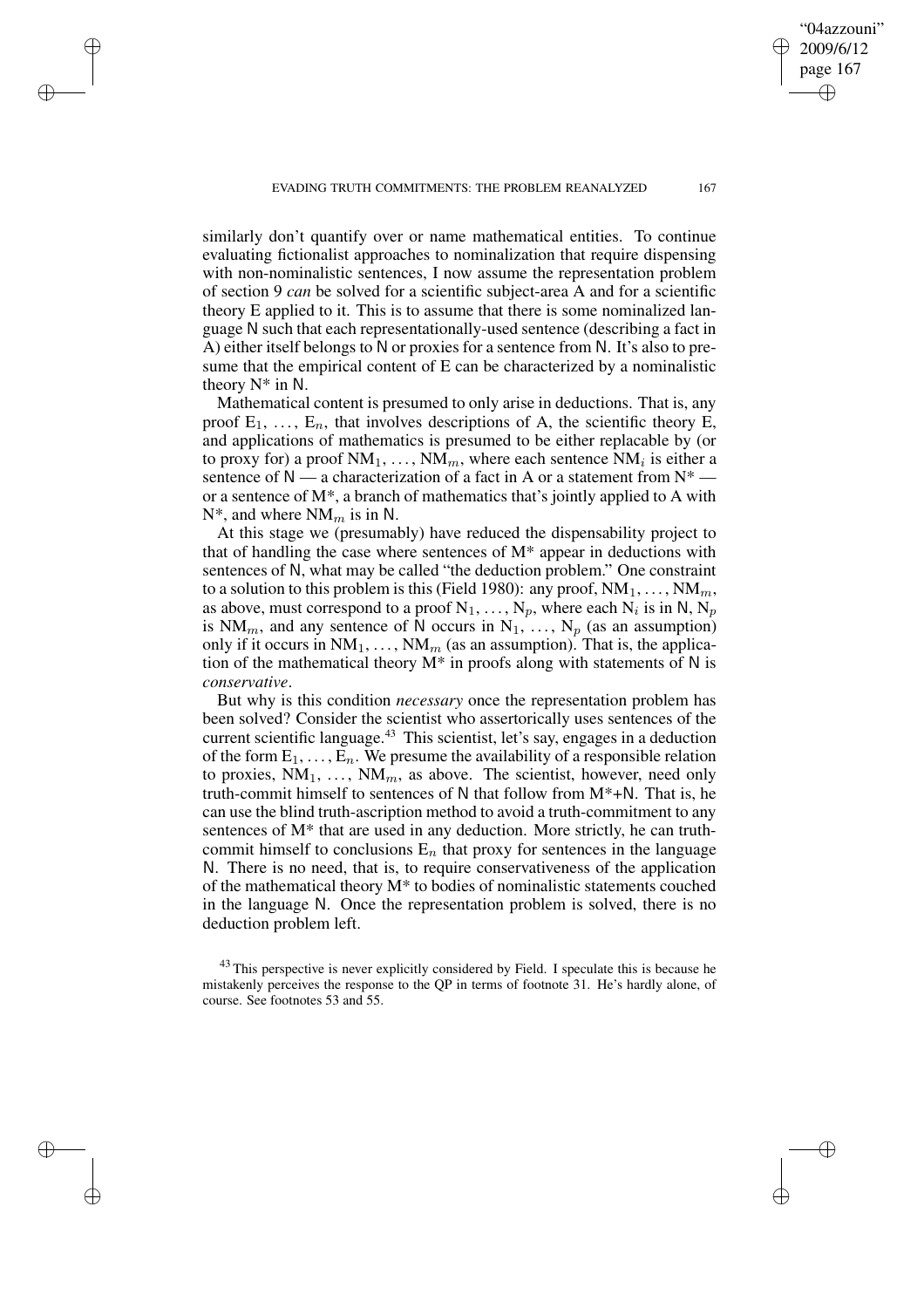"04azzouni" 2009/6/12 page 168 ✐ ✐

✐

✐

#### 168 JODY AZZOUNI

Consider Field's arguments for his conservativeness constraint. He (1980, 10–14, 1989, 56–60) argues both that applied mathematics *is* conservative, and that it *should* be. One argument (Field 1980, 12–13, 1989, 59) for the latter claim can be quickly dismissed. This is that the conservativeness of applied mathematics is a necessary condition for mathematical theories to be "true in all possible worlds." It's easy to show that conservativeness *isn't* a necessary condition for this. Let  $N^{\wedge}$  be some nominalistic body of statements. Suppose that  $M^*$ +N<sup> $\land$ </sup> implies N<sub>1</sub>, and N<sup> $\land$ </sup> doesn't imply N<sub>1</sub>. In one world (we presume) N<sub>1</sub> is true; in the other it's false. Both  $\overline{M^*}$  and  $\overline{N}^{\wedge}$ , we can nevertheless say (*pace* Field), are true in both worlds. What isn't true, however, is  $M^* + N^{\hat{\wedge}}$ : we can't, that is, *apply*  $M^*$  *to*  $N^{\hat{\wedge}}$  in both worlds. To apply a mathematical theory  $M^*$  to a body of nominalistic statements isn't to *merely pool them together* — a mistaken impression Field's argument may be presupposing. As stressed in section 9, to apply  $M^*$  to  $N^{\wedge}$  is to reinterpret (reconstitute) the posits and language of  $N^{\wedge}$  *within* M<sup>\*</sup>. In this sense, many mathematical theories (that we nevertheless regard as true) can't be applied arbitrarily to any set of nominalistic sentences one likes. *But we knew that already.* If one is summing numbers of apples, one can't reinterpret the cardinal quantifiers governing such in a finite group theory (although one *can* do so if one is summing the positions a spinning needle can take on a wheel).<sup>44</sup>

In any case, is there any reason to think that  $-$  in general  $-$  mathematics applied to nominalistic bodies of doctrine *is* conservative? No, because nominalistic bodies of doctrine can be Gödel incomplete. Nothing precludes the inclusion of concatenation theory within a nominalistic subject area (one thinks of chromosomes, for example, or neurologically-based syntax processing).<sup>45</sup> In general, there is *no reason* why (*tractable* ) nominalistic bodies of doctrine describing a physical subject matter can't be incomplete; indeed, this is rather likely. <sup>46</sup> And so, there is no reason why supplementing

<sup>44</sup> And, of course, it's an entirely empirical question whether — in a world — bunches of apples act like spinning needles.

<sup>45</sup> Shapiro 1983 illustrates how to model numbers in Field's "empirical" spacetime.

<sup>46</sup> What's being explored in this section is the use of the proxy methods of sections 5 and 6 to respond to the assertoric-use QP. In particular, scientific deductions are to proxy for ones in nominalistic bodies of doctrine to which one or another mathematical theory is applied. Thus the nominalistic bodies of doctrine so targeted had better be axiomatizable, otherwise, we're not talking about (nominalistic) bodies of doctrine that scientists can *use*. I allow two kinds of use — strictly speaking, two kinds of access to nominalistic doctrine. The first is the assertoric use of statements of the nominalistic language. In that case, we strictly utilize the mathematics only to recognize implications between nominalistic statements. The second is where we assertorically assert at least some of the statements in the nominalistic doctrine via their mathematized proxies.

(I should also point out that I'm assuming the "proof-theoretic" notion of consequence in N *allows* incompleteness. If not, the conservativeness constraint becomes empty.)

✐

✐

✐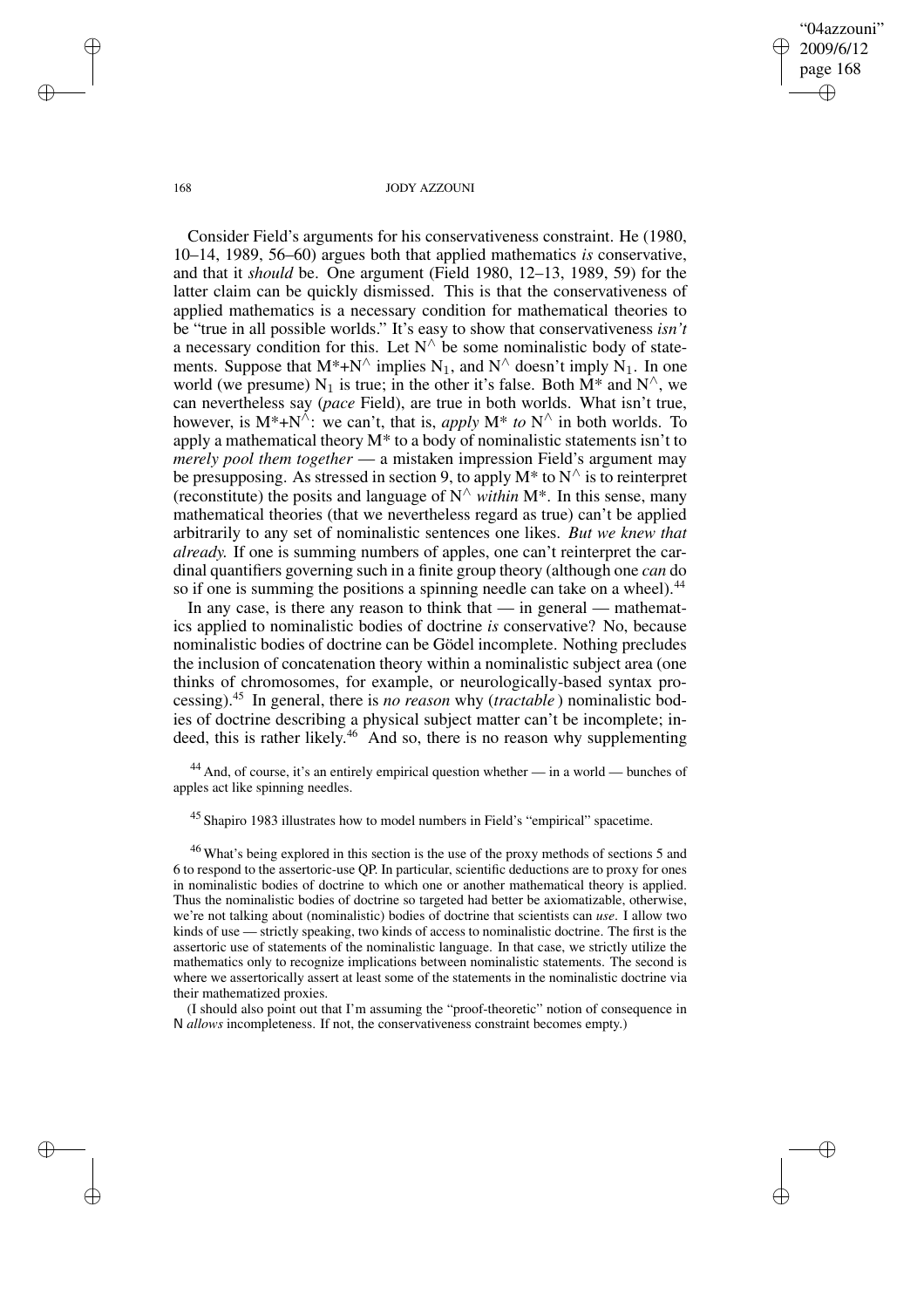such with a mathematical theory — *as such applications are ordinarily implemented* — has to be conservative.<sup>47</sup>

✐

✐

✐

✐

Finally, would the failure of mathematics to be conservative when applied to nominalistic bodies of doctrine be a bad thing? No. By augmenting a nominalistic body of doctrine in a nonconservative way one accesses additional testable empirical content. This is *good*. Should that additional empirical content be refuted empirically, there are *two* options. (i) Reject the truth of the nominalistic doctrine. (ii) Reject the application of *this* mathematics to *that* doctrine. There are *no* methodological drawbacks to this.

Field (1989, 57) writes that "if a mathematical theory entailed that there were exactly nine planets in our solar system, all but the most unregenerate rationalist would feel that this showed that that mathematical theory was unacceptable." Sheer rhetoric. First, the example required isn't one of *pure mathematics* entailing exactly nine planets but such mathematics *coupled with empirical astronomical theory (and perhaps other empirical facts)* so entailing. Second, most of the intuitive power of Field's thought experiment turns on our antecedent dislike of *any* theory — empirical or otherwise entailing a *specific* number of planets. (If empirical doctrine plus mathematics did so entail, however, we would be surprised but would reluctantly accept it — *were the amalgam empirically confirmed*.) Third, if this were the only way for *tractable* empirical doctrine to gain purchase on additional (testable) empirical content, whatever could be the harm — especially if it turned out *correct* ? Note the point: Just as the Fieldian fictionalist claims that mathematics isn't true but is good because it provides proof-theoretic economy, the variant fictionalist contemplated here claims that the mathematics isn't true but it's *good* because it provides an instrumental tool for extracting nominalistic content from nominalist doctrine — *content that's otherwise not available*.

 $47$  The unnatural constraint Field imposes on applications of mathematics to empirical statements shows up as presuppositions in his two proofs for the conservativeness of mathematics in the appendix to his 1980 (16–19): No non-set-theoretic vocabulary appears in the "comprehension axioms," i.e., replacement or separation. How devastating a restriction this is is masked somewhat by ordinary mathematical applications not being (directly) set theoretic. But careful consideration of how ordinary mathematics *is* applied makes clear that when translated into the language of set theory, non-set-theoretic vocabulary must appear within these axiom schemas.

It should be added that ordinary mathematicians, like ordinary scientists (e.g., physicists), find the distinction between mathematics supplementing scientific (or mathematical) doctrine nonconservatively as opposed to conservatively (but aiding in proof-theoretic economy) an irrelevant distinction. The aim is practical: enabling the tractability of deductions (mathematical or physical), and enabling the representations of physical phenomena in terms that empirical theories are sensitive to (in whatever ways this can be done).

"04azzouni" 2009/6/12 page 169

✐

✐

✐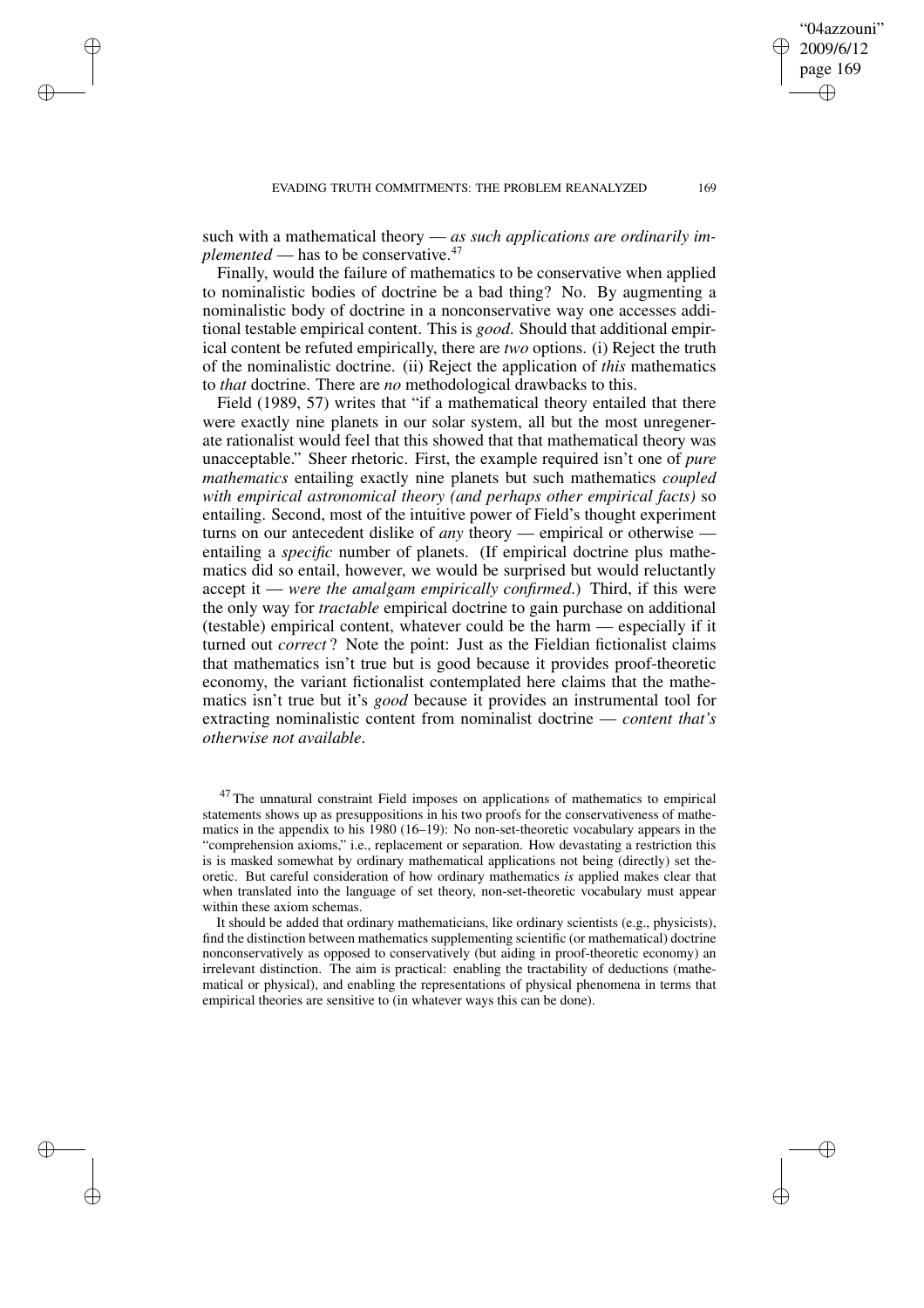"04azzouni" 2009/6/12 page 170 ✐ ✐

✐

✐

#### 170 JODY AZZOUNI

What's been shown in this section is that the deduction problem is trivial once a solution to the representation problem is given. Utilizing the blind truth-ascription technique, one can truth-commit to all and only those implications of a scientific theory E, mathematics M\*, and facts about a domain A that E and  $M^*$  are jointly applied to, that are entirely in N. The representation problem, unfortunately, is intractable.

# 11. *Nominalistic-content views of Balaguer and Rosen*

Were it the case that mathematical doctrine is applied to empirical doctrine that's (always) formulated independently of mathematical concepts — were there (in other words) no representation problem — and were the role of that mathematics only to facilitate proof-theoretic economy, then proxydispensability tools wouldn't be needed (at least, they wouldn't be needed for empirical applications of mathematics). *Regardless* of whether the mathematics so applied was conservative or not, Resnik's challenge would be met by blind truth-endorsing only nominalistic consequences of mathematical+nominalistic doctrine. It's, however, the representation problem that forces would-be nominalists (wedded to the fictionalist strategy) to turn to proxy-dispensability — precisely because the purely nominalistic consequences that can be expressed in contemporary scientific language are so meager in scope. This places severe constraints on how one *should* claim audispensability. These points have been stressed in sections 5 and 6. I briefly illustrate them again.

Consider a "model-theoretic" approach to fictionalism about scientific doctrine.<sup>48</sup> One sketches — with more or less rigor — how all "worlds" can be described as having "concrete cores," <sup>49</sup> where, for example, the concrete core of a world is that part of the ontology of the world that's acceptably non-Platonistic (e.g., people and cats and moons, but not numbers, etc.).<sup>50</sup> One then claims that statements like

(3) The number of Martian moons  $= 2$ ,

(4) There are exactly two Martian moons,

<sup>48</sup> Balaguer 1998, Rosen 2001, van Fraassen 1980.

<sup>49</sup> Rosen 2001, 75. What follows replicates his examples and suggestions.

 $50$  "Observational cores" — the observable parts of worlds — may be defined similarly. One can be as austere or as profligate (ontologically speaking) as one wishes: There are only tiny particles with such and such properties in the concrete cores; or, there are only macro-objects in the cores; or, there is only "gunk" there; etc.

✐

✐

✐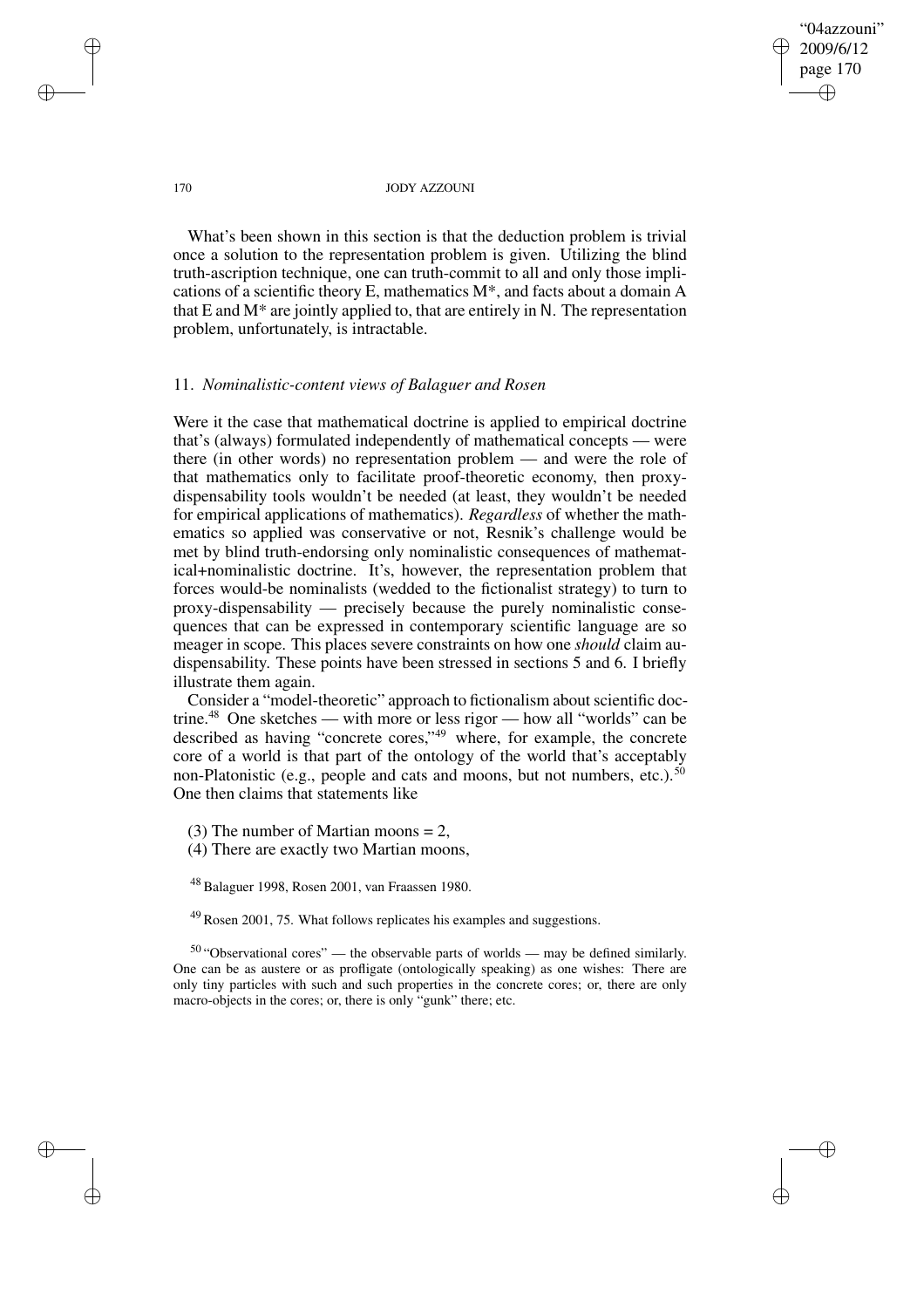say "the same thing" about the concrete core of our world, and one calls this same said thing the shared "nominalistic content" of (3) and (4). One then presumes, perhaps on sheer metaphysical grounds, that *every* sentence of science similarly has its own "nominalistic content" — that it says something about the concrete core of our world, *regardless of whether or not one has any access to the properties of such content*. <sup>51</sup> One furthermore claims that one is *truth-committed* — not to the consequences of any scientific theory E — but only to the "nominalistic contents" of such consequences.<sup>52</sup>

✐

✐

✐

✐

Notice that on such views one does *not* responsibly proxy-dispense the sentences one continues to assertorically use. Instead, one *presumes on* the existence of something else ("nominalistic contents") that one has truthcommitted oneself to: one hitches one's truth-commitments to a class of *somethings* one otherwise has no access to. Even the most rigorous ("modeltheoretic") proof of the existence of such "content" needn't show — and often can't show — that such nominalistic content corresponds to the individual sentences that one must continue to assertorically use.

In any case, the sheer positing of nominalistic contents corresponding to the sentences of a scientific theory E that one must continue to assertorically use doesn't indicate how anyone can (even in principle) recognize which implications of E can be taken seriously and which can't. It's not enough to have a list of items one is supposedly ontologically free of (via this positing of nominalistic content). The nominalistic contents of the sentences of E must satisfy the informativeness condition: A sheer existence proof of a

<sup>51</sup> That every world has a "concrete core" needn't imply that *each* sentence has its *own* nominalistic content. Indeed, the fictionalist presumes not only on the metaphysical claim that the world has a "concrete core," but on there "being" a nominalistic language that describes such. There is, of course, no such language since no one has invented it or uses it. Indeed, there *couldn't be* such a language as the discussion of the representation problem in section 9 indicates: any such nominalistic language would be massively intractable because of the sheer number and nature of its *predicate-terms*. So although a fictionalist could feel fairly confident of the existence of "concrete cores" — because of his metaphysical assumptions, it's hard to see why he should be confident of the existence of a corresponding nominalist language. A second threat to this approach is that many scientific statements depending in part on what's posited to be in the concrete core — may turn out to have no nominalistic content at all. That would be fatal to the approach because scientific statements that are representationally used *must have* nominalistic contents. Good candidates, by the way, for scientific statements that are likely to have no nominalistic content are scientific laws — especially in physics — that quantify over abstracta. Such are not merely milked by scientists for their valuable consequences *but are also representationally used by scientists to describe what the world is like*.

 $52$  Balaguer (1998, 131) asserts: "It is coherent and sensible to maintain that the nominalistic content of empirical science is true and the platonistic content of empirical science is fictional."

"04azzouni" 2009/6/12 page 171

✐

✐

✐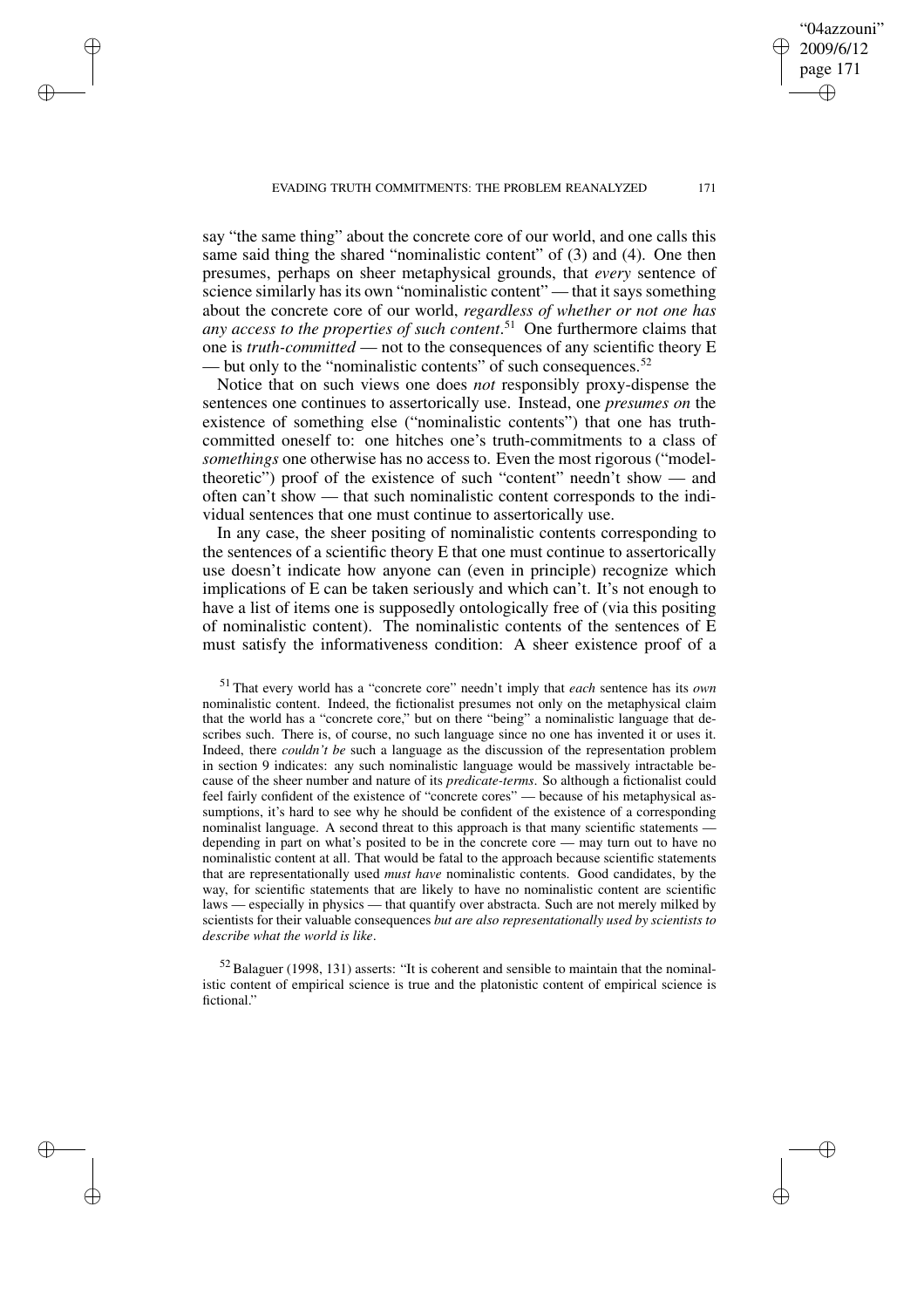"04azzouni" 2009/6/12 page 172 ✐ ✐

✐

✐

## 172 JODY AZZOUNI

parallel discourse, or even worse, a proof of the existence of "content-like" items such as sets of possible models, doesn't satisfy this.

The root mistake of these fictional approaches (and the earlier ones discussed) is a systematic misreading of the QP. The focus should be on the *assertoric use* of scientific theories — that in so *assertorically using them* one commits oneself to their truth. This is an issue of "practicality." <sup>53</sup> What's often substituted (by fictionalists pursuing nominalism) for the scientist's assertoric use of a scientific theory, however, is the more detached (philosophical?) recognition *that* some theory or other is true. After all, if one mistakenly thinks that the contemplation of the truth of a scientific theory is *all* that the *scientific* use of a theory comes to, then what's wrong with substituting for the contemplation of the truth of one theory the contemplation of the truth of some other theory with the same virtues and none of the (ontological) vices of the original? But this, I have argued, misses the force of the strongest version of the QP: its concern with the indispensability of the *assertoric use* of theories. One should conclude, therefore, that these approaches have changed the meaning of "dispensable," and have shown only that mathematical content is "dispensable" in the *contemplative* sense, but not in the *assertoric-use* sense.<sup>54</sup>

## 12. *Concluding remarks*

If we start with the assumption that many of our empirical statements are meant to be taken as literally true or false, and we couple that with the assumption that validity-preserving deduction is to take true premises to true conclusions, there are obstacles to coupling these assumptions additionally to the truth-aptlessness of mathematical statements. There are no methods that successfully proxy-target a class of mathematical-entity-free statements that we can regard as truth-apt. The representation problem shows that very few of our empirical claims can be seen as free of reference to mathematical entities. Nothing, presumably, that alludes to the spatial or temporal properties of empirical objects, for example, can be seen as free of reference to mathematical entities. In fact, nothing that involves measurable properties *of*

<sup>53</sup> Burgess and Rosen 1997, 213, give the standard (mis)reading of the indispensability argument: "[The QP] makes the major concession to nominalism that it is only indispensability in principle (not in practice) . . . that counts."

<sup>54</sup> Rosen (2001, 76–77), by the way, invokes the reasonableness of a community's *belief* in the nominalistic content of their sentences. *Pace* this, recall the discussion of public knowledge in section 5. Publicly-held belief requires manifestation *apart from* the beliefs expressed by the individuals in that public.

✐

✐

✐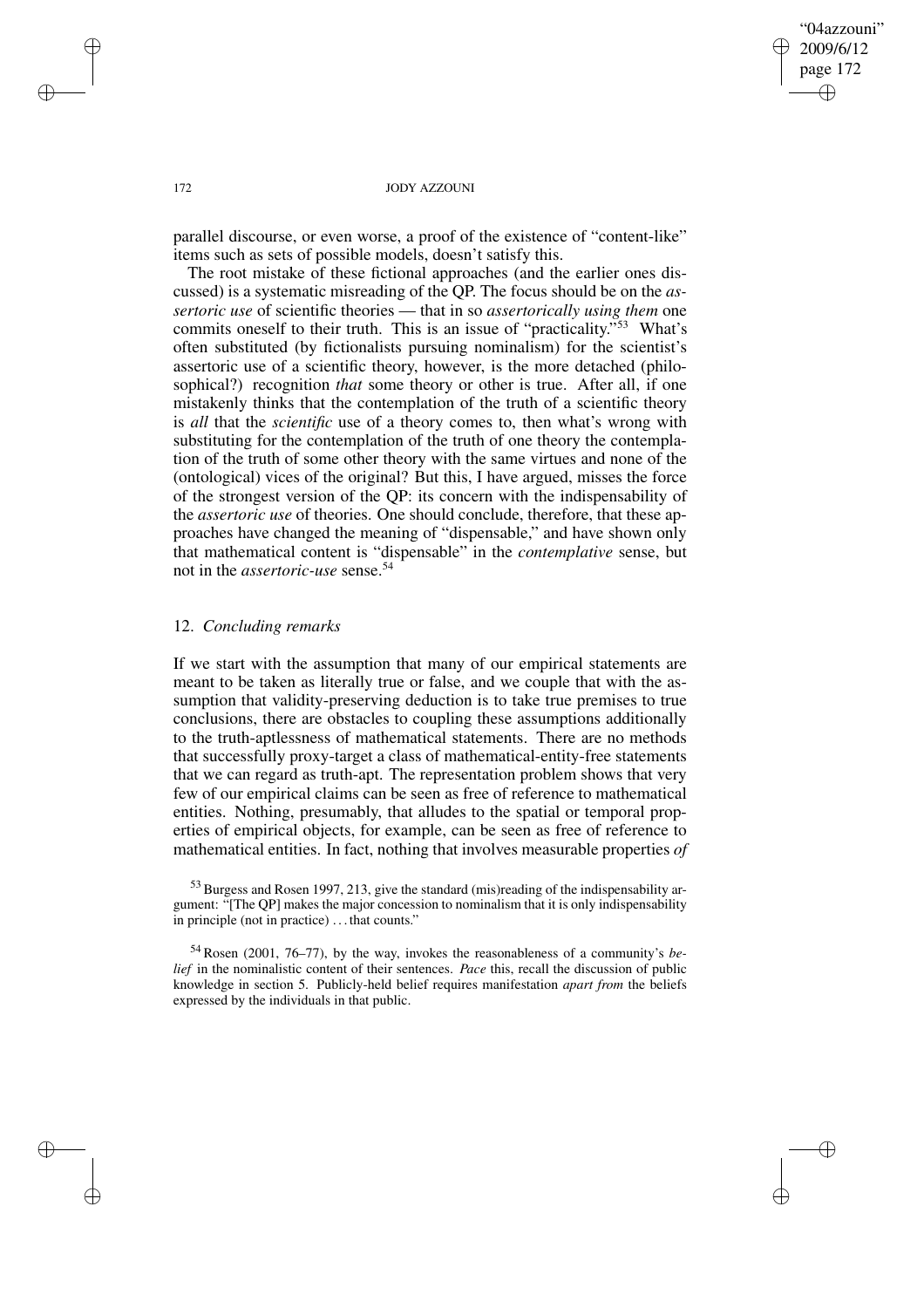*any kind* can be handled in a mathematical-entity-free language: only crude qualitative attributions survive.

The obstacles to fictionalist views of mathematics have been misdiagnosed. One reason is that the challenge to be faced is the *assertoric use* of statements in deductions and in representations.<sup>55</sup> This is a practical matter that requires a solution sensitive to practicalities. If we are to separate truths from falsehoods, we must have methods that indicate what truths we are to be taken as *really* asserting: the targets of our proxy-statements must be determinate enough for us to be able to tell what it is that we are saying that's true and what it is that we're saying that's false. But there are no methods (that work!) that can separate scientific statements that refer to mathematical entities from statements that don't: that's been the burden of this paper.

I return, therefore, to an option briefly raised at the end of section 2: *Why couldn't a responsible fictionalist accept that non-literal utterances pervade our linguistic practices? Why couldn't she claim that (most) empirical content can't be expressed without the help of metaphorical uses of mathematical vocabulary* ?

The crucial fictionalist move is that non-literal utterances aren't to be regarded as truth-apt.<sup>56</sup> But as soon as the appearance of mathematical vocabulary in statements is seen as making those statements not truth-apt, because of the representation problem (and because of needed deductions from mathematics-rich statements), all empirical statements must (pretty much) be regarded as not truth-apt. It's hard to wrap one's mind around the suggestion that nearly all of one's discourse isn't truth-apt, but let's try. The main issue is that a sophisticated distinction still has to be drawn by the global fictionalist between pseudo-truth and pseudo-falsity because such a distinction, as we've seen, is operative in the sciences. There's all the difference, a scientist will point out, between a theory getting Jupiter's effects on the Sun right, and its getting the intrinsic properties of Jupiter wrong. More dramatically, as we've seen, the truth-predicate *itself* is an indispensable element of scientific discourse (because of its role in blind truth-ascription). So the global fictionalist must make a distinction between *external* "truth" and "falsity," which are literal but largely useless, and *scientific (internal)* "truth"

<sup>55</sup> It's striking that van Fraassen (1980, 10) when contrasting the scientific "realist" with the "anti-realist" writes: "According to the realist, when someone proposes a theory, he is asserting it to be true. But according to the anti-realist, the proposer does not assert the theory; *he displays it* , . . . " (italics *his*). Neither description, of course, is accurate: the (real) scientist *assertorically uses* theories. Semantic descent, however, is available for the realist so that the scientist can be taken as assertorically using scientific theories that the realist regards as true; nothing equivalent is available for the anti-realist who only "displays" a false — but empirically adequate — scientific theory.

<sup>56</sup> See Yablo 1998, 2001.

✐

✐

✐

✐

"04azzouni" 2009/6/12 page 173

✐

✐

✐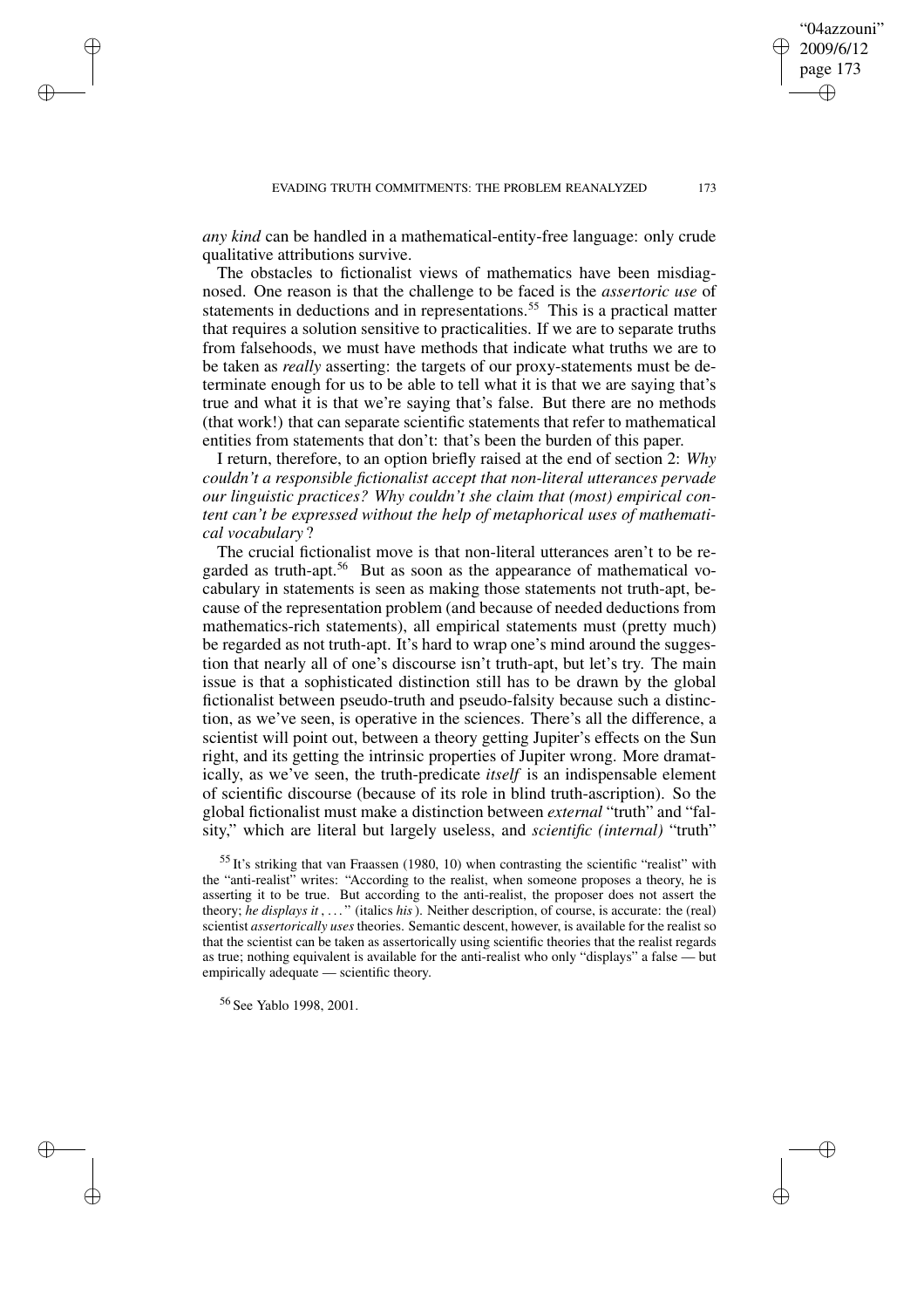"04azzouni" 2009/6/12 page 174 ✐ ✐

✐

✐

## 174 JODY AZZOUNI

and "falsity" which are indispensable, but metaphorical. This is surely undesirable.

# ACKNOWLEDGEMENTS

My thanks to George Smith for his help on an earlier version of this, and also to an anonymous referee for a number of very helpful constructive comments. My appreciation to both *Café Grumpy* and *True Grounds*, wherein I composed and finished this.

> Tufts University E-mail: jodyazzouni@mindspring.com

# **REFERENCES**

- Azzouni, Jody. 1997a. Applied mathematics, existential commitment and the Quine-Putnam indispensability thesis. *Philosophia Mathematica* 5 (3): 193–209.
- Azzouni, Jody. 1997b. Thick epistemic access: Distinguishing the mathematical from the empirical. *The Journal of Philosophy* 94: 472–84.
- Azzouni, Jody. 1998. On 'on what there is'. *Pacific Philosophical Quarterly* 79: 1–18.
- Azzouni, Jody. 2004a. *Deflating existential consequence: A case for nominalism.* Oxford: Oxford University Press.
- Azzouni, Jody. 2004b. Theory, observation and scientific realism. *Brit. J. Phil. Sci.* 55, 371–392.
- Azzouni, Jody. 2006. *Tracking reason: Proof, consequence, and truth.* Oxford: Oxford University Press.
- Balaguer, Mark. 1998. *Platonism and anti-Platonism in mathematics.* Oxford: Oxford University Press.
- Bass, Steven D. 2007. How does the proton spin? *Science* 315, 23 March, 1672–3.
- Burgess, John P., and Gideon Rosen. 1997. *A subject with no object.* Oxford: Oxford University Press.
- Calvino, Italo. 1968. A sign in space. In *Cosmicomics*, 31–39. San Diego: Harcourt Brace & Company.

Chang, Hasok. 2004. *Inventing temperature: Measurement and scientific progress.* Oxford: Oxford University Press.

- Colyvan, Mark. 2001. *The indispensability of mathematics.* Oxford: Oxford University Press.
- Davidson, David. 1967. Causal relations. In *Essays on actions and events* (1980), 149–62. Oxford: Oxford University Press.

✐

✐

✐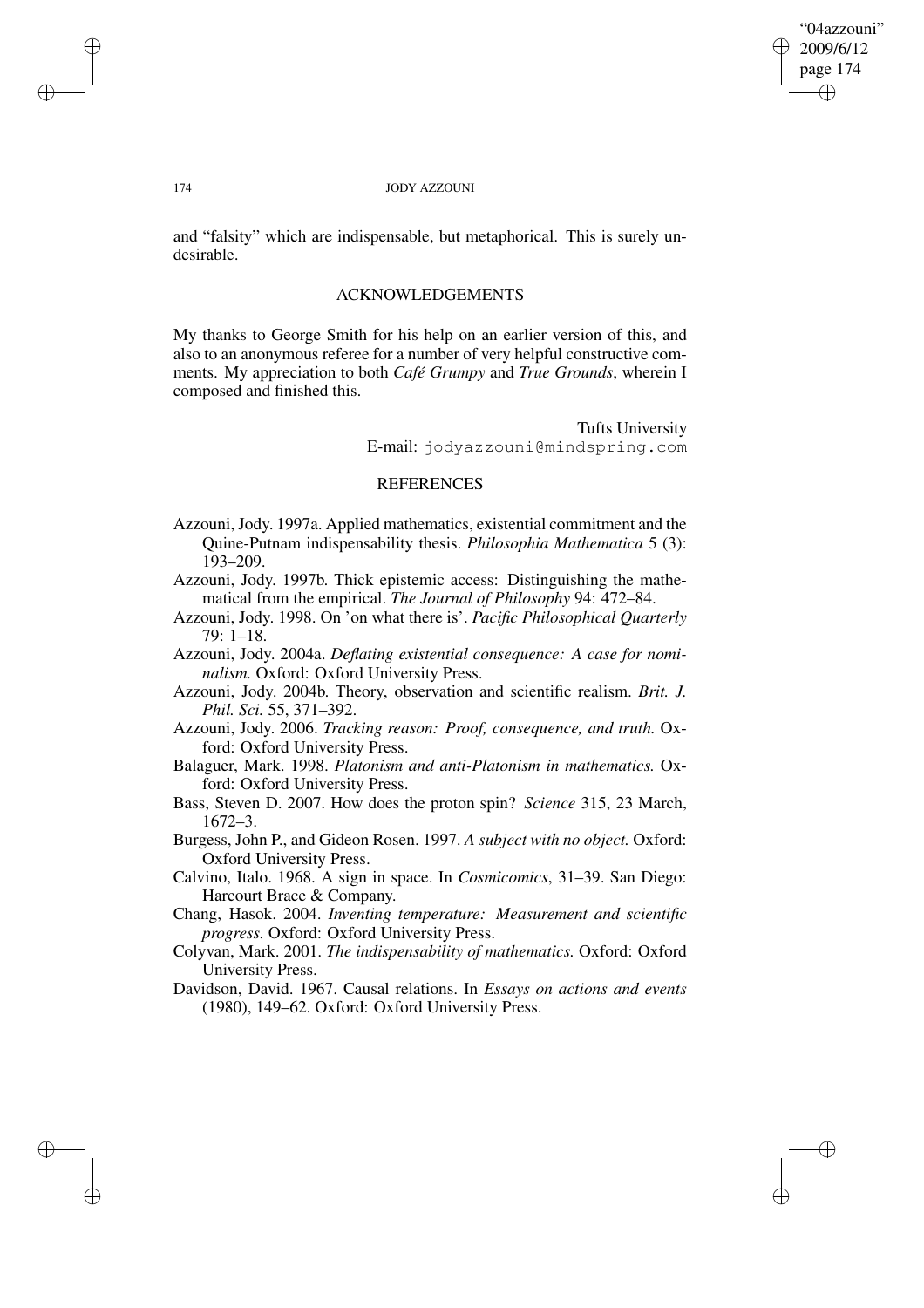"04azzouni" 2009/6/12 page 175

✐

✐

✐

✐

Davidson, David. 1977. The method of truth in metaphysics. In *Inquiriesinto truth and interpretation* (1984), 199–214. Oxford: Oxford University Press.

✐

✐

✐

- Field, Hartry. 1980. *Science without numbers.* Princeton, N.J.: Princeton University Press.
- Field, Hartry. 1989. *Realism, mathematics and modality.* London: Blackwell.
- Goodman, Nelson. 1973. *Fact, fiction, and forecast*, third edition. Indianapolis: The Bobbs-Merrill Company, Inc.
- Holmes, Frederic L., and Levere, Trevor H. 2000 (eds.) *Instruments and experimentation in the history of chemistry.* Cambridge, Mass.: The MIT Press.
- Maddy, Penelope. 1992. Indispensability and practice. *Journal of Philosophy* 89: 275–89.
- Maddy, Penelope. 1997. *Naturalism in mathematics.* Oxford: Oxford University Press.
- Maddy, Penelope. 2007. *Second philosophy: A naturalistic method.* Oxford: Oxford University Press.
- Malament, David. 1982. Review of "Science without numbers: A defense of nominalism." *Journal of Philosophy* 79: 523–34.
- Melia, Joseph. 1995. On what there's not. *Analysis* 55.4: 223–229.
- Melia, Joseph. 1998. Field's programme: Some interference. *Analysis* 58.2: 63–71.
- Melia, Joseph. 2000. Weaseling away the indispensability argument. *Mind* 109:435, 455–479.
- Naber, Gregory L. 1992. *The geometry of Minkowski spacetime.* Berlin: Springer-Verlag.
- Putnam, Hilary. 1975. Philosophy of logic. In *Mathematics, matter and method: Philosophical papers*, I, 323–357. Cambridge: Cambridge University Press.
- Quine, Willard van Orman. 1953. Two dogmas of empiricism. In *From a* logical point of view, 2<sup>nd</sup> edition, revised (1980), 20–46.
- Quine, Willard van Orman. 1960. *Word and object.* Cambridge, Mass.: The MIT Press.
- Quine, Willard van Orman. 1970. *Philosophy of logic.* Englewood Cliffs, N.J.: Prentice-Hall.
- Rav, Yehuda. 2007. A critique of a formalist-mechanist version of the justification of arguments in mathematician's proof practices. *Philosophia Mathematica* (3) 15: 291–320.
- Resnik, Michael D. 1997. *Mathematics as a science of patterns.* Oxford: Oxford University Press.